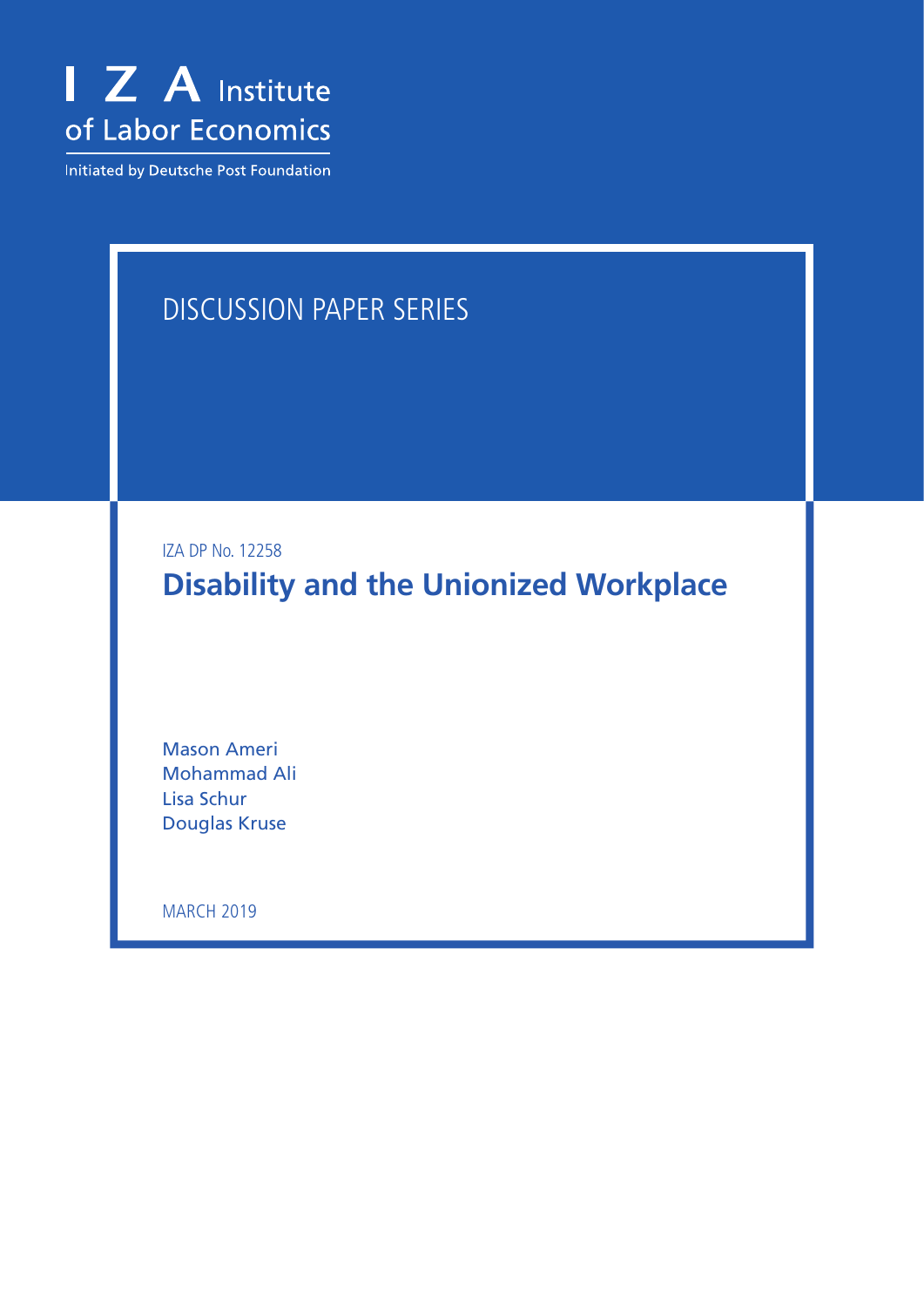

Initiated by Deutsche Post Foundation

# DISCUSSION PAPER SERIES IZA DP No. 12258 **Disability and the Unionized Workplace Mason Ameri** *Rutgers University* **Mohammad Ali** *Pennsylvania State University-Harrisburg* **Lisa Schur** *Rutgers University* **Douglas Kruse** *Rutgers University and IZA*

MARCH 2019

Any opinions expressed in this paper are those of the author(s) and not those of IZA. Research published in this series may include views on policy, but IZA takes no institutional policy positions. The IZA research network is committed to the IZA Guiding Principles of Research Integrity.

The IZA Institute of Labor Economics is an independent economic research institute that conducts research in labor economics and offers evidence-based policy advice on labor market issues. Supported by the Deutsche Post Foundation, IZA runs the world's largest network of economists, whose research aims to provide answers to the global labor market challenges of our time. Our key objective is to build bridges between academic research, policymakers and society.

IZA Discussion Papers often represent preliminary work and are circulated to encourage discussion. Citation of such a paper should account for its provisional character. A revised version may be available directly from the author.

ISSN: 2365-9793

**IZA – Institute of Labor Economics**

| Schaumburg-Lippe-Straße 5-9 | Phone: +49-228-3894-0       |             |
|-----------------------------|-----------------------------|-------------|
| 53113 Bonn, Germany         | Email: publications@iza.org | www.iza.org |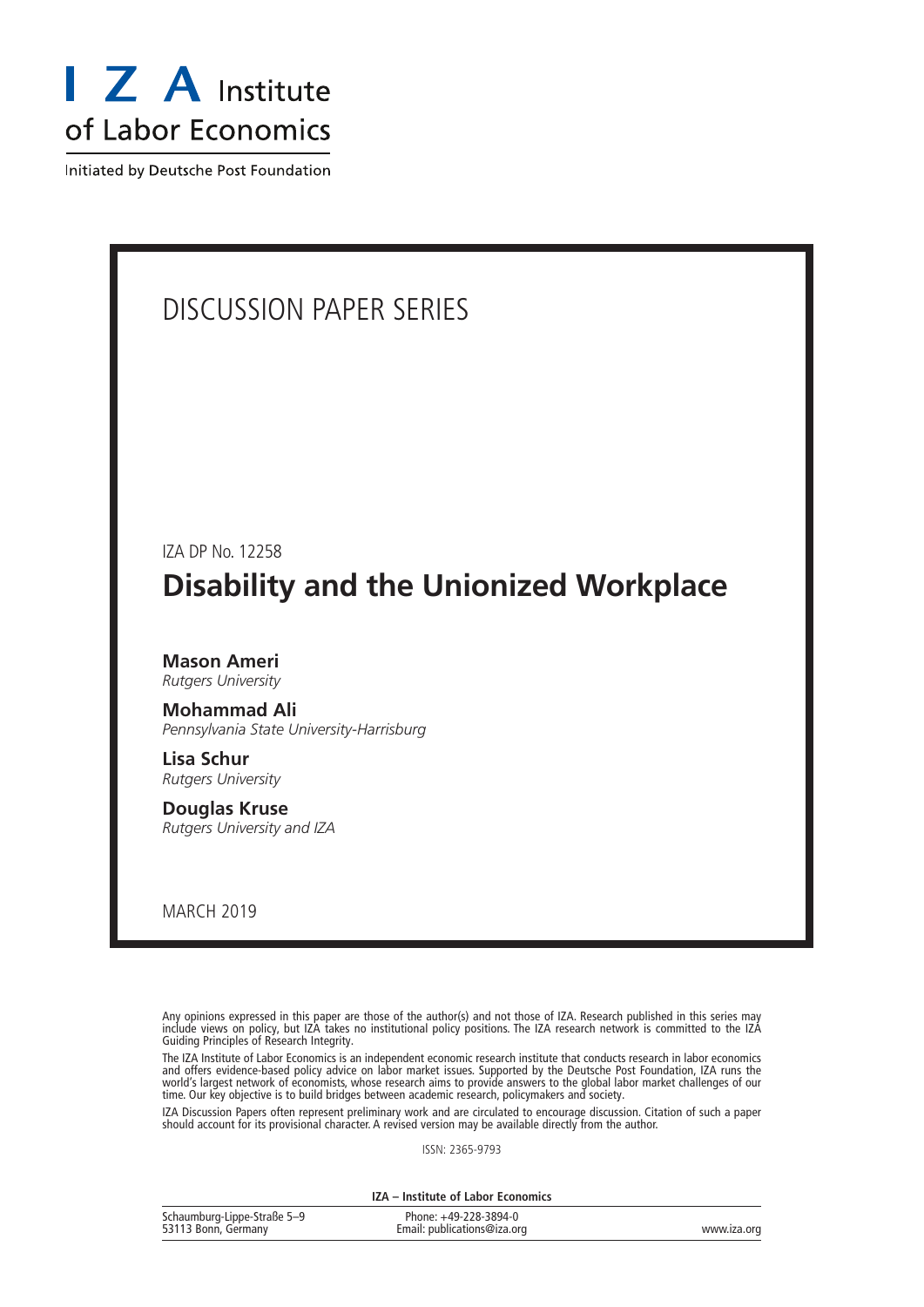# ABSTRACT

### **Disability and the Unionized Workplace\***

The employment of people with disabilities has received significant attention, but little is known about how unions affect their employment experiences. To address this, we analyze monthly U.S. Current Population Survey (CPS) data from 2009 through 2017 and find that the unionization rate declined more rapidly among employees with disabilities. The results are not due to demographic or occupational factors, but to the lower rate at which people with disabilities are hired into unionized jobs. This lower hiring rate more than offsets the greater job retention of unionized workers with disabilities. Given that employers generally control hiring, it appears they are particularly reluctant to hire people with disabilities into jobs with union protections. Overall, in the union context, workers with disabilities appear more likely to be "last hired," but less likely to be "first fired." We also find that a union wage premium of 29.8% for workers with disabilities is greater than the 23.9% premium for workers without disabilities. There remains a pay gap of -5.7% between union workers with and without disabilities, compared to a -10.1% pay gap between non-union workers with and without disabilities. Exploratory data reveal that both union coverage and disability status increase the likelihood of requesting accommodations, supporting the voice model of unions. Overall the results indicate that while unions appear to help workers with disabilities in the U.S., unionized positions are becoming less available to workers with disabilities.

| <b>JEL Classification:</b> | J14, J51, J31                                        |
|----------------------------|------------------------------------------------------|
| Keywords:                  | disability, unions, wage differentials, job mobility |

#### **Corresponding author:**

Douglas Kruse Rutgers University School of Management and Labor Relations 94 Rockafeller Road Piscataway NJ 08854 USA E-mail: dkruse@smlr.rutgers.edu

<sup>\*</sup> We appreciate useful comments and advice from Ariel Avgar, Melissa Bjelland, Alex Bryson, John Budd, Hank Farber, Barry Hirsch, Melanie Jones, Wilma Liebman, Sophie Mitra, and Paula Voos.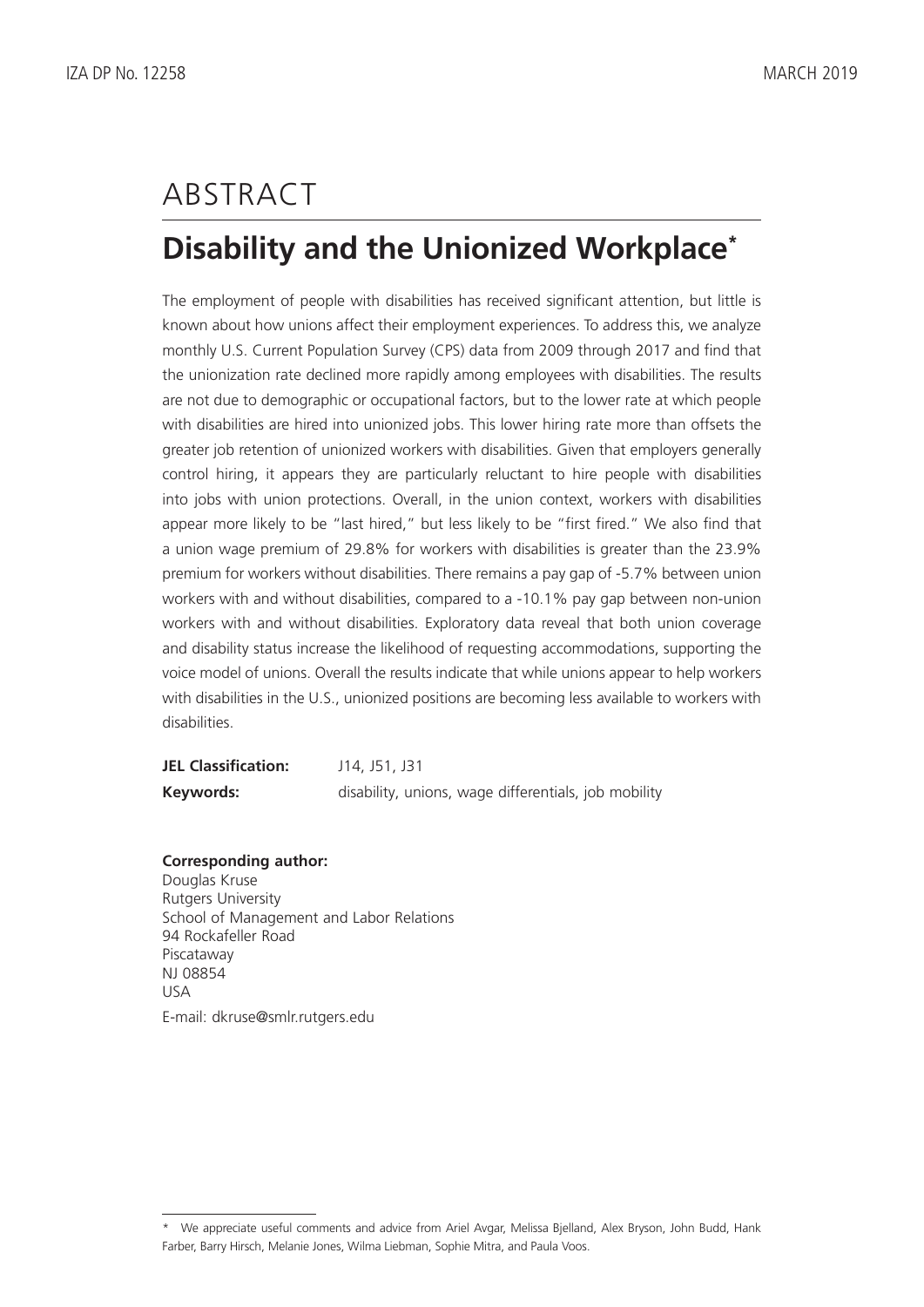#### **Introduction**

Expanding employment opportunities for people with disabilities is one of the primary goals of the 1990 Americans with Disabilities Act (ADA), the 2008 ADA Amendments Act, and the 2006 UN Convention on the Rights of Persons with Disabilities. People with disabilities still face low employment rates, however, nearly three decades after the passage of the ADA. In fact, only 35.9% of working-age people with disabilities were employed in the U.S. in 2016, compared to 76.8% of those without disabilities (Lauer & Houtenville, 2018). People with disabilities represent a sizable one-tenth (10.6%) of the U.S. working-age population (Lauer and Houtenville, 2018). Due to their low employment levels, however, they represent only 5.2% of employed individuals (Lauer and Houtenville, 2018). Their low employment levels are due in part to employer reluctance to hire them (Ameri et al. 2018). People with disabilities who are employed face a variety of disparities including lower earnings, less job security, and lower job satisfaction than co-workers without disabilities, both in the U.S. and other countries (Jones, 2008; Jones et al. 2006, 2010; Kruse et al., 2018; Mitra & Kruse, 2016; Schur et al., 2013, 2017).

Unions are recognized as providing many benefits for workers. These benefits include higher wages, better benefits, just cause dismissal protections, grievance procedures, and a collective voice for workers to negotiate pay and working conditions (Freeman and Medoff, 1984; Farber, 1986; Hirsch, 2004). At a societal level unions have been found to reduce economic inequality (Farber et al., 2018). The wage and inequality effects appear to transcend country boundaries (Rios-Avila and Hirsch, 2014). Despite these advantages of unions for workers, unionization has been declining in the United States—over the past three decades the percent of workers in unions has halved from 20.1% of the workforce in 1983 to 10.7% in 2017.<sup>1</sup>

l

<sup>1</sup> [https://www.bls.gov/cps/cpslutabs.htm,](https://www.bls.gov/cps/cpslutabs.htm) accessed 9-2-18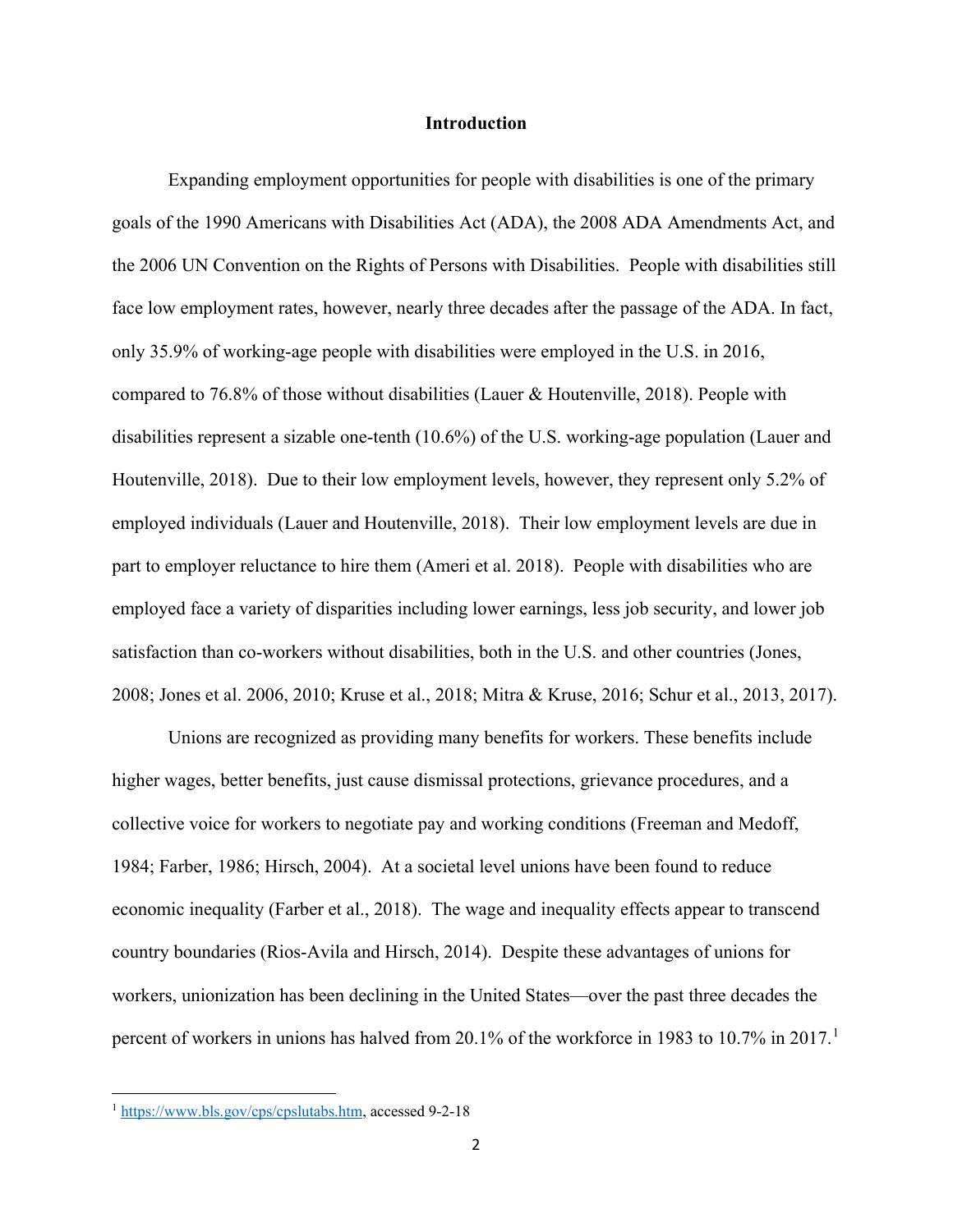The union wage premium has, however, stayed roughly constant as the level of unionization has changed (Farber et al., 2018).

Despite the large scholarly literature on unions, little is known about the effects of unions on workplace outcomes for people with disabilities, or even about the basic question of how likely it is for workers with disabilities to be affiliated with unions. This is an important area of inquiry given the benefits that unions generally provide combined with the projected increase in disability prevalence as baby-boomers age and medical technologies increase survival of people who are born with or acquire disabilities. Union-established worker protections may benefit workers with disabilities by reducing the disparities they face in the workplace, but union policies may also limit the ability of workers with disabilities to gain access to jobs appropriate to their abilities. We argue that the study of unions and disability can further reveal barriers and facilitators to employment for workers with disabilities.

This paper examines three basic questions about the relationship between disability and unions:

- 1) How likely are employees with disabilities to be in jobs covered by union contracts, and has this been changing in recent years?
- 2) How do unions affect the disability pay gap?

3) How likely are unionized workers to request and receive workplace accommodations? The answers to these questions shed light on what policies—in both union and non-union contexts—can enhance employment opportunities for workers with disabilities.

We address the first two questions using representative data from the Current Population Survey (CPS) between the period of 2009 to 2017, relying on union and wage data in the outgoing rotation groups combined with six disability measures introduced in the CPS in late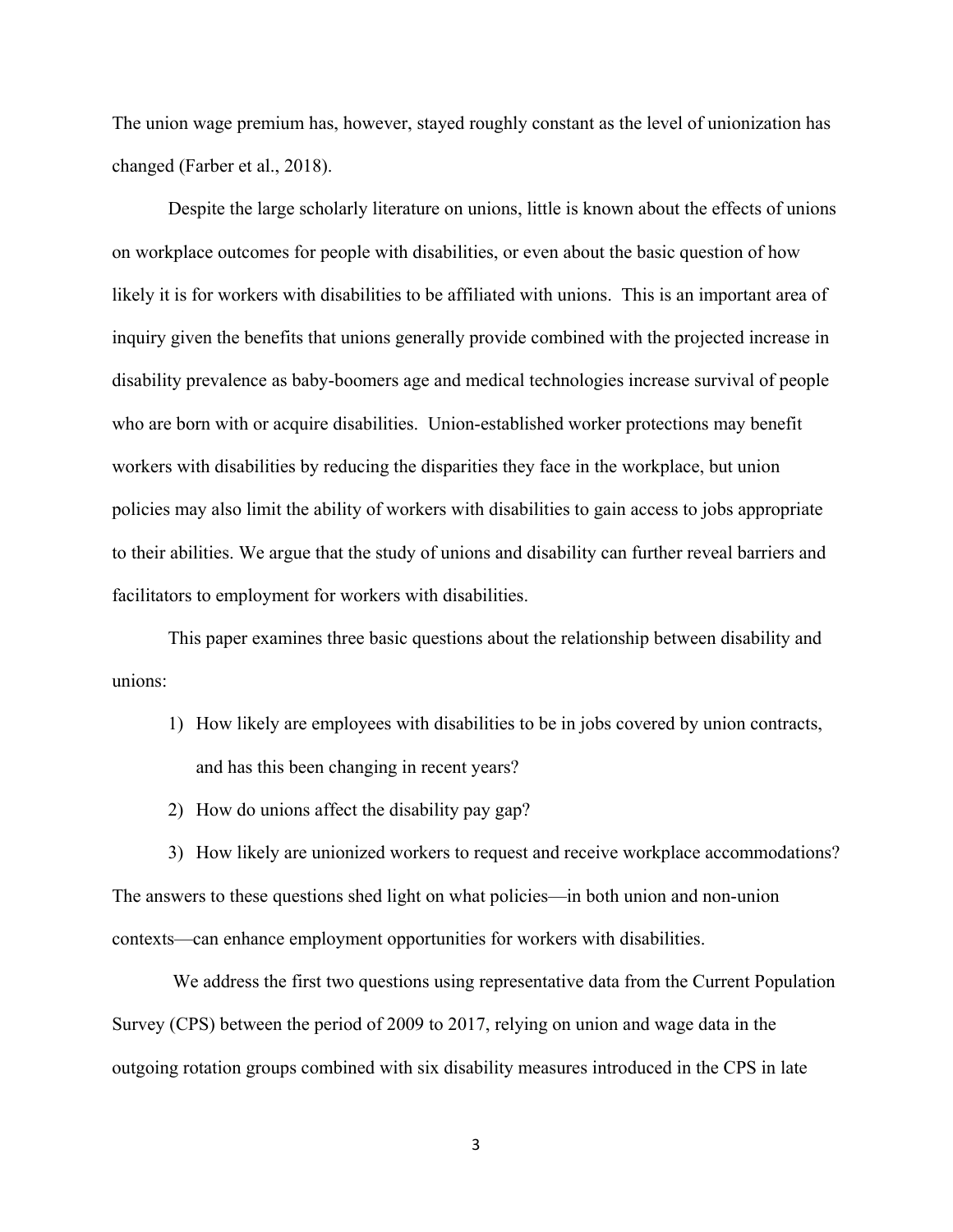2008. The third question is addressed using a special CPS supplement in May 2012 focused on disability issues. The question of what policies may help or hurt workers with disabilities is discussed in the literature review and conclusion.

#### **Literature review**

Several models of disability shape perspectives about people who live with disabilities (WHO, 2001; Schur, Kruse, and Blanck 2013; Mitra, 2018). Below we describe three of the common ones, which are the medical, social, and universal models. The medical model views disability as an impairment located within an individual, with little or no relation to the environment. In the medical model, the focus is on curing impairments, rather than on changing the environment. The social model views disability as caused by an interaction between an individual's impairments and his or her environment, with the result that certain environments may "create" disability that would not exist in other contexts—for example, a flight of steps can "disable" a wheelchair user who is otherwise highly capable of working. The social model was developed and used by the disability rights movement to empower people with disabilities and helped drive the push for legislation such as the ADA. The universal model also views disability as dependent on the environment but has a more fluid view of disability as existing on a continuum both across humans and across time, with every person experiencing disability at some point in life. The universal model emphasizes that disabilities may be temporary, permanent, or episodic. The ultimate goal is to achieve a more accommodating system for workers with disabilities and society in general. It could be argued that unions, as an intermediary body that represents workers' interests before management, may be a good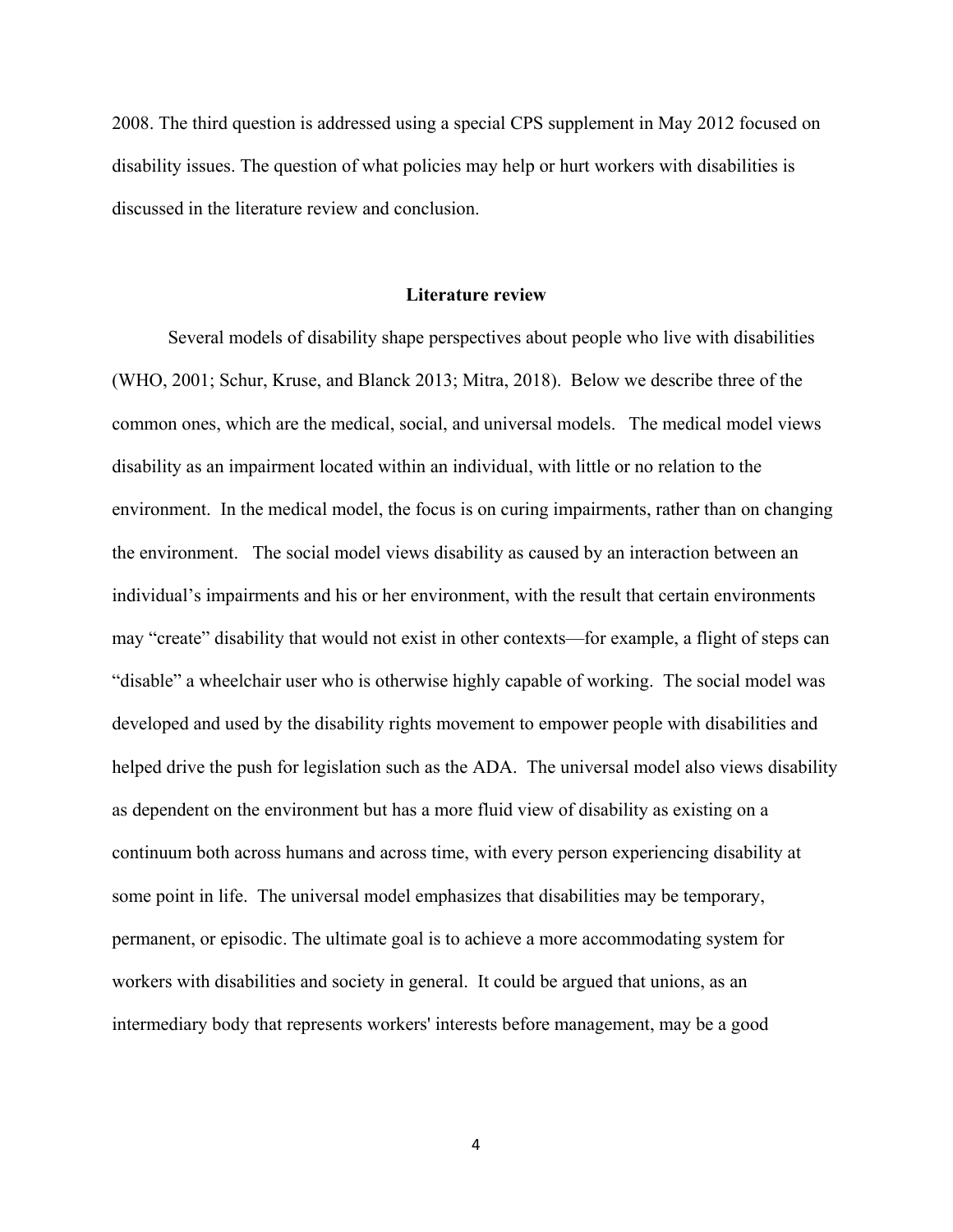institutional vehicle to help achieve this goal. However, as discussed below, evidence in this area is inadequate and needs more attention.

While many union contracts address disability issues (Basas, 2013), systematic information on the relation of disability to unionization levels and union policies is not available. One example of a program that seeks to assist union employees is the Accommodating Disabled People in Transition (ADAPT) program negotiated by the United Auto Workers with General Motors.<sup>[2](#page-6-0)</sup> This program lays out options for union employees to be retained at work, or return from work, after sickness or workers' compensation leave, including options for workers to obtain alternative jobs if they can no longer perform their original jobs.

Looking more broadly, Basas (2013) identifies two tensions in union policies regarding disability. The first tension is between treating disability as a civil rights issue (consistent with the social model) and protecting the employment of union workers who experience disability. In examining collective bargaining agreements at AFSCME, Basas concluded that policies enacted in contracts reflect the medical model of disability which views disability exclusively as a health or medical problem to be cured, since these agreements only address sick leave, workers' compensation, and injuries which are factors that mostly relate to the onset of disability at work. The emphasis does not seem to be on inclusion and changing the workplace environment in line with the ADA's principal objective of equal access and opportunity (Basas, 2013). Moreover, according to Basas, another tension exists between individual interests that are protected by the ADA, and "the collective good position of union representation where individual interests are submitted to the needs of the whole" (p.75). That is, workers with disabilities risk disrupting the

l

<span id="page-6-0"></span><sup>2</sup> [https://www.uawgmjas.org/j/index.php?option=com\\_content&view=article&id=1049,](https://www.uawgmjas.org/j/index.php?option=com_content&view=article&id=1049) accessed 6-19-18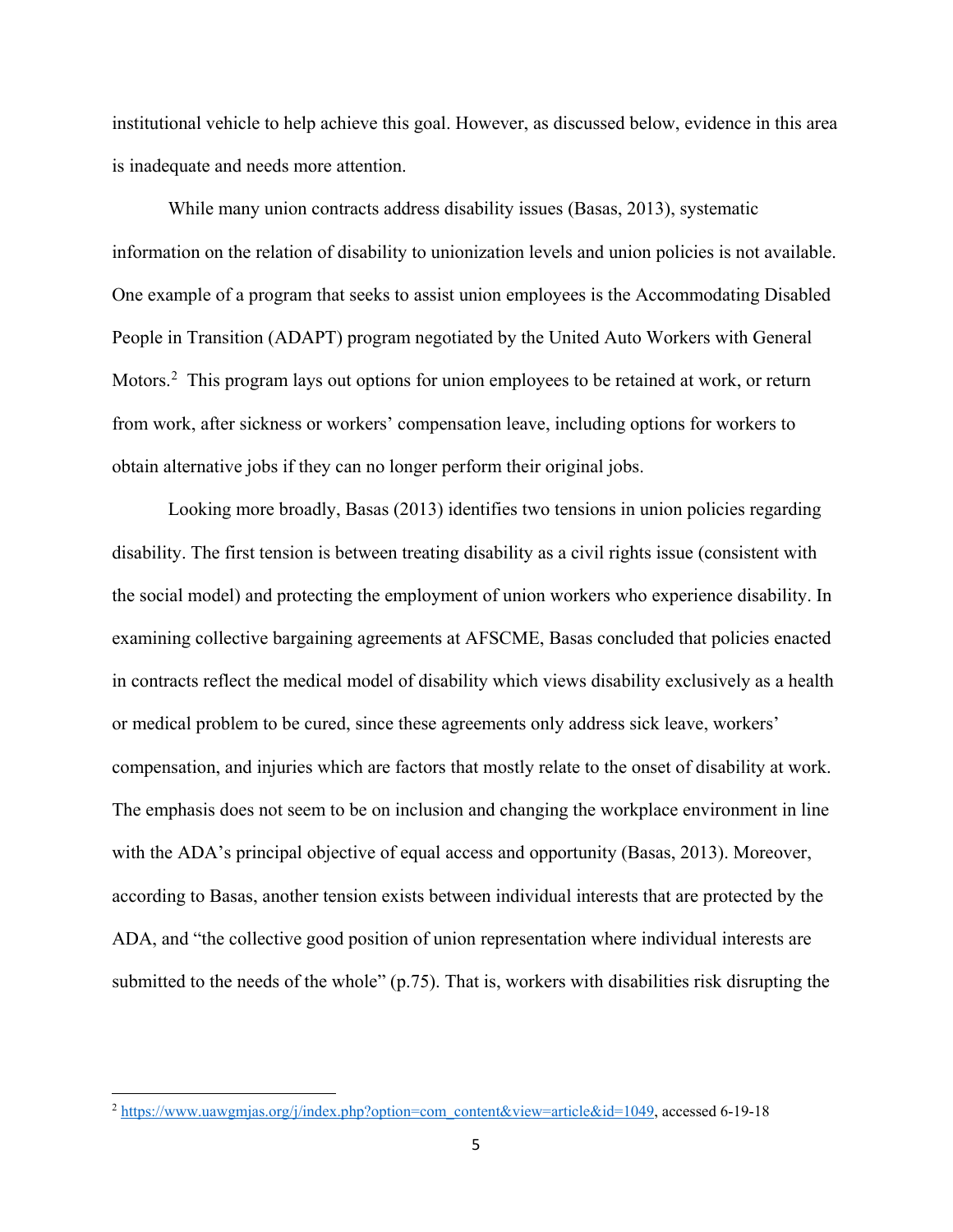status quo regarding seniority, job reassignment, job restructuring, and flexible scheduling to which unions have historically adhered.

As a result, some claim that collective bargaining agreements may often hurt workers with disabilities since they lack provisions demonstrating true inclusion, which may come from resistance by some unions and employers to the ADA and lack of understanding about disability as a social category (Basas, 2013; Williams-Whitt, 2007). For example, no public-sector collective bargaining agreements in the sample examined by Basas (2013) included technologybased provisions to accommodate workers with disabilities, despite many technology-based accommodation requests from workers with disabilities.

Based on these tensions, Basas (2013) raises questions about whether unions improve the labor market status of workers with disabilities, and notes that they may mainly benefit workers whose onset of disability happens at work. She claims that even for current workers, however, there is room for more support. Her review of public-sector collective bargaining agreements shows that most contracts lack procedures for raising disability-related matters, soliciting accommodations, and ensuring that ADA requirements are followed (Basas, 2013).

While Basas claims that most union contracts are based on the medical model of disability and do not explicitly use the social model, it should be noted that the social model's focus on the importance of the environment is reflected in union policies that sometimes provide reassignment or other accommodations to enable a member to work and be productive.

The potential for unions to play a positive role is supported by Williams-Whitt (2007) who examined 72 arbitration cases using semi-structured interviews of managers, union representatives, employees with disabilities, and occupational health workers in multiple industries. The respondents narrated episodes of successful and unsuccessful attempts to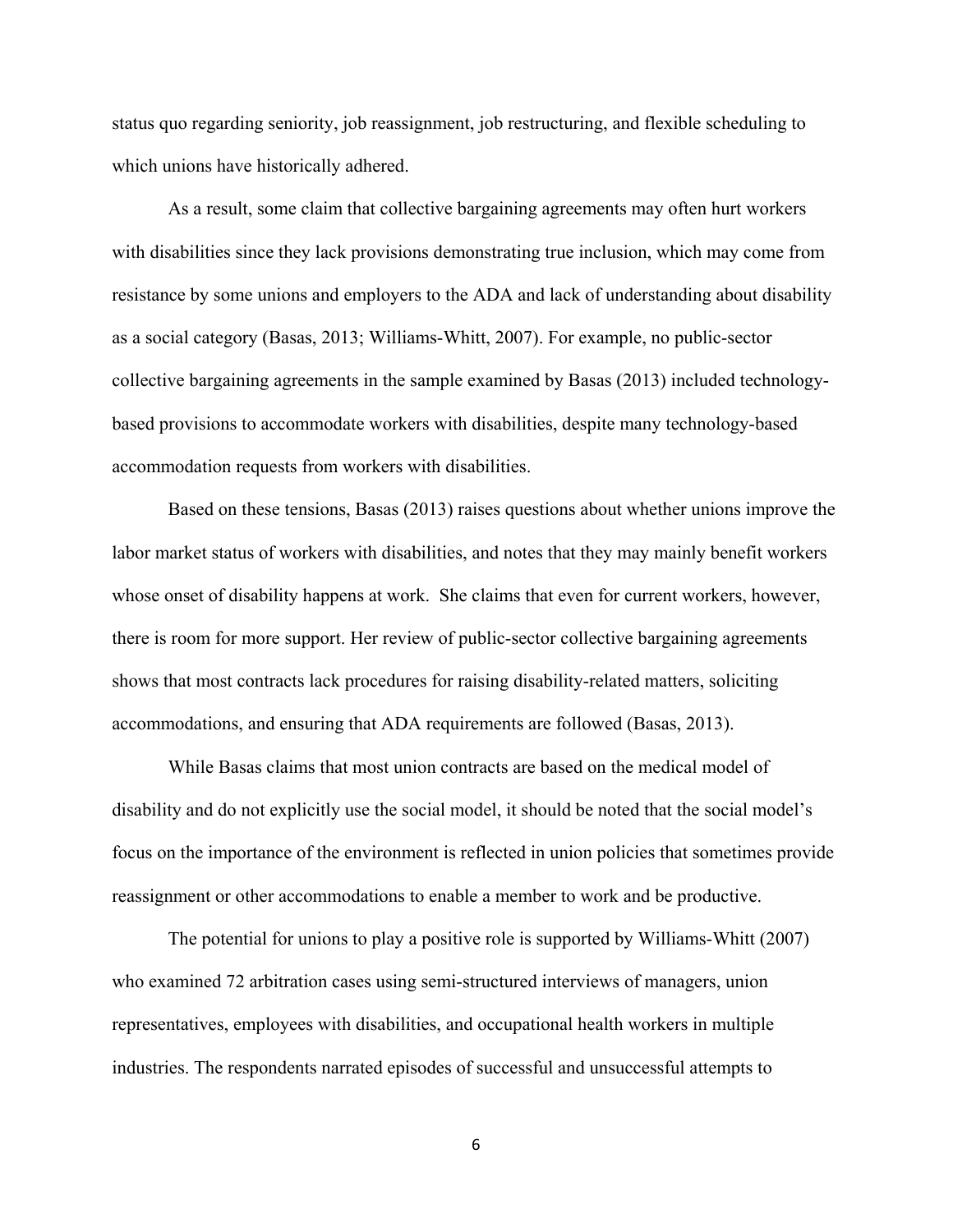accommodate workers with disabilities. This analysis found that "unions may have a particularly influential role to play by nudging collective beliefs and norms about accommodation" (p. 419). Unions can also assist with workers' compensation claims, offer emotional support, uphold contact with workers who are away and rehabilitating, offer guidance to employers about the ADA, and take other actions to lessen employer animosity that is produced when there are disruptions to the existing state of affairs (Williams-Whitt, 2007). The potential for unions to play a positive role obviously depends on the nature of the labor-management relationship--many employers would resist union efforts to be more involved in these areas.

The union voice role may be particularly important for workers with disabilities. As indicated in prior studies, workers with disabilities fare better in workplaces where employers pay more attention to individual needs and accommodations are more common in general, so that accommodations for workers with disabilities do not stand out as "special treatment" and engender resentment or jealousy (Schur et al., 2009, Stone & Colella, 1996). To the extent that unions facilitate more accommodation requests, they make accommodations more common and less stigmatizing.

Some disability accommodations conflict with seniority rights bargained in the contract (Schur, 1998), and the Supreme Court ruled in *US Airways v. Barnett* that the ADA does not require an employer to assign a disabled employee to a particular position when the assignment would violate the employer's established seniority system.<sup>[3](#page-8-0)</sup> Unions are covered entities under the ADA and as such they are entitled to medical information used in making an accommodation and required to keep such information confidential. [4](#page-8-1)

l

<span id="page-8-0"></span><sup>&</sup>lt;sup>3</sup> US Airways v. Barnett, 535 US 391 (2002). The NLRB later used this ruling to declare that an employer violated the duty to bargain by unilaterally providing an accommodation in conflict with the collective bargaining agreement (Industria Lechera de Puerto Rico, 344 NLRB 1075 (2005).

<span id="page-8-1"></span><sup>4</sup> Roseburg Forest Products, 331 NLRB 999 (2000).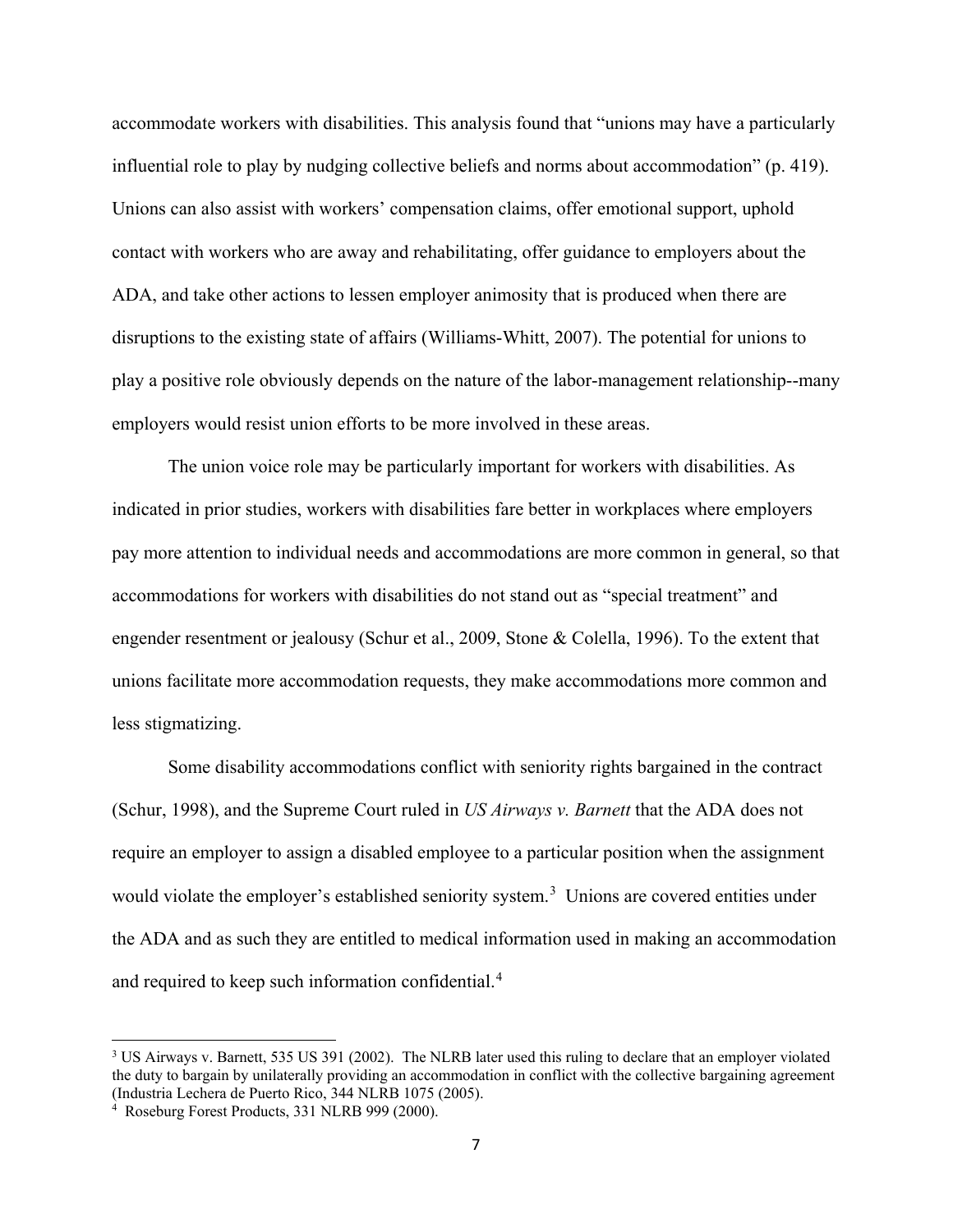While employers have a duty to bargain over disability accommodations and other policies affecting current employees, they typically do not have to bargain with the union over hiring of workers with disabilities in the United States since hiring policies and practices are not a mandatory subject of bargaining.<sup>[5](#page-9-0)</sup> The exception is that a hiring practice is a mandatory subject of bargaining where there is an objective basis for believing it to be discriminatory, since such discrimination affects the terms and conditions of employment for current employees. In addition, before making a bargaining demand, the union is entitled to information relevant to the issue of discrimination if it has a rational basis for believing that the practice may discriminate*.*  The National Labor Relations Board quoted the Supreme Court saying that "the elimination of discrimination and its vestiges is an appropriate subject of bargaining." While prior cases on this topic were based on race and sex discrimination, the principles would presumably apply to disability discrimination.

Disability organizations can play an important role in how unions deal with disability issues. As described by Bagenstos (2016), the relationship between the disability rights movement and labor is complicated (as has been true regarding the civil rights movement and labor). Sometimes unions have supported disability rights efforts, such as in recent struggles to challenge Medicaid budget cuts under the ADA, and the push by the Service Employees International Union (SEIU) for increased wages and benefits for direct care workers who provide home and community-based service. At other times, unions and disability rights advocates had come into conflict, such as in the 1970s and 1980s when the American Federation of State, County, and Municipal Employees (AFSCME) fought de-institutionalization of people with

 $\overline{a}$ 

<span id="page-9-0"></span><sup>5</sup> Star Tribune, 295 NLRB 543 (1989). See also US Postal Service, 308 NLRB 1305 (1992), enf. denied 18 F3d 1089 (3d Cir 1994)(Board did not err in "concluding that a hiring practice is a mandatory subject of collective bargaining where there is an objective basis for believing it to be discriminatory").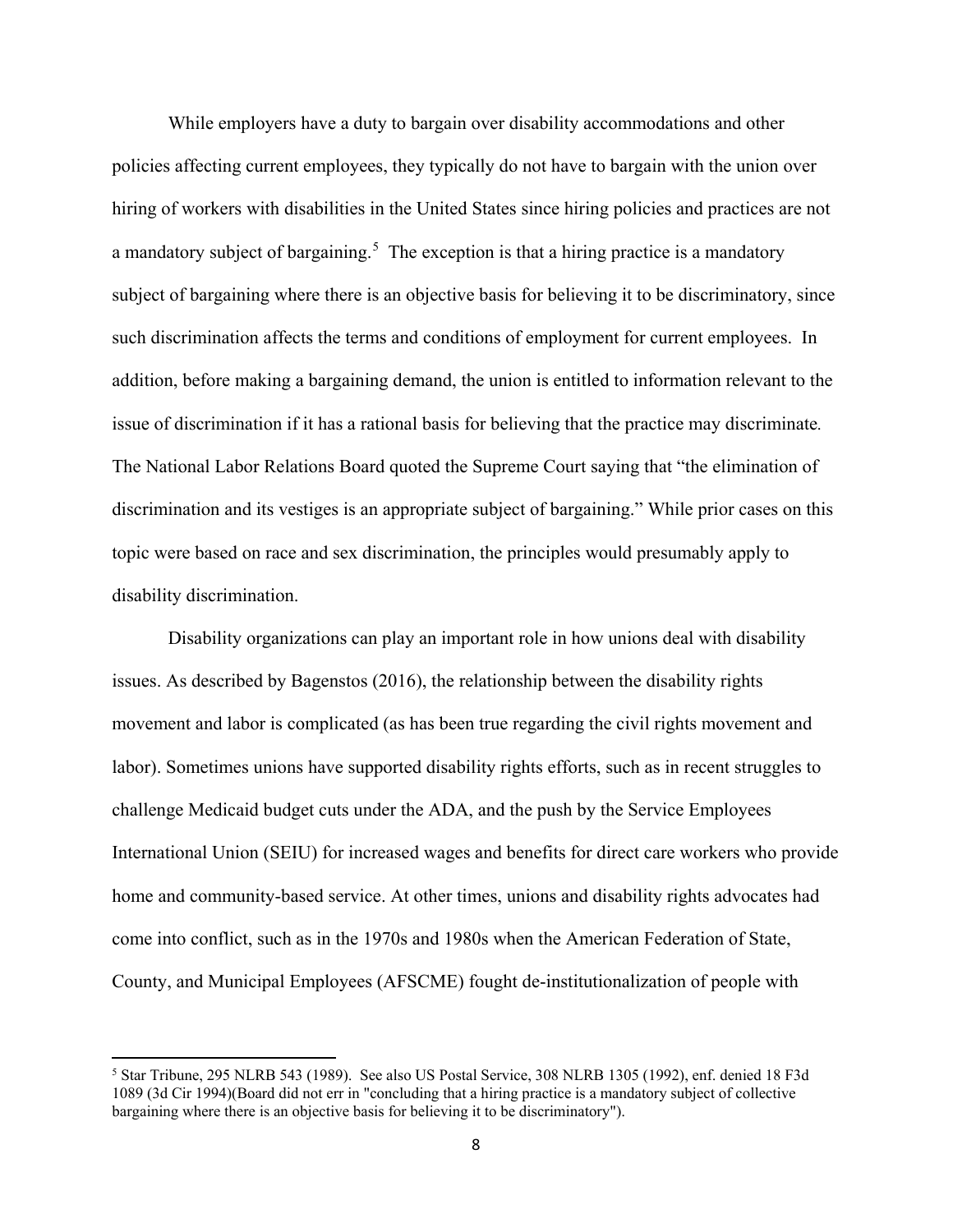mental disabilities and, more recently, when state Medicaid cuts led many disability advocates to fear unions' efforts would lead to re-institutionalization of many people with disabilities. Another example of the conflict is the U.S. Department of Labor's rules in 2013 that expanded the Fair Labor Standards Act (FLSA) protections for home care workers. This was supported by some disability rights groups but opposed by others that feared increased FLSA coverage would lead to re-institutionalization of people with disabilities and less control by consumers over how care workers do their jobs—especially if the workers were unionized. Bagenstos argues that disability rights groups need to support efforts of unions for decent wages and FLSA protections for home care workers for both moral and practical reasons. The moral argument is that all workers deserve fair pay and FLSA is the main way our society ensures this.<sup>[6](#page-10-0)</sup> The practical argument from Bagenstos is that better quality of home care and less turnover occur when home care workers receive better pay.

The U.K. experience can provide insights into disability and unions. Echoing the tension identified by Basas (2013), Foster and Fosh (2010) argue that the U.K.'s Disability Discrimination Act (DDA) follows a medical model of disability in which the law requires employers to provide reasonable accommodation to employees with disabilities, but the requests for such accommodations are to be made by individual employees with disabilities, and reasonable accommodations are individually negotiated with management. Hence, the British model conflicts with the collective approach supported by unions. The authors delve into the antecedents of the DDA and argue that in the U.K. the movement to pass the DDA was built on the assumption that disability is an individual issue. Therefore, the resulting law did not focus on

l

<span id="page-10-0"></span><sup>6</sup> Exceptions include when workers do not need these protections (e.g., for well-paid salaried employees), or the moral argument is outweighed by the economically unsustainability of giving full FLSA protections to necessary workers (e.g., firefighters in very small departments), but neither exemption applies in the case of home care workers.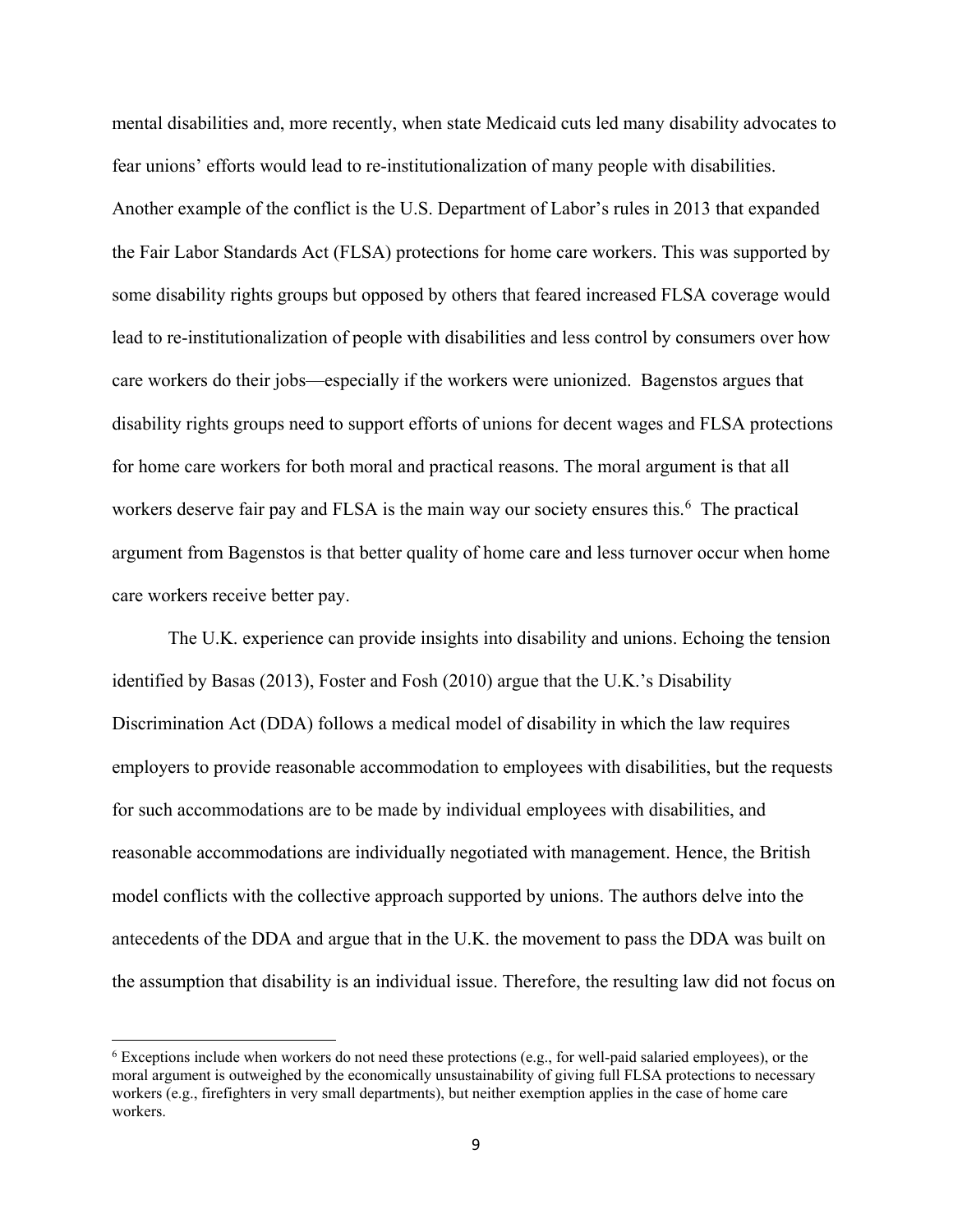social aspects of discrimination and established a legal system that relied more on experts than on giving voice to employees with disabilities. In doing so, it avoided encouraging organizations to create conducive organizational cultures and policies for employees with disability.

Foster and Fosh (2010) claim that for the U.K. system to work, proactive representation of employees with disabilities in the workplace is necessary to avoid discrimination. Drawing on interviews with employees with disabilities, trade union officials, disability-related voluntary organizations, and government organizations, they find that disability organizations play a positive role in the workplace for employees with disabilities. They argue, however, that unions are the only workplace actors that can reconfigure the organizational strategies to integrate and institutionalize disability concerns. They note that while unions address discrimination in job retention, discrimination against people with disabilities is not addressed at the point of recruitment, and one way to overcome this issue is to develop links between unions and groups that support individuals with disabilities. They argue that full-time union officers may play an especially positive role in disability accommodations when employees with disabilities are reluctant to reveal their disabilities and where the broader policy to mitigate discrimination does not exist.

A recent U.K. innovation is the creation by unions of "Disability Champions" (DCs) as described by Bacon and Hoque (2012, 2015). The position of DCs was created to bridge the gap between unions, employees with disabilities, and management. These individuals receive a fiveday training to become "lay workplace union activists." Their job includes offering advice to employees with disabilities and employers on disability issues, including informing employees with disabilities about their rights, supporting these rights before management, facilitating policy and practice change, and improving grievance procedures. The authors find that DCs improve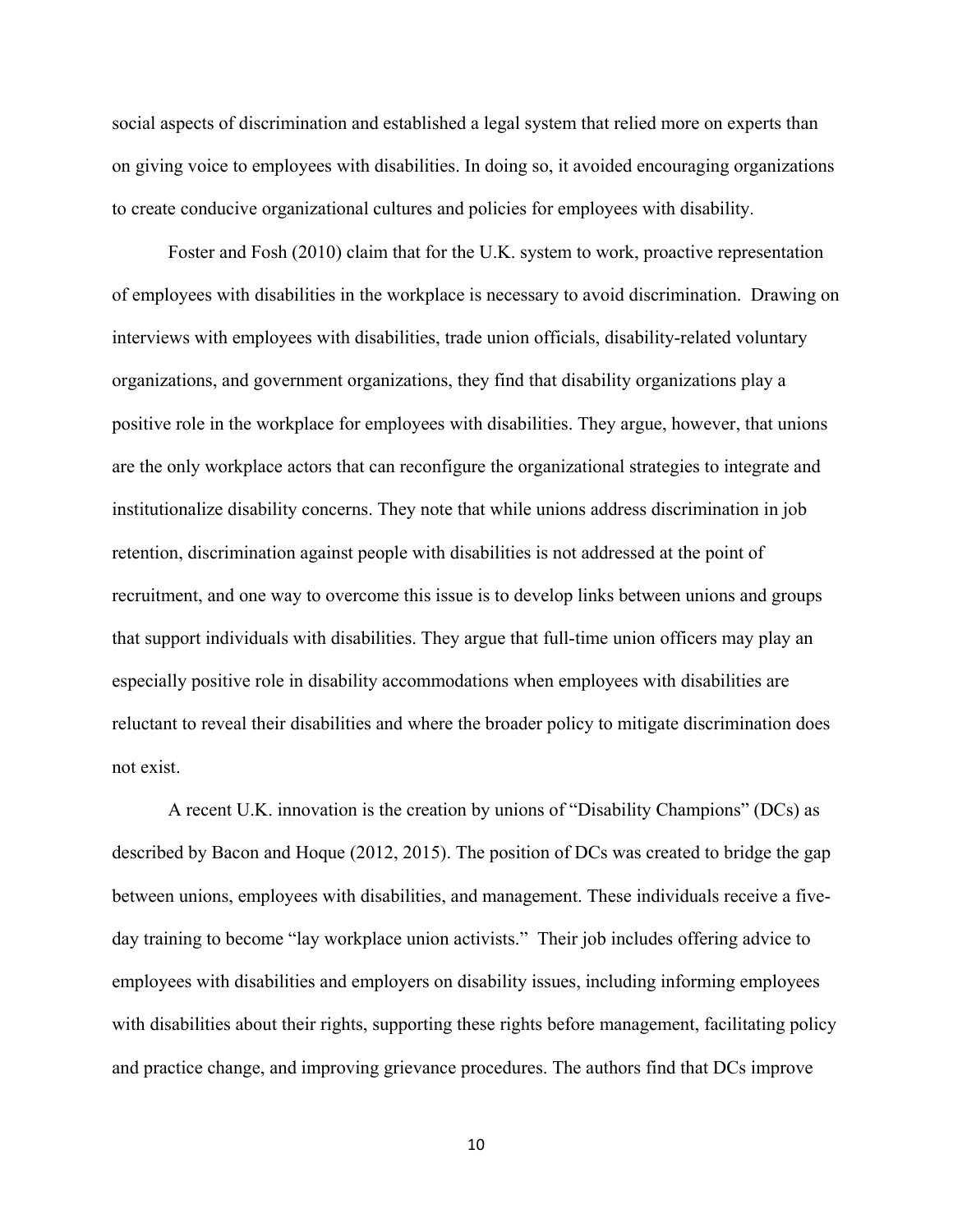the ability of unions to represent individuals with disabilities and enhance the voice of employees with disabilities which has a positive impact on employer efforts to make reasonable accommodations. They argue that this is consistent with Freeman and Medoff's (1984) model in which unions can have a positive impact by providing "direct voice channels" which can be formal (e.g., collective bargaining) or informal (e.g., dialogues with management). Additionally, they note that DCs may have an impact through the "facilitation effect" (Budd and Mumford, 2004) as they inform the employees with disabilities about their rights and help facilitate representation and grievance procedures. The potential for positive union effects is indicated by the finding that unions can positively influence the adoption of a range of equal opportunity practices (Hoque and Bacon, 2014).

The role of DCs is also described by Richards and Sang (2016) based on interviews with DCs, neurologically impaired employees, and union officials. This innovation illustrates an important way in which unions can provide a voice to employees with disabilities and institutionalize disability concerns in organizational strategy and culture.

In sum, there are conflicting perspectives on how well unions address the concerns of workers with disabilities. There is remarkably little evidence on either the prevalence or effects of unions for workers with disabilities. One study found that in 1984 union coverage was slightly higher among men with more-stigmatized disabilities, and slightly lower among men with less-stigmatized disabilities, than among men without disabilities (Baldwin and Johnson, 1994). Regarding outcomes, data from a 1992 survey show that union status was associated with an increased likelihood of women's employment following onset of a health impairment for women, although this did not happen for men (Daly and Bound, 1996). The potential for unions to reduce the disability pay gap is supported by a study that finds that unions reduce the wage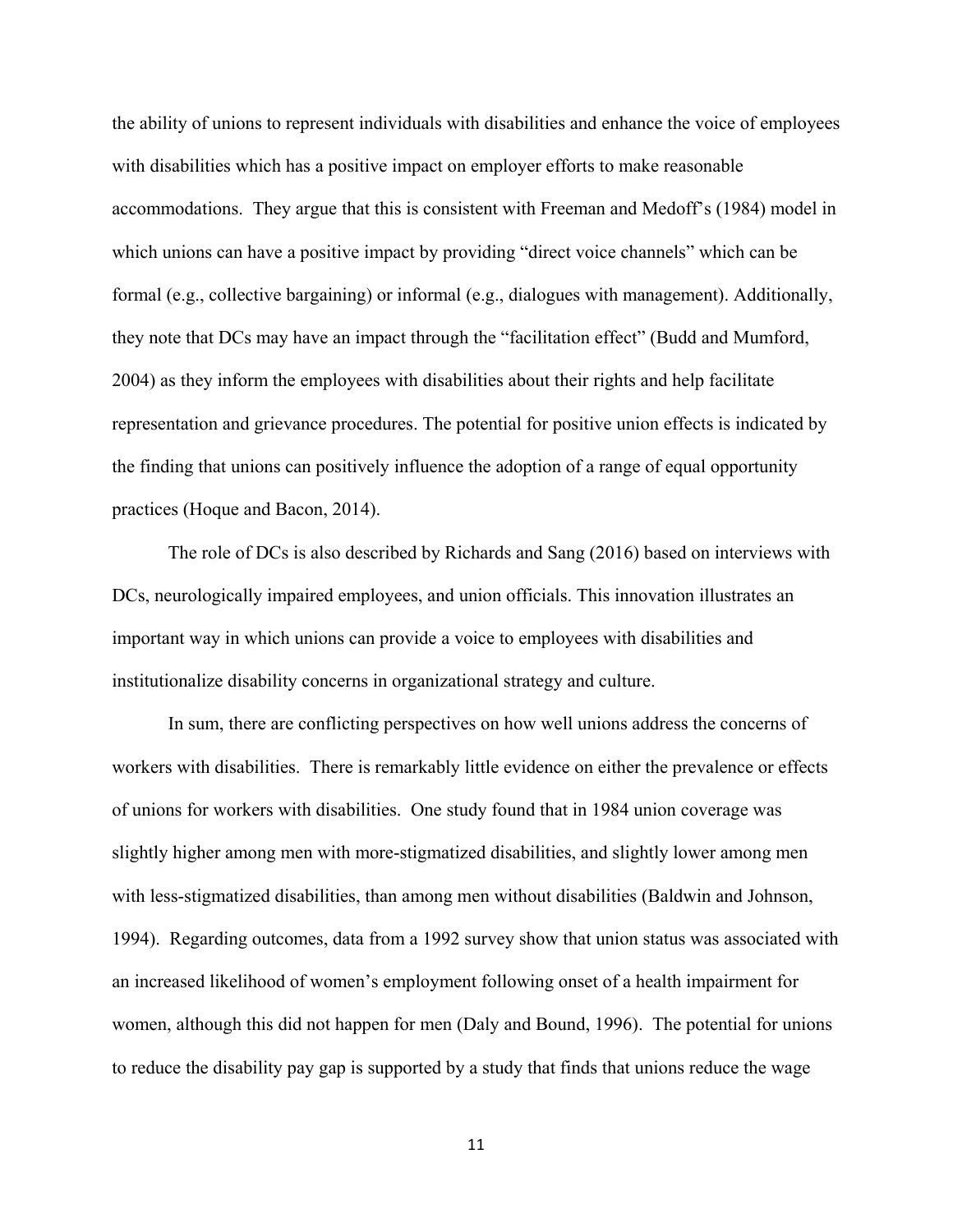penalty associated with obesity (Debeaumont & Nsiah, 2016), although evidence from 1984 finds that union premiums were just slightly higher among workers with disabilities than among non-disabled workers (Baldwin and Johnson, 1994).

The conflicting perspectives highlight the need for new evidence to shed light on the experiences of workers with disabilities with respect to unions. Given the sparseness and age of prior evidence, we analyze more recent evidence on prevalence, trends, pay, and accommodations for workers with disabilities in unions.

#### **How likely are workers with disabilities to be in unions?**

Unionized workers may be more likely than non-union workers to have disabilities because: a) union workers are older on average (BLS, 2018), and age is associated with an increased likelihood of disability (Erickson et al., 2018); b) they tend to be overrepresented in blue-collar jobs where the risk of disabling injuries is higher; and c) union contracts often have provisions facilitating return to work and accommodations for workers with disabilities. The opposite relation may hold, however, to the extent that union contracts give preference for lightduty positions or preferable schedules to workers with more seniority over workers who experience disabling injuries (Schur, 1998). In addition, unions may negotiate provisions for disability income in collective bargaining agreements for injured workers, and such income may facilitate their withdrawal from the workforce.

We examine the levels and trends in union coverage using CPS out-going rotation groups over every month in the 2009 to 2017 period, comprising a total of 1,497,721 individual employee observations (including all employees 16 or older, and excluding self-employed).<sup>[7](#page-13-0)</sup> The

l

<span id="page-13-0"></span><sup>7</sup> We also did all analyses for union membership rather than union coverage, with very similar findings.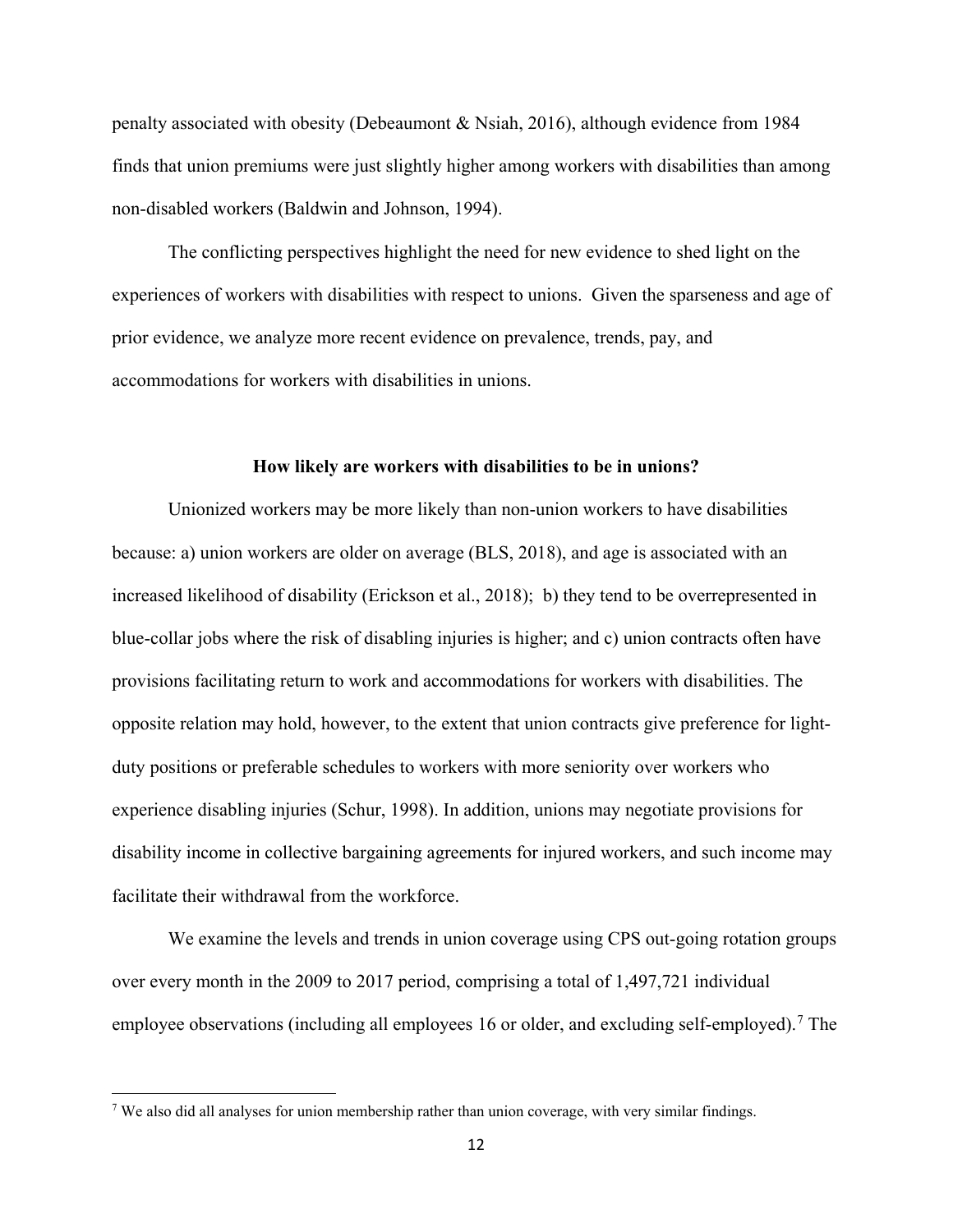out-going rotation groups contain information on union status and wage levels, which is combined with the six disability measures introduced in the CPS in late 2008. These six measures include questions on four basic types of disabilities (i.e., hearing, visual, cognitive, and ambulatory) and two types of activity limitations, including self-care and navigating independently outside the home. While the activity limitations generally indicate more severe disabilities, the yes/no nature of the questions does not allow a better measure of severity (as explored in Miller et al., 2010). The questions are shown in Appendix A. We follow the convention of the Bureau of Labor Statistics that a "yes" answer to any question qualifies one as having a disability, although we also break out the measures by type of disability for some analyses. There are 54,950 observations of employees who are recorded with a disability, representing a weighted 3.37% of all employee observations.<sup>[8](#page-14-0)</sup> Among those recorded with a disability, 33.6% report a hearing disability, 15.5% report a vision disability, 25.5% report a cognitive disability, 39.1% report an ambulatory disability, 6.2% report a self-care disability, and 12.7% report an independent living disability. All of our estimates use CPS weights to reflect population averages more accurately.

We recognize two potentially tricky issues with this sample. The first is that it is possible that union status influences the reporting of disability. The reporting of disability appears to be sensitive to employment conditions: it has been found that nonemployed people are more likely to overreport medical conditions than are employed people (Baker et al., 2004). While the issue of "justification bias" (leading nonemployed workers to report a disability to justify their lack of employment) would not appear to be relevant in comparing union and nonunion workers, it is

 $\overline{a}$ 

<span id="page-14-0"></span><sup>8</sup> This figure is lower than the figure derived from the American Community Survey (Lauer and Houtenville, 2018), even though the disability questions were the same. The difference probably reflects differences in survey mode, question placement, and other factors discussed in schur et al. (2013: 14-20).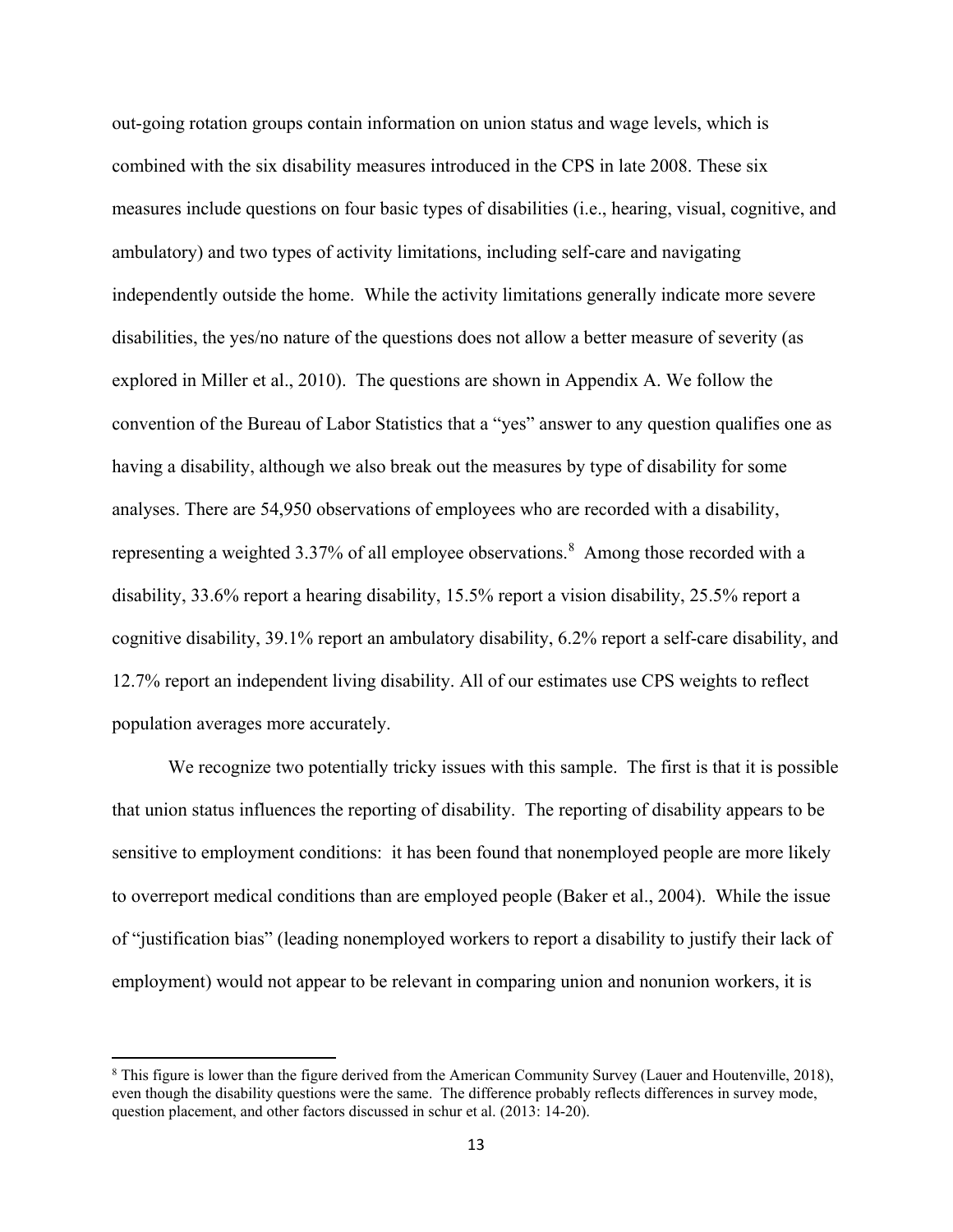possible that union workers may be more aware of their legal rights and consequently less afraid to report a disability. In addition, the greater health care access of union workers may affect the reporting of disability as health care can reduce the likelihood of developing a disability. While these issues may affect the overall level of reporting of disability, they are unlikely to affect the trends on which we focus. A second issue is that the 2009-2017 period may be different from earlier periods, given that it a) was subsequent to the financial crisis and recession of 2008, and b) followed the passage of the 2008 ADA Amendments Act that expanded coverage of the Americans with Disabilities Act. We return to the timing issue in the discussion.

#### *Levels of unionization*

Workers with disabilities were more likely than non-disabled workers to be covered by unions across the 2009 to 2017 period, as shown in Table 1. The difference is slight (13.0% compared to 12.5%), but strong enough to be statistically significant. The gap varies by a variety of demographic and job characteristics. The gap is similar in the private sector, although, among public sector workers, those with disabilities have a lower unionization rate. The type of disability matters, too. While workers with hearing impairments are significantly more likely than workers without disabilities to be covered by unions, those with cognitive or independent living disabilities are significantly less likely to be covered. Only a small difference in the disability union gap exists between women and men, but age is an important factor, as workers with disabilities are less likely to be covered by unions in the youngest (18-34) and oldest (65 or higher) age groups.

Part of the overall union gap may be due to the disproportionate representation of employees with disabilities in blue-collar occupations that have generally higher unionization rates. Table 1's breakdown by occupation shows that employees with disabilities have higher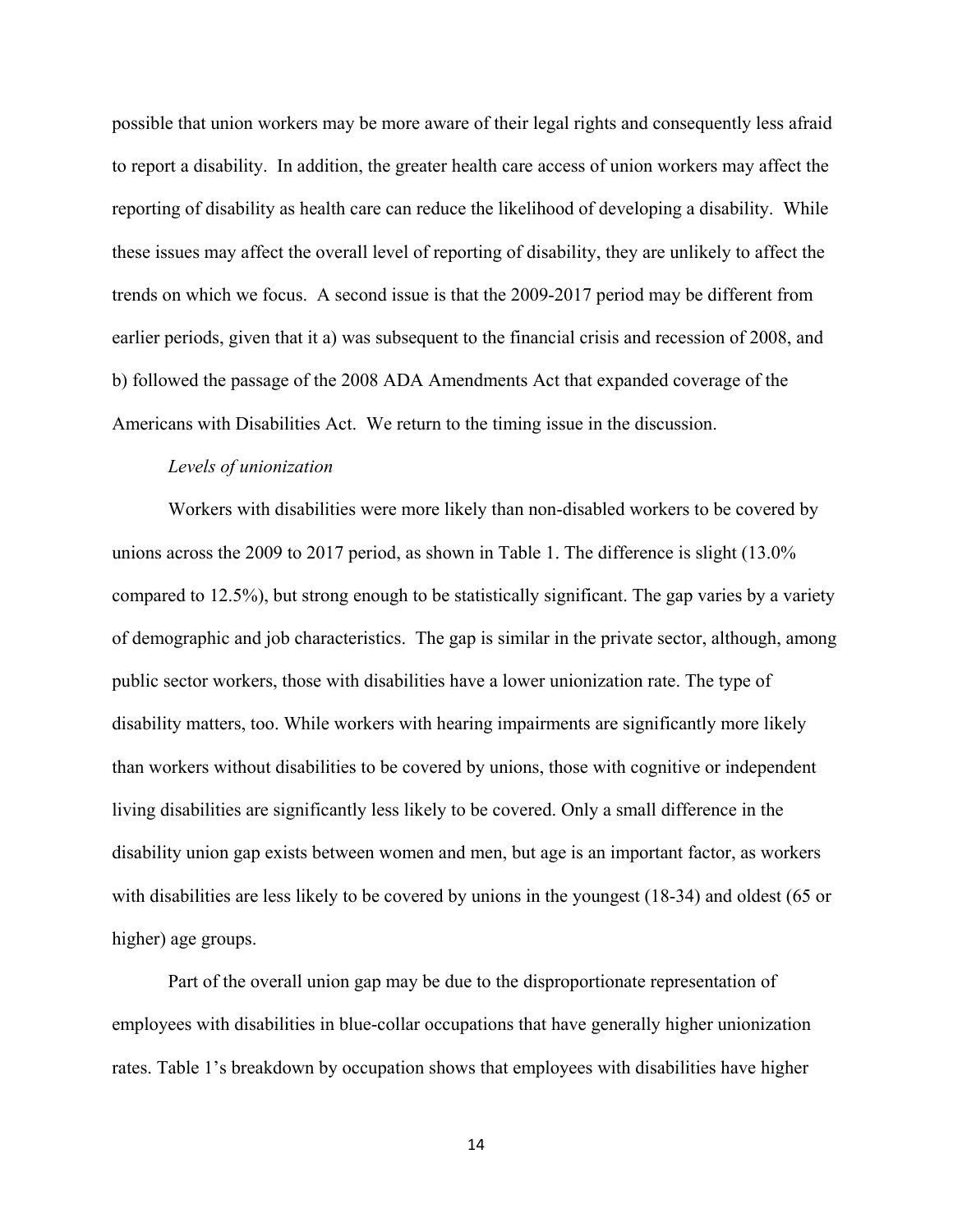unionization rates than employees without disabilities in 6 of the 10 major occupations, including significant positive gaps in management-related and office-administrative support occupations.

The higher union rate among workers with disabilities is preserved when controlling for detailed occupation, but not when controlling for demographic variables. Table 2 reports linear probability models predicting the likelihood of union coverage, first without controls (see column 1), then with detailed occupational controls using 564 dummies (see column 2), and then adding demographic controls (see column 3).  $9$  The positive disability effect disappears from columns 1 to 3, indicating that workers with disabilities are no more or less likely to be covered by unions after controlling for demographic variables. Additional unreported tests showed that this switch was driven by controlling for age (using both linear and squared terms), indicating that the positive disability effect in column 1 is due to the higher average age of workers with disabilities.

Table 2 also shows that the relative likelihood of union coverage varies by type of disability. The likelihood is highest among those with hearing and ambulatory impairments, and lowest among those with cognitive impairments. The hearing and ambulatory coefficients decrease substantially when controlling for occupation and demographic variables in column 6, which indicates they are primarily responsible for the flipping of the overall disability coefficient from column 1 to column 3. These two disabilities are also the most positively correlated with age. The fact that older people are more likely to have hearing and ambulatory disabilities helps explain why the coefficients on these variables have the largest declines from column 4 to column 6 when age and age squared are added as controls.

l

<span id="page-16-0"></span><sup>&</sup>lt;sup>9</sup> The results are similar using probit models in place of linear probability models.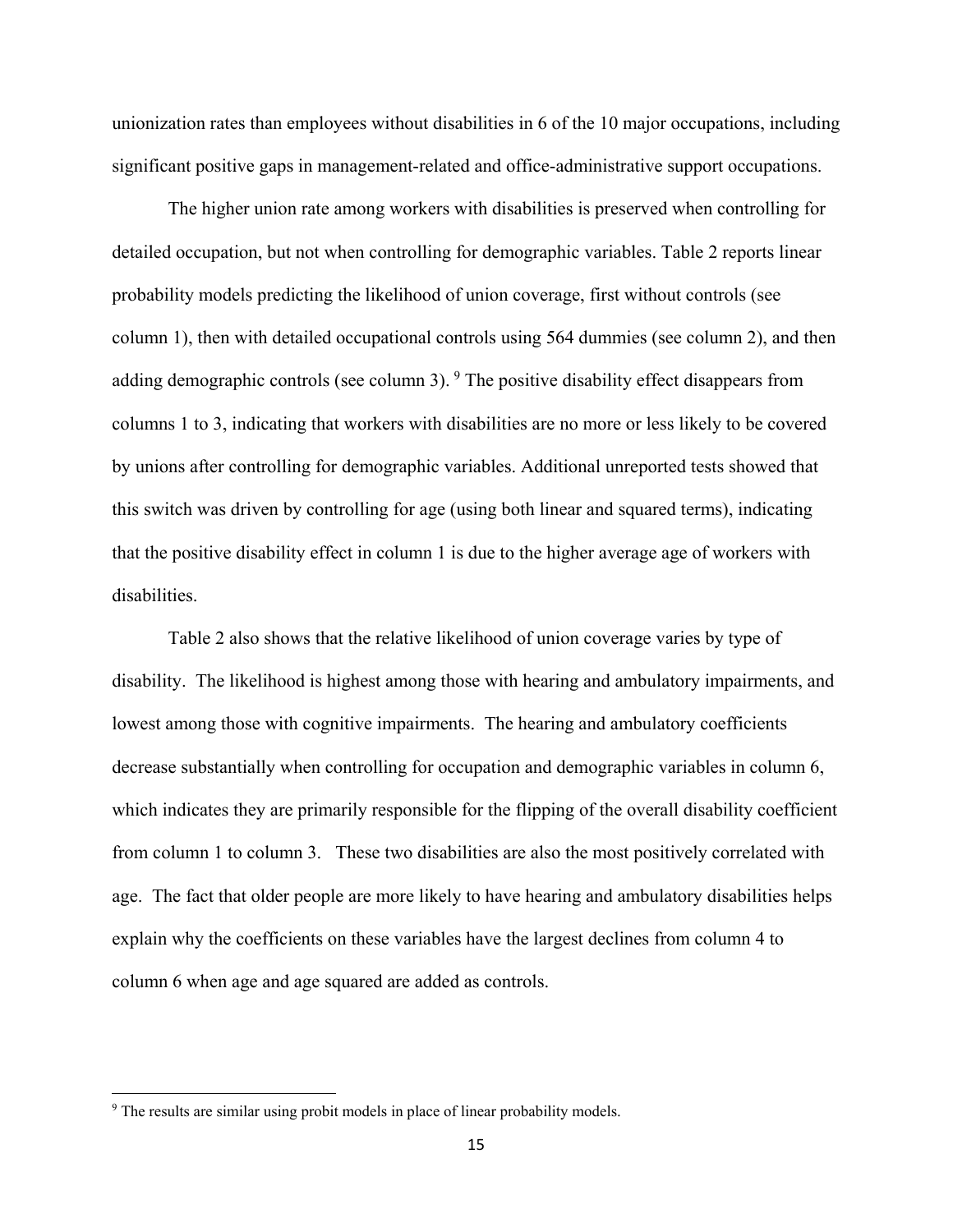#### *Trends in unionization*

While the average rate of unionism across all years from 2009 to 2017 was slightly higher among workers with disabilities, Figure 1 shows the trend was more negative for workers with disabilities over this period. Unionization decreased from 13.5% to 11.9% among workers without disabilities, whereas it decreased from 14.9% to 11.3% among workers with disabilities. The latter drop of 3.6 points was over twice the drop of 1.6 points for workers without disabilities.

The trend is broken out by type of disability in Figure 2, which shows roughly similar declines among workers with each of the disabilities.

This differential decline is not explained by occupational or demographic factors, as evidenced by regressions in Table 3. The disability interaction with the time trend shows a yearly decline that is 0.24 greater among workers with disabilities (see column 1), which narrows to only .21 points when controlling for occupation (see column 4) and .20 points when also controlling for demographics (see column 3). When broken out by type of disability, column 4 shows that the largest relative declines in unionization were among people with vision disabilities, while the time trend interactions could not be distinguished from zero for the other disability types. There is very little change in time trend interactions from column 4 to column 6 for any of the disability types due to controlling for occupational trends and demographic variables. In addition, we tested separate models for public and private sector workers, and found similar declines in union coverage over time in both sectors.

#### *Changes in disability status and union coverage*

What might explain the more significant decline in unionization for employees with disabilities? We attempt to shed more light on this puzzle by tracking individual CPS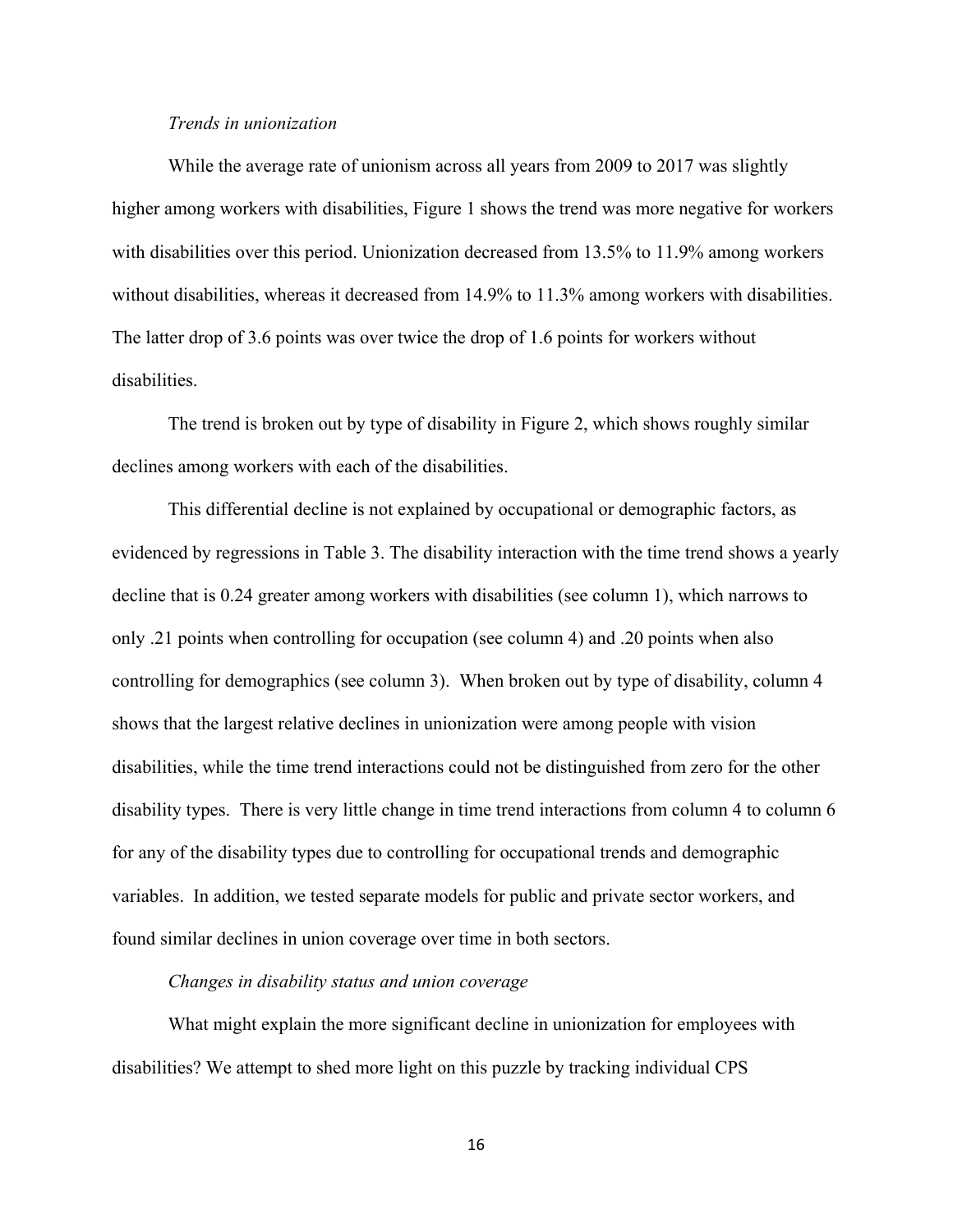respondents over a 12-month period. Half of the respondents in an out-going rotation month were interviewed 12 months earlier, and half were interviewed 12 months later. We followed the procedure used by Madrian and Lefgren (1999) to match respondents across time, based not just on household and respondent number but also on gender, age, race, and educational status. For each respondent, we track their movements among six categories created by the permutations of disability status with non-employed, non-union employed, and union employed.<sup>10</sup> Unlike Tables 1 and 2 that include only current employees, the transition matrix includes all out-going rotation group members age 16 or older, so that it includes both labor market participants and nonparticipants. The total number of matched observations is 910,541 over 2009 to 2017. The resulting matrix of transitions is shown in Appendix Table A1.

We recognize some difficulties in tracking the union status of workers over time. The first is that a one-year comparison does not provide much time to capture disability and union transitions. The Family and Medical Leave Act (FMLA), for example, provides a guarantee of 60 days of unpaid leave for a medical issue, and it is possible that union workers who acquired disabilities were especially likely to remain "employed" without working due to the FMLA or union-negotiated income with extended leave (Johnson and Ondrich, 1990). A second methodological issue is that disability and union status may be misreported, and it is well known that misreports exacerbate the downward bias of estimated effects when using longitudinal data (due to the large number of misidentified "changers" in the independent variable who have little change in the dependent variable). This is less of a problem for us since we are not using the

 $\overline{\phantom{a}}$ 

<span id="page-18-0"></span><sup>&</sup>lt;sup>10</sup> Note that to keep the number of categories manageable we combined non-union employees with self-employed, though we also tested models that separate self-employed from non-union employees with little difference in the pattern of results. We made adjustments in the weights to account for the greater likelihood of telephone interviews in the second year, since the data clearly show that people are less likely to report disability in a telephone interview than in a personal interview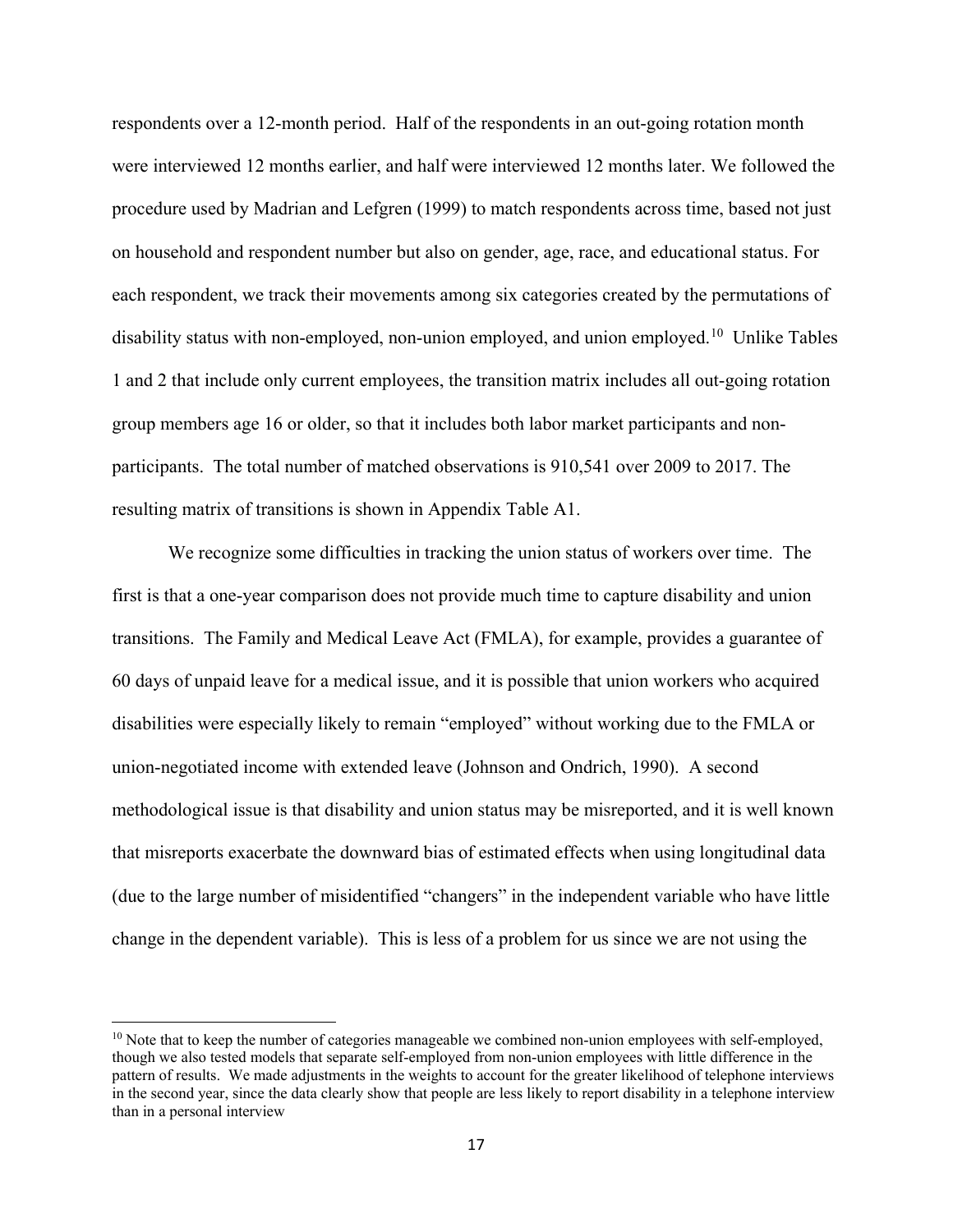longitudinal data to estimate effects of disability on wages or other outcomes. Instead we are using longitudinal data to track general changes in union coverage. We do not have a good way to estimate the magnitude of errors in reporting of union and disability status. We recognize that many of the "transitions" reported in Appendix Table A1 may reflect misreporting in one period, but such misreporting should be equally likely in the first and second periods (after adjusting for differences in interview mode as we do) so that the misreporting balances out and the net changes are still informative in decomposing the *changes* in union coverage.

With these cautions, we configure the data from the transition matrix by dividing all individuals into four categories by changes in disability status: (1) those who did not report a disability in either the first or second period; (2) those who had the onset of a disability (reporting one in the second but not first period); (3) those who recovered from a disability (reporting one in the first but not second period); and (4) those who had a disability in both periods. Table 4 shows that union workers in period 1 were more likely than non-union workers to stay employed in period 2, among all of the disability transition categories. For example, among those who had a disability in both periods, 83.4% of union workers in period 1 remained employed in period 2 (see row 4), compared to 76.9% of non-union workers (see row 8). The ratio of these two numbers is 1.084, and the difference from 1.00 (which would indicate an equal likelihood of remaining employed) is statistically significant (see row 16).

While unions appear to help the retention of workers with disabilities, these workers are less likely to become newly covered in union jobs (probably because employers are less likely to hire them in union positions). Column 2 shows the union coverage percentage broken out by change in disability status. Continuance of union coverage was higher for those who had a disability in both periods (74.9%) than for those without a disability in either period (68.6%) (see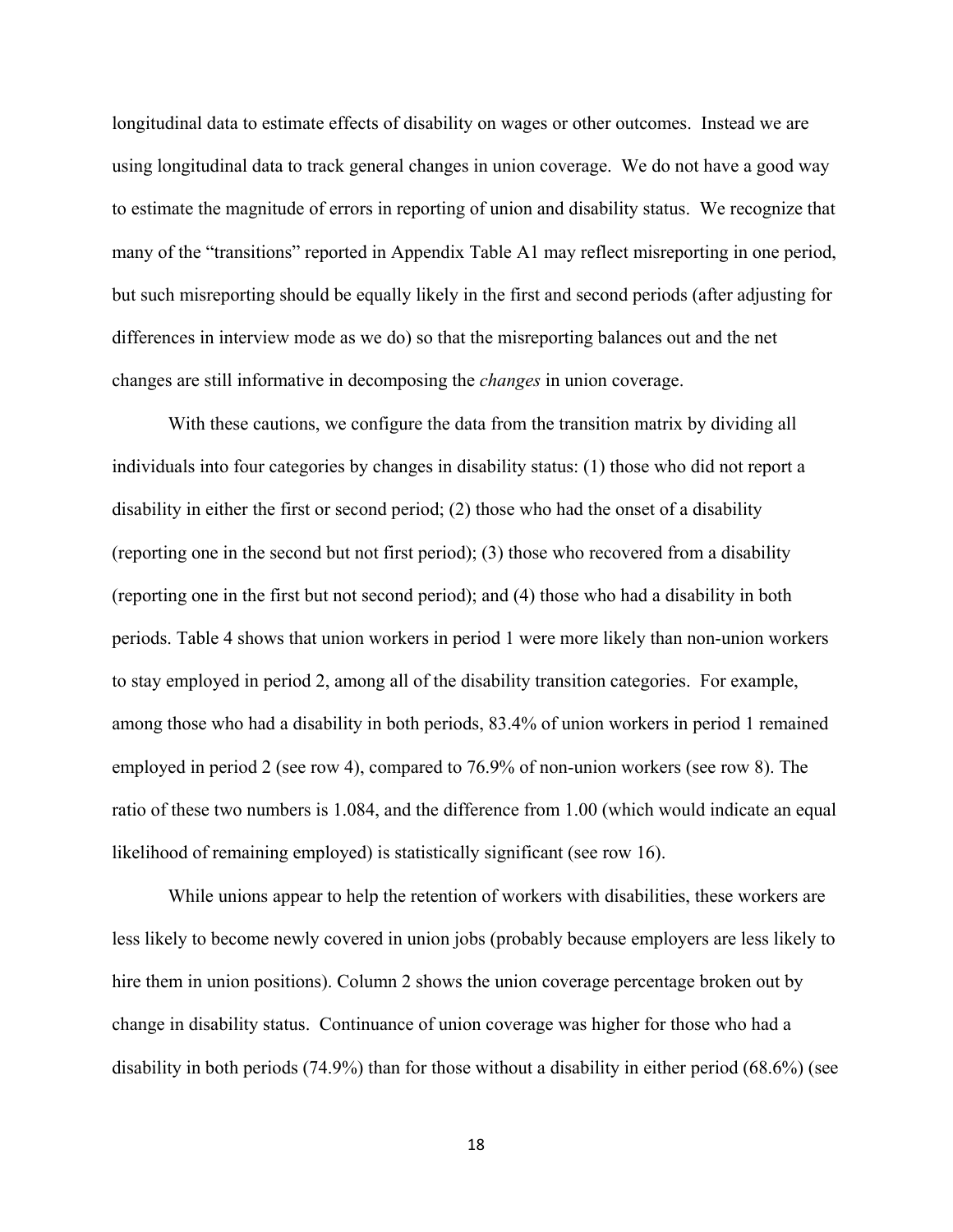rows 1 and 4). The difference is statistically significant. The opposite story holds, however, for those with a disability in both periods who began as non-union workers in period 1. In fact, only 3.5% became union workers in period 2, compared to 4.6% of workers without disabilities in either period (see column 2, rows 5 and 8). (Note that these comparisons refer to whether the person remained a union employee, while they may not necessarily have remained in the same job.)

Table 5 confirms that these two differences are maintained in multinomial logit regressions that control for demographic factors and year. Regressions were run separately for three groups based on their status in period 1 of being union employees, non-union employed, or non-employed. Within each of these three groups, the multinomial regressions predicted their status in period 2 as a union employee, non-union employed, or non-employed. The disability transitions are used as predictors of the employment transitions. The relative risk ratio of 1.307 in column 1 indicates that unions were especially likely to retain workers with disabilities. That is, people who started as union workers and had a disability in both periods were more likely to remain union covered in period 2 than were those without a disability in either period, relative to their likelihoods of becoming non-union employed workers. In contrast, the 0.829 ratio in column 3 shows that workers with disabilities were especially unlikely to be hired into unionized positions. That is, people who started as non-union workers and had a disability in both periods were less likely to become union workers in period 2 than those without a disability in either period. The .805 ratio in column 5 indicates that non-employed people with disabilities were less likely to become union employees than non-union employed in period 2, but this difference is not statistically significant. These patterns are maintained in unreported estimates that separate out self-employed workers from other non-union workers. While having a disability in both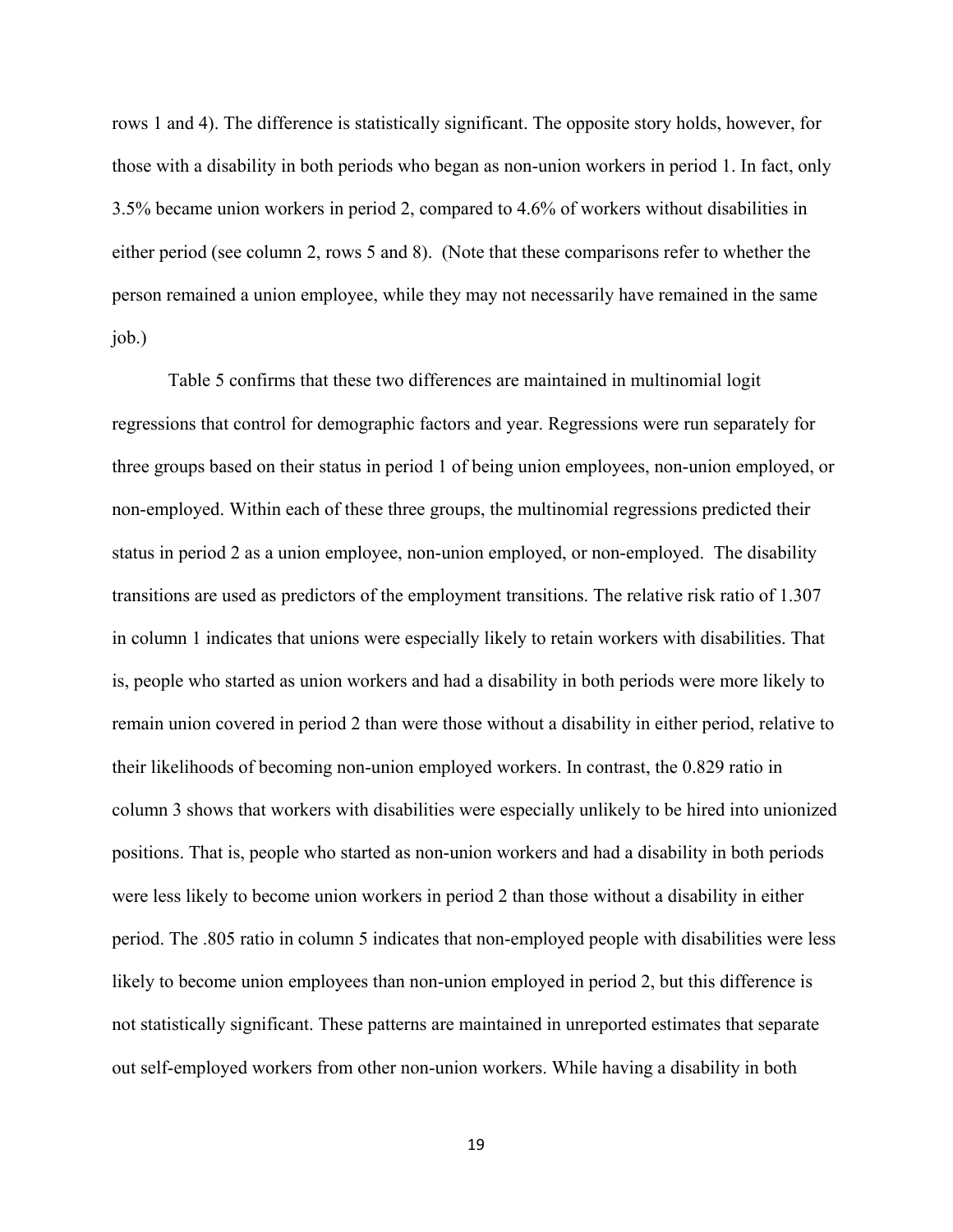periods appears to affect the likelihood of either becoming or remaining a union employee in period 2, there was no significant effect from the onset of, or recovery from, a disability between the two periods (though again we caution that many of these apparent changes may reflect measurement error in disability status).

The decline in union coverage from 2009 to 2017, thus, does not appear to be due to demographic or occupational factors, but instead to a disproportionately low intake of workers with disabilities among those who started out as non-union workers. This is only partially counterbalanced by unions' greater retention of workers with disabilities once they have union coverage, so the net effect is a faster decline in the overall union rate for workers with disabilities.

As mentioned earlier, these results may reflect a special period following the 2008 financial crisis, and the enactment of the 2008 ADA Amendments Act. Prior research shows that workers with disabilities are more likely than those without disabilities to be laid off in times of distress (Kaye, 2010; Mitra and Kruse, 2016). Our results, in contrast, indicate that union workers with disabilities were more likely to be kept on during this period. The 2008 ADA Amendments Act, however, may have played a role if employers became less likely to hire union workers with disabilities due to the increased coverage provided by this Act, based on the perception that it had become more difficult to fire workers with disabilities. In addition, while employers may have been reluctant to hire workers in general after the 2008-2010 crisis given that the recovery was still uncertain, they may have been particularly reluctant to hire people with disabilities.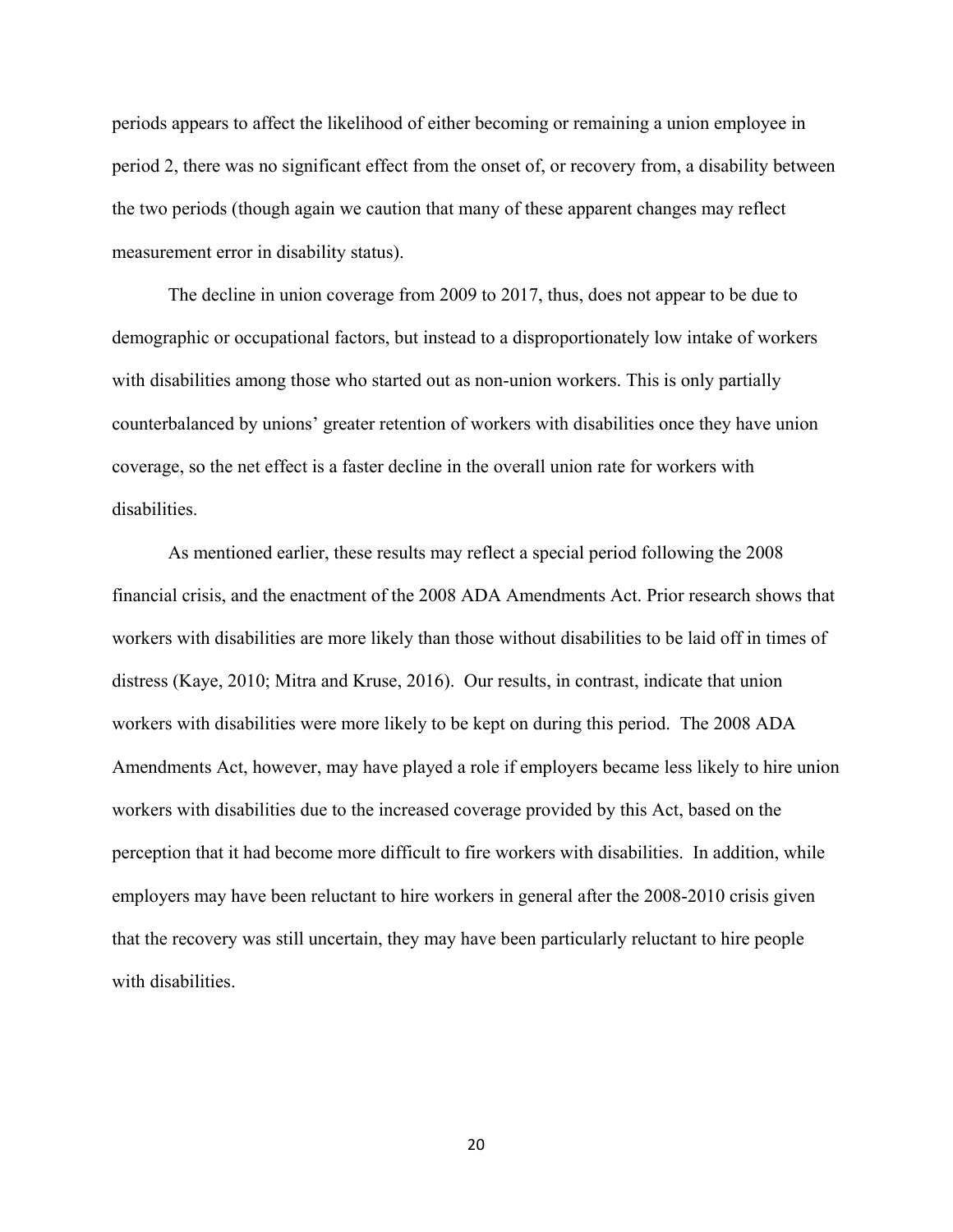#### **How do unions affect the disability pay gap?**

Disability is linked to lower pay for workers with disabilities, and at least part of the pay gap appears to reflect discrimination (Baldwin and Johnson, 2006; Baldwin and Choe, 2014a, 2014b; Kruse et al., 2018). Unions may reduce this pay gap, both because unions raise wages in general, and because union contracts may reduce wage dispersion and discriminatory wage gaps, as indicated by evidence that unions narrow the black/white pay differential (Freeman & Medoff, 1984; Peoples, 1994; McGregory, 2013). While the union wage premium is higher for men than for women (Gabriel and Schmitz, 2013), unions tend to narrow the overall gender pay gap since they raise the relative pay of women who tend to be at the bottom of the wage distribution (Blau & Kahn, 2003). As noted earlier, unions appear reduce the wage penalty associated with obesity (Debeaumont & Nsiah, 2016), while evidence from 1984 finds slightly higher union premiums among workers with disabilities than among non-disabled workers (Baldwin and Johnson, 1994).

Using the 2009 to 2017 CPS data for all employees, we find that the union wage effect is larger for employees with disabilities than for those without disabilities.<sup>[11](#page-22-0)</sup> Based on the standard wage equations presented in Table 6, the union wage premium for workers without disabilities is 0.214 log points or 23.9% higher pay. The disability main effect is -0.106, indicating 10.1% lower pay for non-union workers with disabilities (consistent with the results from Kruse et al., 2018), while the positive disability interaction of 0.047 indicates that unions are linked to a wage

 $\overline{\phantom{a}}$ 

<span id="page-22-0"></span> $<sup>11</sup>$  The regressions are based only on employees and use the natural logarithm of hourly pay as the dependent</sup> variable, adjusted for inflation using the monthly CPI. Allocated values, which are imputed in the CPS for people who did not report earnings, are excluded since their inclusion will bias union and disability estimates toward zero (Hirsch and Schumacher 2004, Bollinger and Hirsch 2006). Nonresponse is highest in the left and right tails of the earnings distribution, indicating that estimates of earnings differentials are most likely to be biased in the tails rather than the middle of the distribution as we estimate here (Bollinger et al. 2018). After excluding the allocated values the sample was reweighted to reflect the likelihood of nonresponse using code kindly provided by Barry Hirsch. We also tested employment selection equations using the Heckman correction with the number of household members under age 6, ages 6-15, ages 16+ non-employed, and ages 16+ employed excluding respondent, as additional variables determining selection into employment. The results were very similar between regressions corrected and not corrected for selection.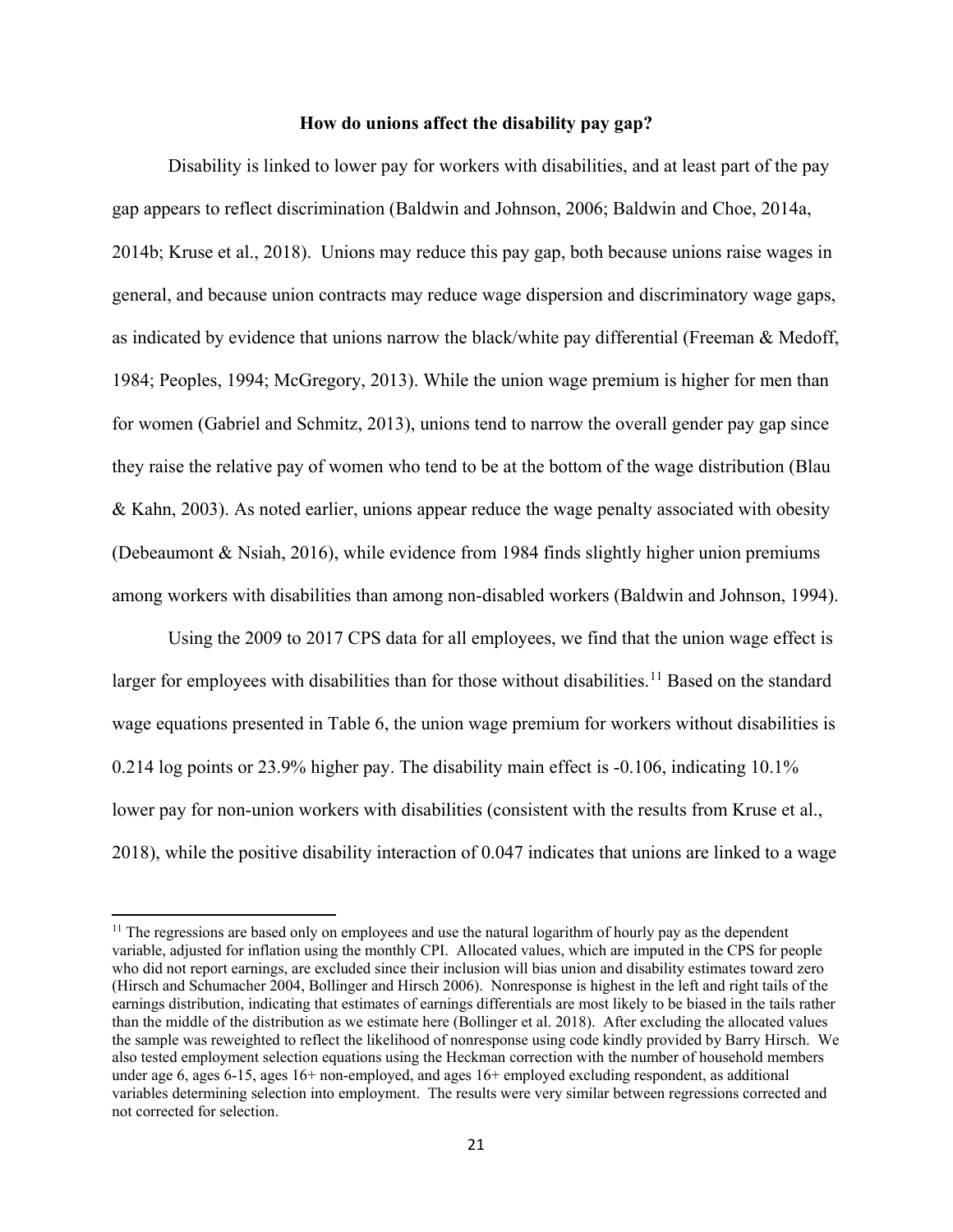premium of 0.214+.047=.261 log points or 29.8% higher pay for unionized workers with disabilities compared to non-union workers with disabilities.<sup>[12](#page-23-0)</sup>

Figure 3 illustrates the joint effects of unions and disability on pay rates. The disability pay gap among non-union employees is -10.1%. Union employees with disabilities earn 16.8% more than non-union employees without disabilities, and 29.8% more than non-union employees with disabilities. There is nonetheless a -5.7% pay gap between union employees with and without disabilities, which is a bit more than half of the -10.1% disability pay gap among nonunion employees. In other words, unions clearly reduce but do not eliminate the disability pay gap.

The difference in the union wage premium holds up when running separate regressions for employees with and without disabilities (see Table 6, columns 2 and 3), and the union premium is fairly consistent across disability types (see columns 4 to 9), with estimated premiums from 28.4% to 37.2%.[13](#page-23-1)

The union premium estimated here is larger than the simple differences found by Hirsch and Macpherson (2018: 21), which range between 0.138 and 0.151 log points over the 2009- 2017 period. Further testing shows that this difference is due to controlling for occupation, since our coefficient for the base union premium is 0.147 before controlling for occupation, 0.169 when controlling for 10 major occupations, and 0.214 when controlling for 564 detailed occupations. We also found similar union premia for workers with and without disabilities in the

l

<span id="page-23-0"></span> $12$  While Budd and Na (2000) find differences in the union premium between members and non-members in unioncovered jobs, our estimates using union membership instead of coverage produce very similar results.

<span id="page-23-1"></span><sup>&</sup>lt;sup>13</sup> Wald tests show that the non-disability union coefficient in column 3 is significantly different from the union coefficients for any disability in column 2 ( $p=0001$ ), hearing disability in column 4 ( $p=0027$ ), cognitive disability in column 6 (p=.0199), ambulatory disability in column 7 (p=.0027), and independent living disability in column 9 (p=.0021). The significance levels are lower when comparing the non-disability union coefficients with the union coefficients for vision disability in column 5 ( $p=0.0890$ ), and self-care disability in column 8 ( $p=0.0803$ ),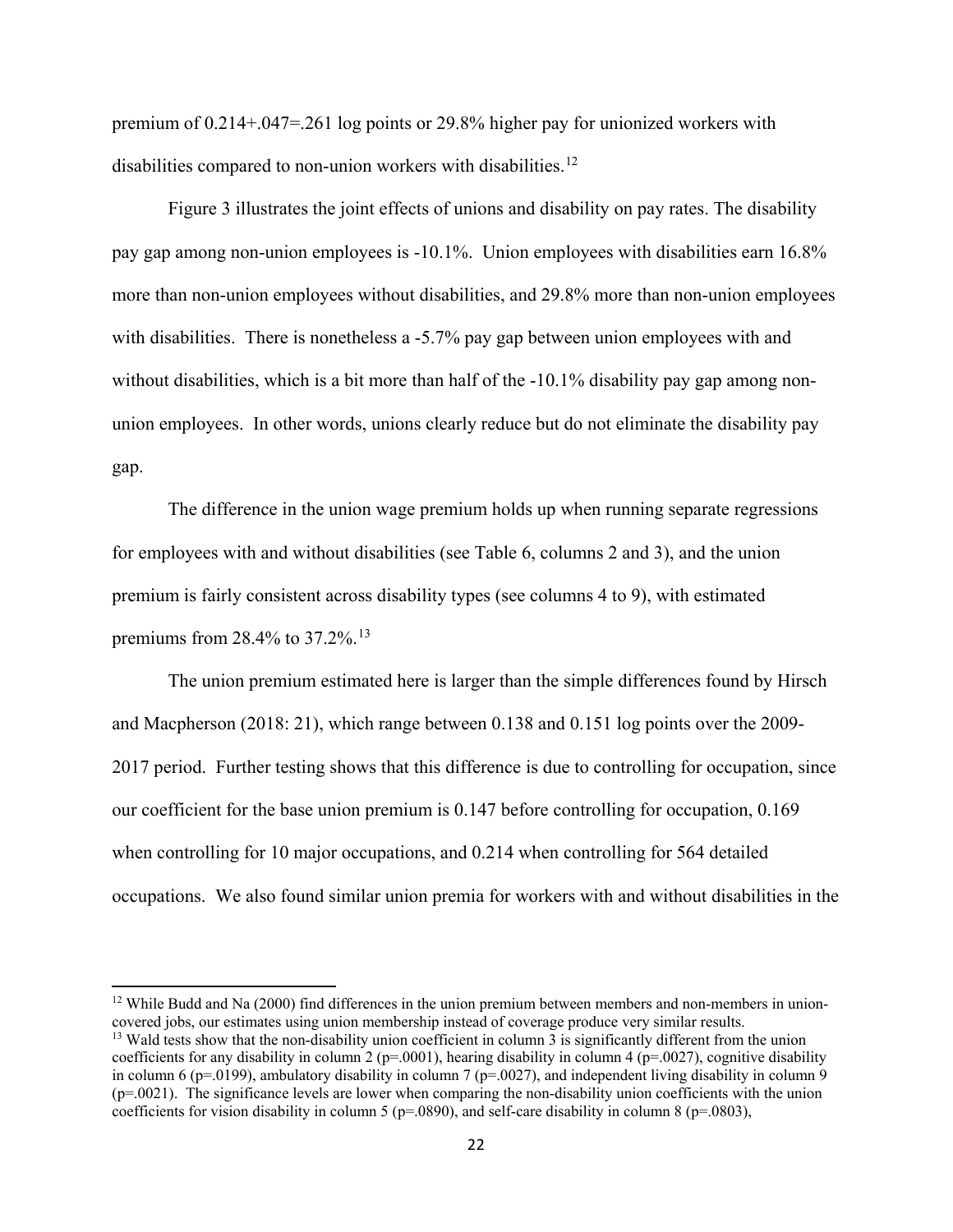private and public sectors, with only a slightly lower union premium and disability wage gap in the public sector.<sup>[14](#page-24-0)</sup>

#### **Are unionized workers more likely to request accommodations?**

Generally, unions provide workers with increased voice on the job (Freeman & Medoff, 1984), which may help workers with disabilities in asking employers for accommodations. Union contracts often spell out procedures for accommodating workers who develop disabilities, including providing grievance procedures for employees who feel that they have been treated unfairly. The contract language may, however, also restrict the availability of accommodations. For example, unless specified otherwise, the right of senior workers to be assigned to vacant light-duty positions outweighs the right of injured workers to be reassigned there (Schur, 1998).

Consistent with the voice perspective, we find that union covered workers, in general, are more likely than non-union employees to request accommodations, regardless of disability status (see Table 7). These results are based on a special CPS supplement on disability issues conducted in May 2012. Employees were first asked "Have you ever requested any change in your current workplace to help you do your job better? For example, changes in work policies, equipment, or schedules (yes/no)." If employees selected "yes," they were then asked, "Were the changes granted? (yes/no/partially)." It should be noted that the accommodation would not have to be disability-related.

 $\overline{a}$ 

<span id="page-24-0"></span><sup>&</sup>lt;sup>14</sup> When regression 1 in Table 6 is run just for private (public) workers, the coefficient is 0.222 (0.195) on union coverage, -0.107 (-.094) on disability, and 0.048 (0.034) on the union-disability interaction. All coefficients remain significant at the .01 level in both sectors. The coefficients are significantly different at the .01 level between the public and private sectors for union coverage but not for disability or the disability-union interaction. These figures imply a union premium for workers with (without) disabilities of 30.9% (24.9%) in the private sector and 25.7% (21.5%) in the public sector.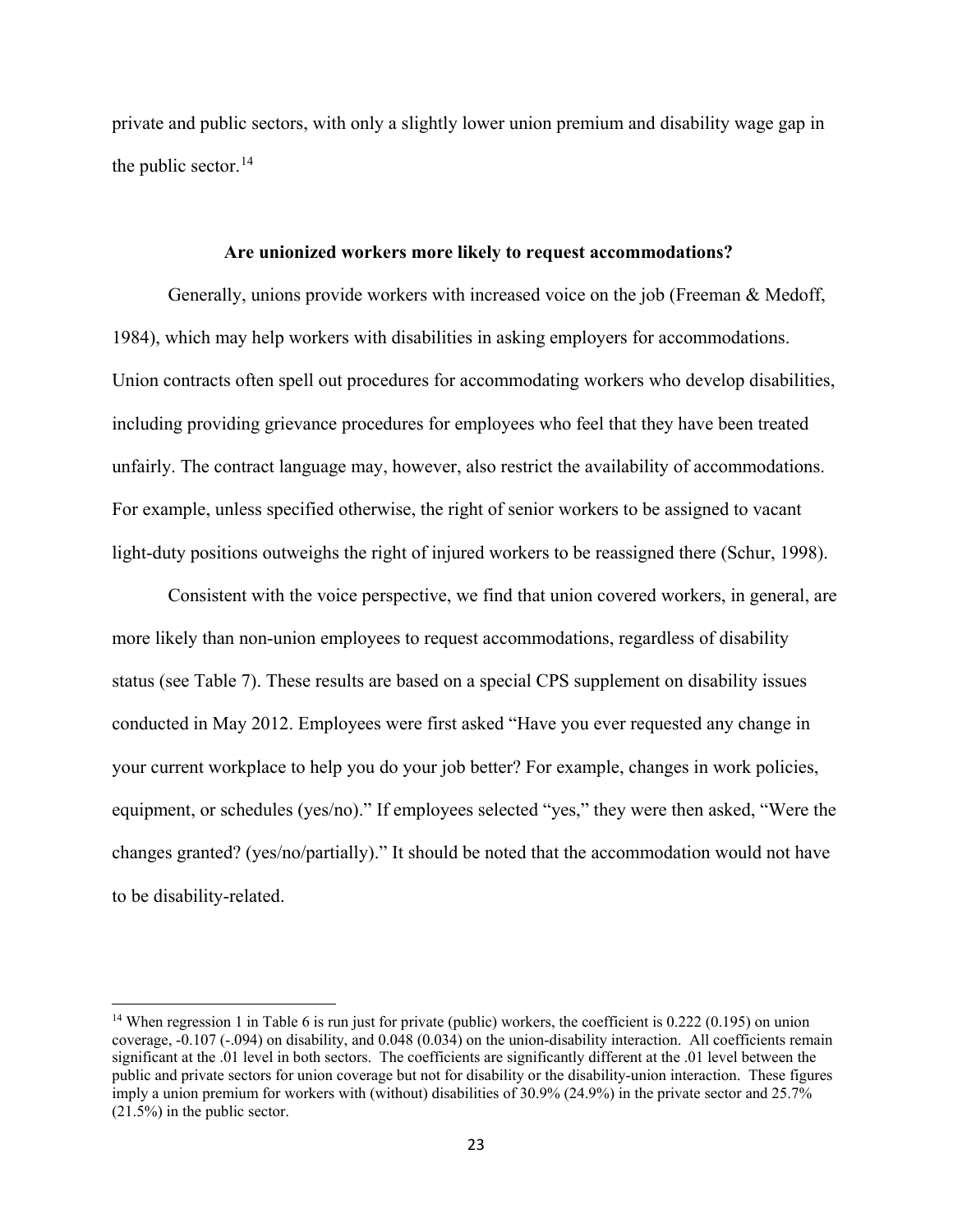Accommodation requests were highest among union workers with disabilities (17.9% in column 4), next highest among non-union workers with disabilities (13.6% in column 2), next highest among union workers without disabilities (11.5% in column 3), and lowest among nonunion workers without disabilities (9.0% in column 1). There appears to be a positive effect both of unions, and of having a disability, on the likelihood of requesting an accommodation. The likelihood of having a request partially or fully granted appears higher among people with disabilities (11.2% compared to 7.3% among non-union employees, and 12.0% compared to 9.0% among union employees, although the latter difference is not statistically significant).

Both unionization and disability continue to exert positive effects on the likelihood of an accommodation request when controlling for demographic and occupation variables, as shown in logit results in column 1 of Table 8. The odds ratios show that disability creates a 72% increase in the odds, and union coverage creates a 30% increase in the odds, of requesting an accommodation. The interaction coefficient, however, is not significant, indicating that the effects of unionization and disability are additive rather than interactive. Looking at the outcomes of these requests, columns 2 to 4 of Table 8 show that unionized workers in general were significantly more likely to make requests that were denied, only partially granted, or fully granted (see columns 2 to 4), while workers with disabilities were almost twice as likely as those without disabilities to make requests that were fully granted (see column 4). There is again no significant interaction effect between unionization and disability in predicting the results of requests.

These results support the idea that unions provide a voice mechanism encouraging employees to ask for accommodations, and that the mechanism has similar effects for workers with and without disabilities. Unionized workers with disabilities are the most likely to request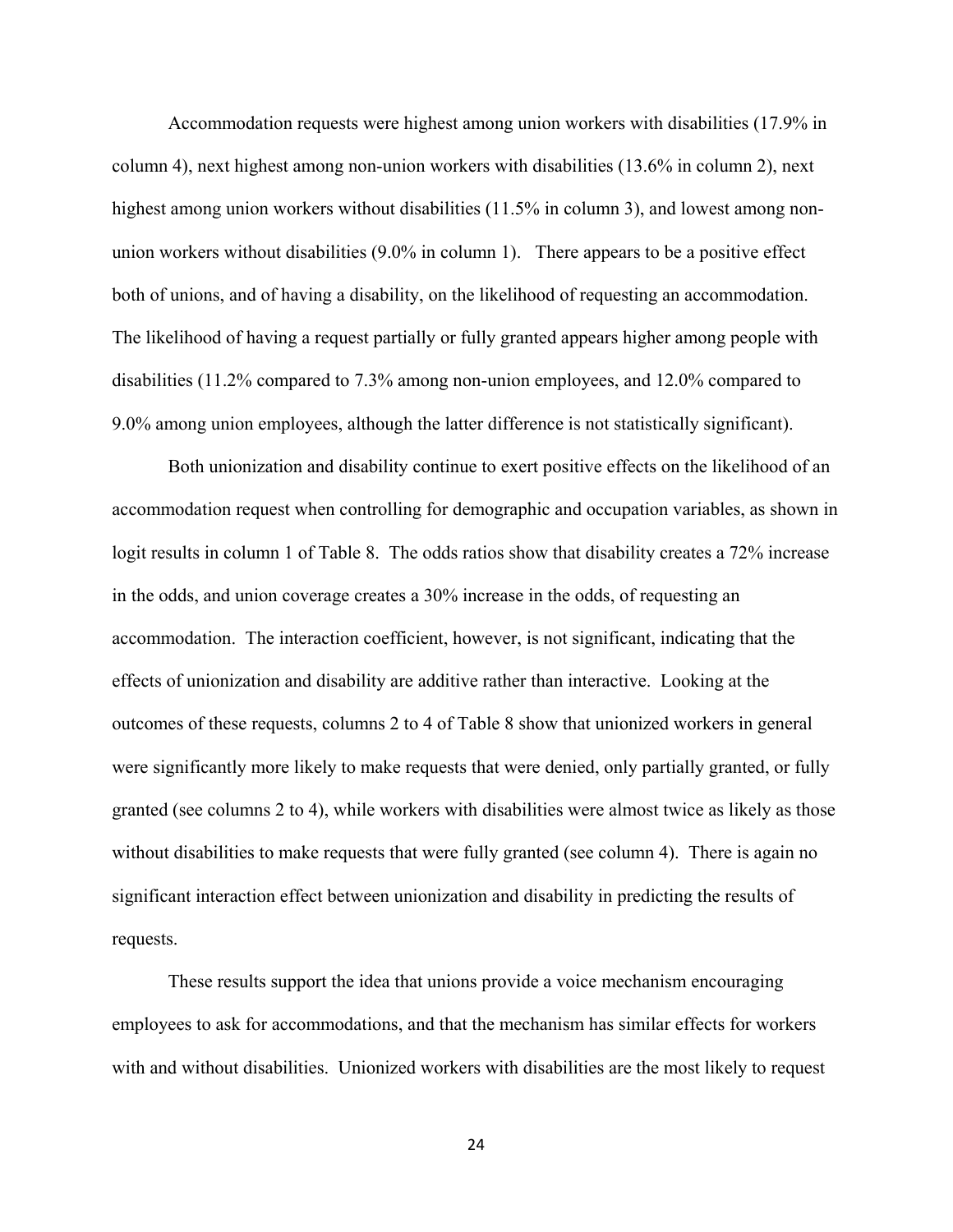accommodations and have them fully granted, but the combination of unionization and disability is additive rather than interactive. In other words, unions may increase the likelihood of accommodations in general, but appear to do so as much for workers without disabilities as for those with disabilities. It should be noted that while there is a respectable 38,129 workers with union data in the CPS supplement, this sample contains only 157 unionized workers with disabilities. These numbers should therefore be considered exploratory.

#### **Limitations**

As in all studies, there are limitations and qualifications to our analysis. The standard disclaimers about causality apply: there may be selection effects so that we cannot be certain that having a disability increases the likelihood of remaining a union employee, or raises the union wage premium. Our use of longitudinal data for employment changes that control for preexisting differences, and testing of selection effects for the wage premium, helps alleviate such concerns.

As described earlier, context may be very important. Our results pertain to the period following the passage of the 2008 ADA Amendments Act and the 2008-2010 recession, both of which could influence the results. Employers may have become less likely to hire union workers with disabilities due to the increased coverage provided by the 2008 Act, based on the perception that it would be more difficult to fire workers with disabilities. Also, while employers may have been reluctant to hire any workers after the 2008-2010 financial crisis, they may have been particularly reluctant to hire people with disabilities given the uncertainties about the recovery in its early years.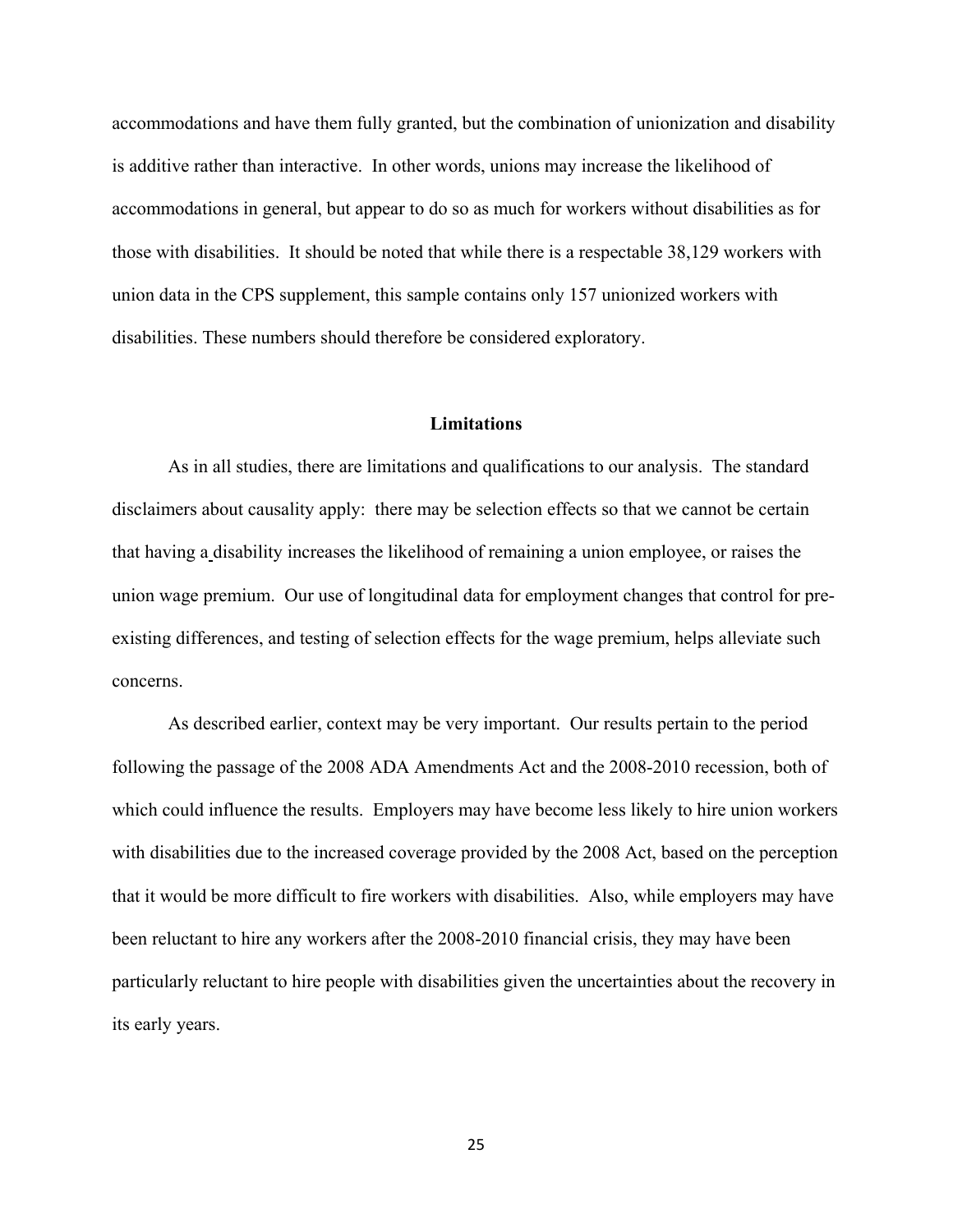Sample sizes are always an important consideration. We are fortunate to have very large sample sizes of close to 1.5 million for the cross-sectional analyses of union coverage, over 900,000 for the longitudinal changes in union coverage, and over 900,000 for analyses of the union wage premium. The analyses of union accommodations, however, rely on samples of 38,000 workers overall, and only 157 unionized workers with disabilities. The latter results should therefore be considered exploratory.

As in most studies, we raise more questions than we can answer. We do not know the full experiences of workers with disabilities in unions and unionized workplaces, so cannot examine the full range of union effects. We also cannot measure union policies regarding disability, and therefore can suggest, but not definitively assess, their role in explaining our results.

#### **Summary and Conclusion**

Despite the large literatures documenting labor market disparities facing workers with disabilities, and the advantages that unions can provide to workers in general, there is almost no existing evidence on the prevalence and effects of unions among workers with disabilities. This paper uses new data to examine trends in unionization, union wage effects, and accommodation requests by disability status, to explore how unionized workplaces may facilitate and/or impede employment of workers with disabilities.

Our key findings are that:

• The union rate for employees with disabilities in the U.S. declined more rapidly than for employees without disabilities over the 2009 to 2017 period.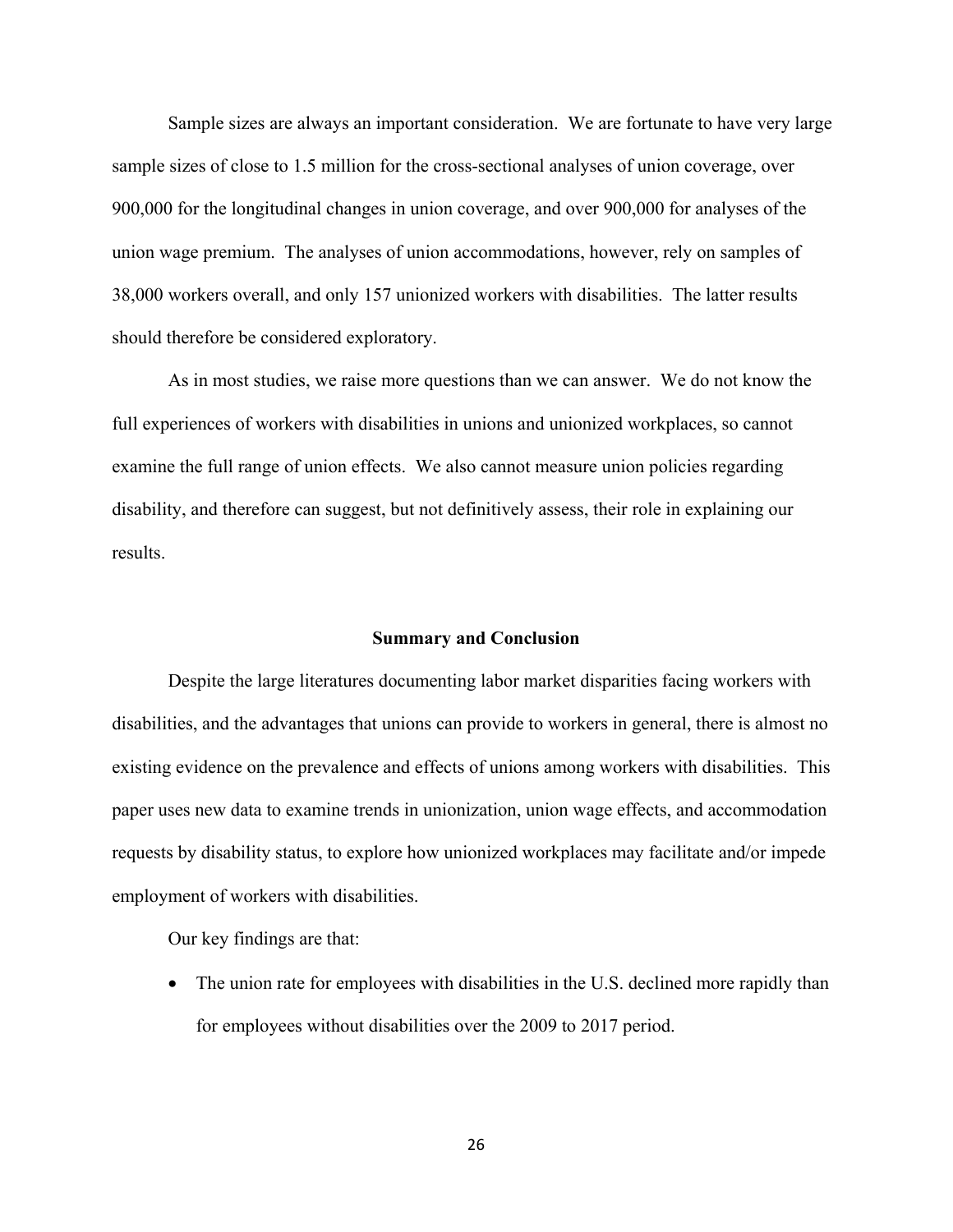- This faster decline is not explained by other demographic or occupational factors, or by workers with disabilities disproportionately leaving union jobs (in fact they are more likely to be retained in union jobs than in non-union jobs). It is instead tied to a lower likelihood of workers with disabilities being hired into union jobs than into non-union jobs. Relative to the common complaint that workers with disabilities are "last hired, first fired," in the union context they appear more likely to be "last hired" but less likely to be "first fired."
- The union wage premium is 29.8% for workers with disabilities, relative to non-union workers with disabilities. This is greater than the 23.9% union premium for workers without disabilities, and more than offsets the -10.1% disability pay gap among nonunion workers, but union workers with disabilities still earn 5.7% less than union workers without disabilities.
- Union workers both with and without disabilities are more likely than their non-union counterparts to request workplace accommodations, which reflects a positive additive effect of both union coverage and disability status. By providing greater voice in general, unions may benefit workers with disabilities by decreasing employer resistance and potential stigma and co-worker resentment associated with accommodation requests. Our exploratory results indicate, however, that accommodation requests made by workers with disabilities are about equally likely to be granted in union and non-union settings.

While we do not have systematic data on union contracts, the literature indicates that contract provisions on disability are generally concerned with helping existing employees who are injured or otherwise develop impairments while they are employed. This fits with our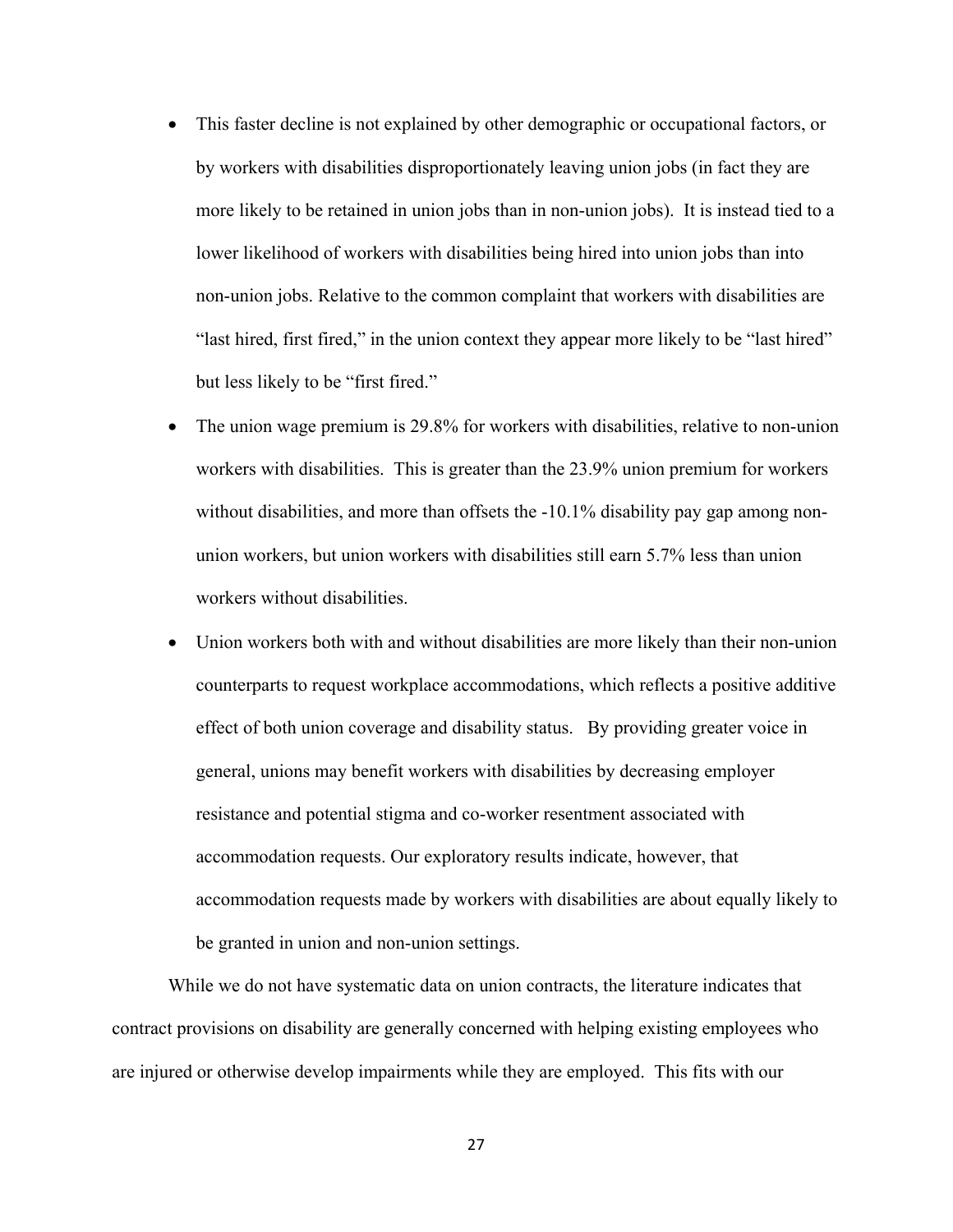findings that unions increase the job retention of workers who have a disability lasting at least 12 months. It appears that most union contracts do not include provisions for accommodating new hires with disabilities, probably because workplace accommodations are seen as employer obligations and outside the union role. We find a lower likelihood that non-union workers with disabilities will enter a union job, relative to their counterparts without disabilities. It should be recognized that employers are responsible for hiring in most unionized settings, so the lower rate of hiring people with disabilities in union settings may reflect employer reluctance to hire people with disabilities into positions with union protections where they will be more difficult to lay off. It should also be noted that our 2009-2017 period of study immediately followed the passage of the 2008 ADA Amendments Act, which was designed to increase coverage by clearing up and expanding legal interpretations of the ADA; consequently, the increased coverage may have made employers been even more reluctant than they were before to hire workers with disabilities into union jobs. This period also followed the 2008-2010 recession, which may have made employers particularly anxious about hiring workers with disabilities in the early stages of the recovery because they may have perceived these workers as riskier.

Unions in the U.K. have developed a strategy of creating "Disability Champions" who are resources for employees with disabilities, employers, and unions on disability issues, and advocate for workers with disabilities. Two studies find that the Disability Champions have improved outcomes both for workers with disabilities and for employers, helping workers preserve employment and employers retain valuable human capital and avoid costly turnover.

Several authors suggest that unions could also enhance outcomes for workers with disabilities by working more closely with outside disability organizations. Many employers have successfully worked with non-profit and government organizations in identifying, recruiting, and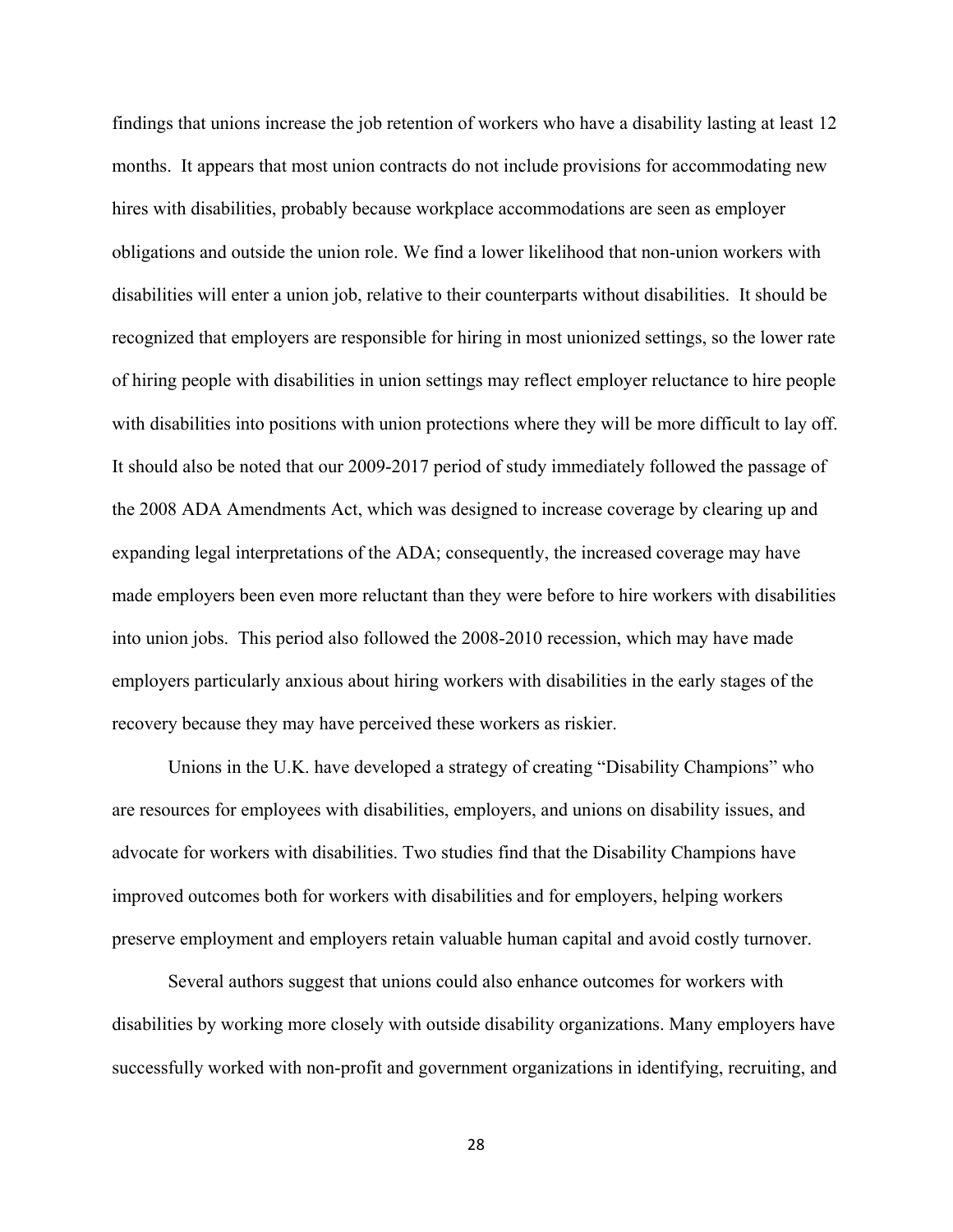training qualified individuals with disabilities for employment positions (National Council on Disability, 2007). Unions may similarly find it useful to work with employers and outside organizations to identify, recruit, and help train people with disabilities for unionized jobs. This could involve creating a permanent union office to represent employees with disabilities that coordinates with voluntary disability organizations and, in essence, institutes a proactive union approach to disability within and outside the organizations. In cases where unions are more involved in hiring, such as by providing hiring halls, they could pursue a more active role with outside organizations to create pipelines of workers with disabilities (e.g., through apprenticeship programs). Finally, it would be good for unions and employers to ensure that collective bargaining agreements contain clear policies not only for existing workers but for new hires as well (though hiring policies and practices are not a mandatory subject of bargaining in the United States as noted earlier). While collective bargaining contracts have been criticized for using the medical model of disability, some union policies, such as on job reassignment and scheduling, focus on adapting the environment to accommodate the needs of workers with disabilities. This is in line with the social model's idea that the environment is a crucial factor in whether an impairment limits employment and productivity and thereby becomes a disability.

Our results raise interesting research questions about the employment of people with disabilities. The higher union wage premium among workers with disabilities suggests either that: a) unions are helping to decrease discriminatory wage differentials as they appear to do for black workers, and/or b) unions are helping to raise the relative productivity of workers with disabilities, possibly through increased stay-at-work and return-to-work policies that provide accommodations for workers who develop disabilities while employed. It would be valuable to explore which of these (or other) explanations is responsible for the differential in the union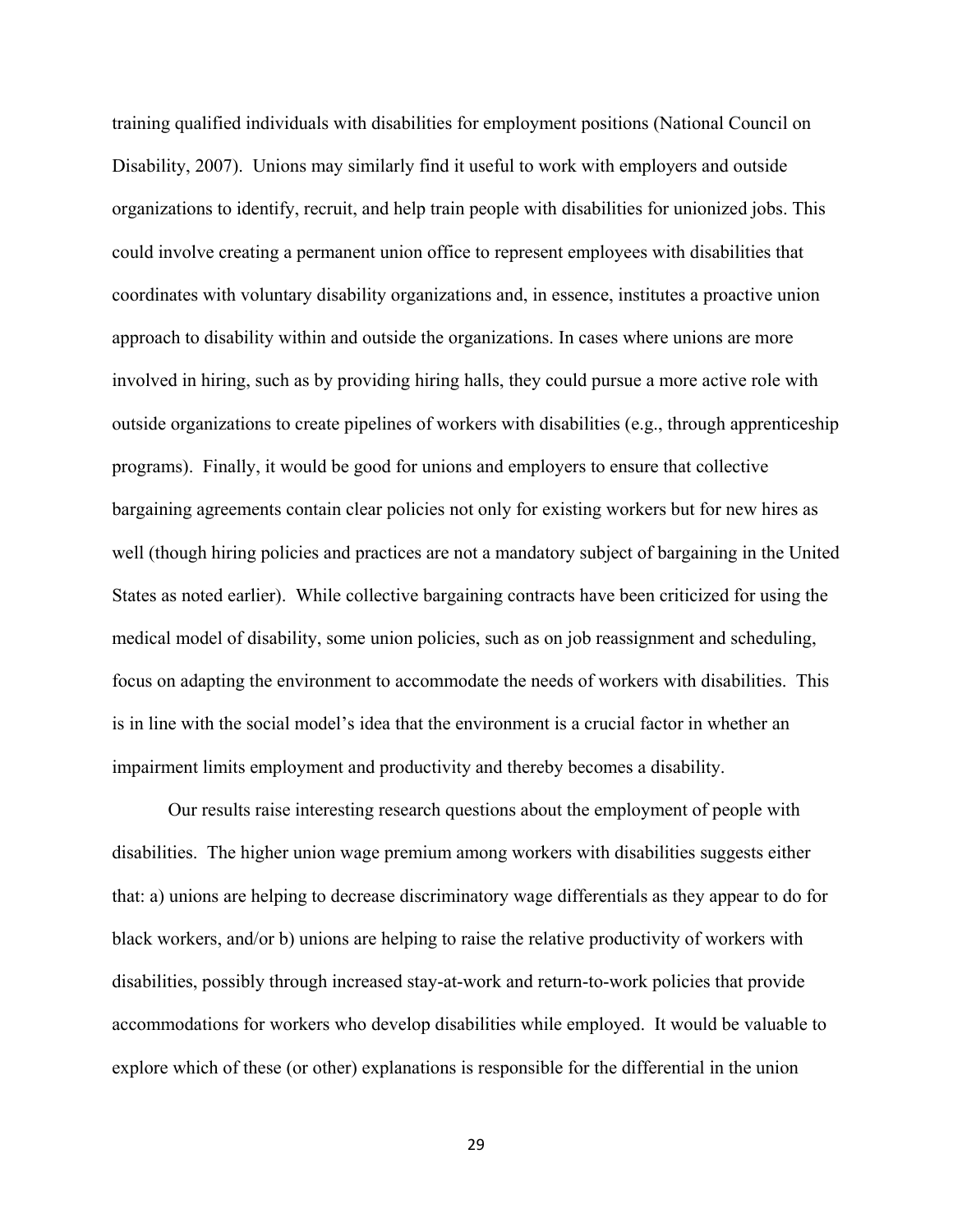wage premium. Given the higher wage premium and job retention of workers with disabilities in unionized jobs, unions appear to provide significant benefits to workers with disabilities. They may not have the opportunity to do so, as hiring decisions for unionized jobs are driven by employers. Some of the value of unions for workers with disabilities may be the result of establishing written policies in collective bargaining agreements governing the treatment of disability; one study in a non-union context found that written policies were more important than expressed intentions in subsequent hiring of people with disabilities (Araten-Bergman, 2016). The reasons behind the low hiring rate of workers with disabilities into unionized jobs is another excellent question for investigation. It would be valuable to explore whether this is due to employer reluctance to hire people with disabilities into unionized jobs, reluctance by unions to encourage applicants with disabilities, an otherwise unwelcome environment for new workers with disabilities in unionized jobs, or some other factors. Further research could also explore any difference in employment experiences in unionized workplaces between workers with visible and invisible disabilities, which we could not do with our measures.

People with disabilities have historically faced many barriers to employment, and it appears that affiliating with unions can improve their workforce participation and help them achieve greater economic equality. As the population ages there will be more workers with disabilities in the coming decades. In some respects, unionized workplaces may serve as models for how to increase retention and pay equity for workers with disabilities. It would be valuable for unions, employers, workers with disabilities, disability advocacy groups, and policymakers to work together to ensure greater job opportunities and more positive employment outcomes for people with disabilities.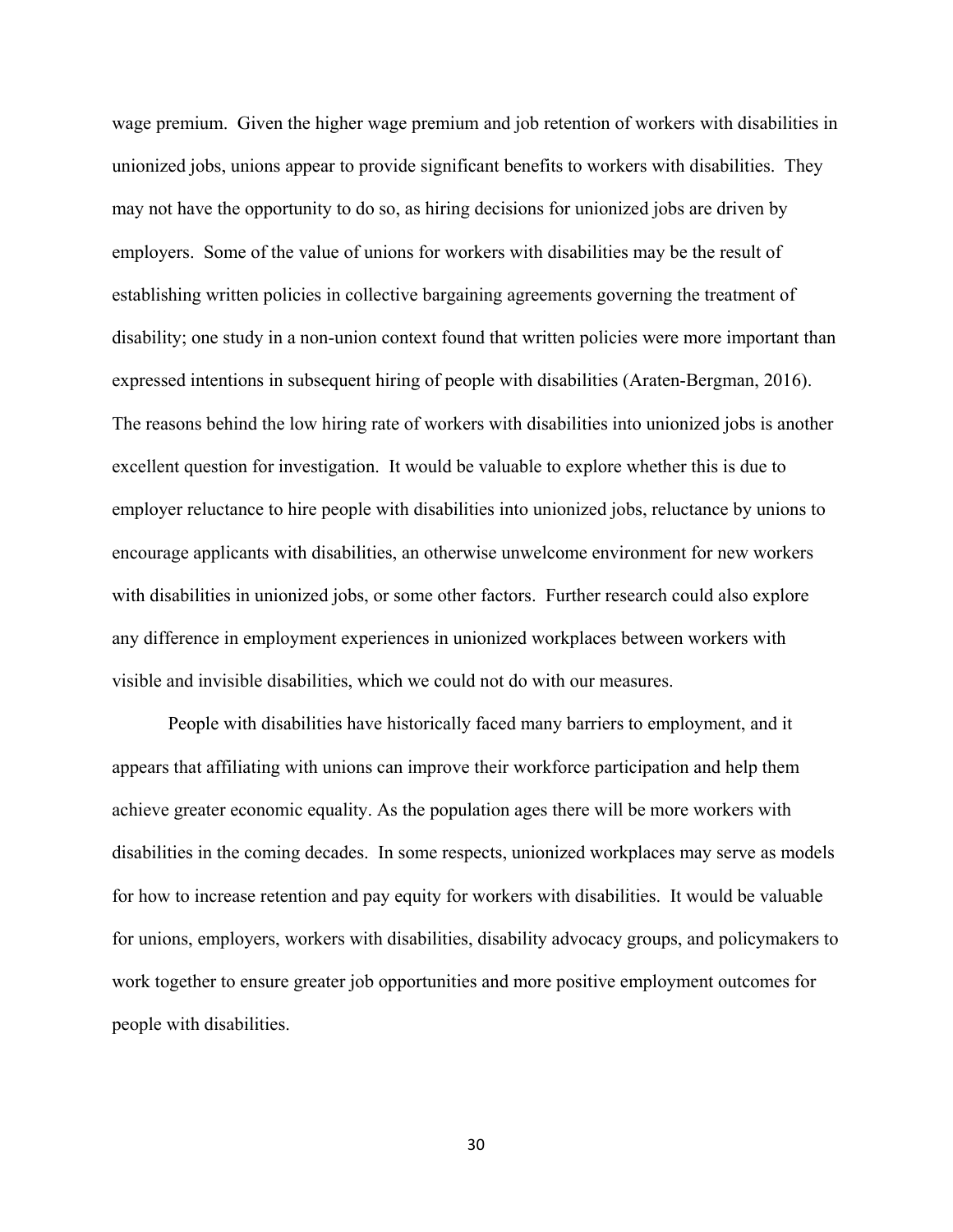References

- Ameri, Mason, Lisa Schur, Meera Adya, Scott Bentley, Patrick McKay, and Douglas Kruse (2018). "The Disability Employment Puzzle: A Field Experiment on Employer Hiring Behavior," *ILR Review* 71(2): 329-364.
- Araten-Bergman, T. 2016. "Managers' Hiring Intentions and the Actual Hiring of Qualified Workers with Disabilities." *International Journal of Human Resource Management* 27 (14): 1510–1530.
- Bacon, Nick, and Kim Hoque. 2012. "The Role and Impact of Trade Union Equality Representatives in Britain." *British Journal of Industrial Relations* 50 (2): 239–262.
- Bacon, Nick, and Kim Hoque. 2015. "The Influence of Trade Union Disability Champions on Employer Disability Policy and Practice." *Human Resource Management Journal* 25 (2): 233– 249.
- Bagenstos, Samuel R. 2016. "Disability Rights and Labor: Is This Conflict Really Necessary?" *Indiana Law Journal* 92: 277–298.
- Baker, Michael, Mark Stabile, and Catherine Deri. 2004. "What do self-reported, objective, measures of health measure?" *Journal of Human Resources*, 39(4): 1067-1093.
- Baldwin, Marjorie, and Chung Choe. 2014a. "Re-Examining the Models Used to Estimate Disability-Related Wage Discrimination." *Applied Economics* 46 (12): 1393–1408.
- Baldwin, Marjorie, and Chung Choe. 2014b. "Wage Discrimination Against Workers with Sensory Disabilities." *Industrial Relations* 53 (1): 101–124.
- Baldwin, Marjorie, and William Johnson. 1994. "Labor Market Discrimination Against Men with Disabilities." *Journal of Human Resources* 29 (1): 1–19.
- Baldwin, Marjorie, and William Johnson. 2006. "A Critical Review of Studies of Discrimination Against Workers with Disabilities." In *Handbook on the Economics of Discrimination*, edited by William Rodgers, pp. 119–160. Northampton, MA: Edgar Elgar.
- Basas, Carrie G. 2013. "Universally Designing the Public Sector Workplace: Technology as Disability Access." *WorkingUSA* 16 (1): 69–86.
- Blau, Francine, and Lawrence Kahn. 2003. "Understanding international differences in the gender pay gap." *Journal of Labor Economics*, *21*(1): 106-144.
- Bollinger, C.R., and B.T. Hirsch. 2006. "Match Bias from Earnings Imputation in the Current Population Survey: The Case of Imperfect Matching." *Journal of Labor Economics* 24 (3): 483–519.
- Bollinger, C.R., B.T. Hirsch, C.M. Hokayem, and J.P. Ziliak. 2018 (July). "Trouble in the Tails: What We Know about Earnings Nonresponse Thirty Years after Lillard, Smith, and Welch." IZA discussion paper 11710. Bonn, Germany: IZA Institute of Labor Economics.
- Budd, J.W., and K. Mumford. 2004. "Trade Unions and Family-Friendly Policies in Britain." *ILR Review* 57 (2): 204–222.

Budd, John W., and In-Gang Na. 2000. "The Union Membership Wage Premium for Employees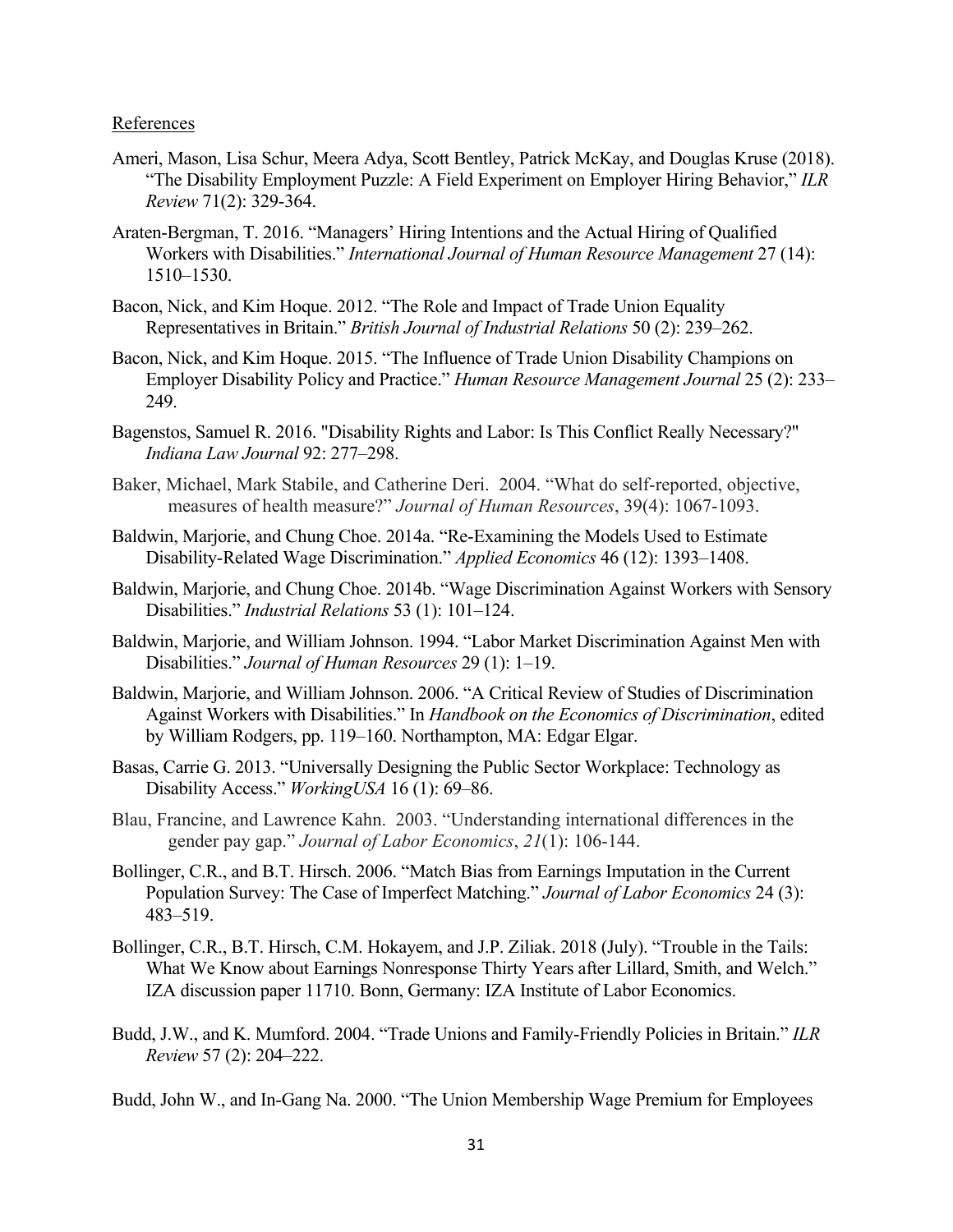Covered by Collective Bargaining Agreements." *Journal of Labor Economics* 18 (4): 783–807.

- Daly, M.C., and J. Bound. 1996. "Worker Adaptation and Employer Accommodation Following the Onset of a Health Impairment." *The Journals of Gerontology Series B: Psychological Sciences and Social Sciences* 51 (2): S53–S60.
- Debeaumont, Ron, and Christian Nsiah. 2016. ["Do Unions Reduce the Wage Penalty Experienced](http://web.b.ebscohost.com.proxy.libraries.rutgers.edu/ehost/viewarticle/render?data=dGJyMPPp44rp2%2fdV0%2bnjisfk5Ie46bZQsqa1SbWk63nn5Kx95uXxjL6rrUq3pbBIr66eSrirt1Kup55oy5zyit%2fk8Xnh6ueH7N%2fiVa%2bttEm2rbNRtKakhN%2fk5VXj5KR84LPje%2byc8nnls79mpNfsVa%2bsrlCypq8%2b5OXwhd%2fqu37z4uqM4%2b7y&vid=2&sid=4deee0b6-187b-4841-af25-090de787e19c@sessionmgr104)  [by Obese Women?"](http://web.b.ebscohost.com.proxy.libraries.rutgers.edu/ehost/viewarticle/render?data=dGJyMPPp44rp2%2fdV0%2bnjisfk5Ie46bZQsqa1SbWk63nn5Kx95uXxjL6rrUq3pbBIr66eSrirt1Kup55oy5zyit%2fk8Xnh6ueH7N%2fiVa%2bttEm2rbNRtKakhN%2fk5VXj5KR84LPje%2byc8nnls79mpNfsVa%2bsrlCypq8%2b5OXwhd%2fqu37z4uqM4%2b7y&vid=2&sid=4deee0b6-187b-4841-af25-090de787e19c@sessionmgr104) *Economics Bulletin* 36 (1): 281–290.
- Erickson, W., C. Lee, and S. von Schrader. 2018. "2016 Disability Status Report: United States." Ithaca, NY: Cornell University Yang-Tan Institute on Employment and Disability.
- Farber, Henry S. 1986. "The Analysis of Union Behavior." *Handbook of Labor Economics*, Vol. 2, edited by Orley Ashenfelter and Richard Layard. Amsterdam, Netherlands: North Holland Publishing Company.
- Farber, Henry S., Daniel Herbst, Ilyana Kuziemko, and Suresh Naidu. 2018. "Unions and Inequality over the Twentieth Century: New Evidence from Survey Data" Working paper no. 24587. Cambridge, MA: National Bureau of Economic Research.
- Foster, Deborah, and Patricia Fosh. 2010. "Negotiating 'Difference': Representing Disabled Employees in the British Workplace." *British Journal of Industrial Relations* 48 (3): 560–582.
- Freeman, Richard, and James Medoff. 1984. *What Do Unions Do?* New York, NY: Basic Books.
- Gabriel, P.E., and S. Schmitz. 2014. ["A Longitudinal Analysis of the Union Wage Premium for US](http://web.b.ebscohost.com.proxy.libraries.rutgers.edu/ehost/viewarticle/render?data=dGJyMPPp44rp2%2fdV0%2bnjisfk5Ie46bZQsqa1SbWk63nn5Kx95uXxjL6rrUq3pbBIr66eSrirt1Kup55oy5zyit%2fk8Xnh6ueH7N%2fiVa%2bttEm2rbNRtKakhN%2fk5VXj5KR84LPje%2byc8nnls79mpNfsVa%2bqsk22r7c%2b5OXwhd%2fqu37z4uqM4%2b7y&vid=19&sid=4deee0b6-187b-4841-af25-090de787e19c@sessionmgr104)  [Workers.](http://web.b.ebscohost.com.proxy.libraries.rutgers.edu/ehost/viewarticle/render?data=dGJyMPPp44rp2%2fdV0%2bnjisfk5Ie46bZQsqa1SbWk63nn5Kx95uXxjL6rrUq3pbBIr66eSrirt1Kup55oy5zyit%2fk8Xnh6ueH7N%2fiVa%2bttEm2rbNRtKakhN%2fk5VXj5KR84LPje%2byc8nnls79mpNfsVa%2bqsk22r7c%2b5OXwhd%2fqu37z4uqM4%2b7y&vid=19&sid=4deee0b6-187b-4841-af25-090de787e19c@sessionmgr104)" *Applied Economics Letters* 21 (7–9): 487–489.
- Hirsch, Barry T. 2004. ["Reconsidering Union Wage Effects: Surveying New Evidence on an Old](http://web.b.ebscohost.com.proxy.libraries.rutgers.edu/ehost/viewarticle/render?data=dGJyMPPp44rp2%2fdV0%2bnjisfk5Ie46bZQsqa1SbWk63nn5Kx95uXxjL6nrkevq61Krqe2OK%2bmuEizsK5MnsbLPvLo34bx1%2bGM5%2bXsgeKzr02xq7NNr6qwSqTi34bls%2bOGpNrgVePZ7D7y1%2bVVv8Skeeyzrk%2bxrLJRtpzkh%2fDj34y73POE6urjkPIA&vid=2&sid=3e93dd77-a854-4c50-9b34-48ef929c978e@pdc-v-sessmgr03)  [Topic.](http://web.b.ebscohost.com.proxy.libraries.rutgers.edu/ehost/viewarticle/render?data=dGJyMPPp44rp2%2fdV0%2bnjisfk5Ie46bZQsqa1SbWk63nn5Kx95uXxjL6nrkevq61Krqe2OK%2bmuEizsK5MnsbLPvLo34bx1%2bGM5%2bXsgeKzr02xq7NNr6qwSqTi34bls%2bOGpNrgVePZ7D7y1%2bVVv8Skeeyzrk%2bxrLJRtpzkh%2fDj34y73POE6urjkPIA&vid=2&sid=3e93dd77-a854-4c50-9b34-48ef929c978e@pdc-v-sessmgr03)" *Journal of Labor Research* 25 (2): 233–266.
- Hirsch, B.T., and D.A. Macpherson. 2018. "Union Membership and Earnings Data Book: Compilations from the Current Population Survey." Washington, DC: US Bureau of National Affairs.
- Hirsch, B.T., and E.J. Schumacher. 2004. "Match Bias in Wage Gap Estimates Due to Earnings Imputation." *Journal of Labor Economics* 22 (3): 689–722.
- Hoque, K., and N. Bacon. 2014. "Unions, Joint Regulation and Workplace Equality Policy and Practice in Britain: Evidence from the 2004 Workplace Employment Relations Survey." *Work, Employment and Society* 28 (2): 265–284.
- Johnson, W.G., and J. Ondrich. 1990. "The Duration of Post-Injury Absences from Work." *Review of Economics and Statistics* 72 (4): 578–586.
- Joint Activity System. 2019. "ADAPT (Accommodating DisAbled People in Transition." Program description of the UAW-GM Center for Human Resources. http://bit.ly/2uAWt0F
- Jones, Melanie K. 2008. "Disability and the Labour Market: A Review of the Empirical Evidence." *Journal of Economic Studies* 35 (5): 405–424.
- Jones, Melanie K., Paul L. [Latreille,](javascript:;) and Peter J. [Sloane.](javascript:;) 2006. "Disability, Gender, and the British Labour Market." *Oxford Economic Papers* 58 (3): 407–449.
- Jones, Melanie K., and Peter J. Sloane. 2010. "Disability and skill mismatch." *Economic Record* 86: 101-114.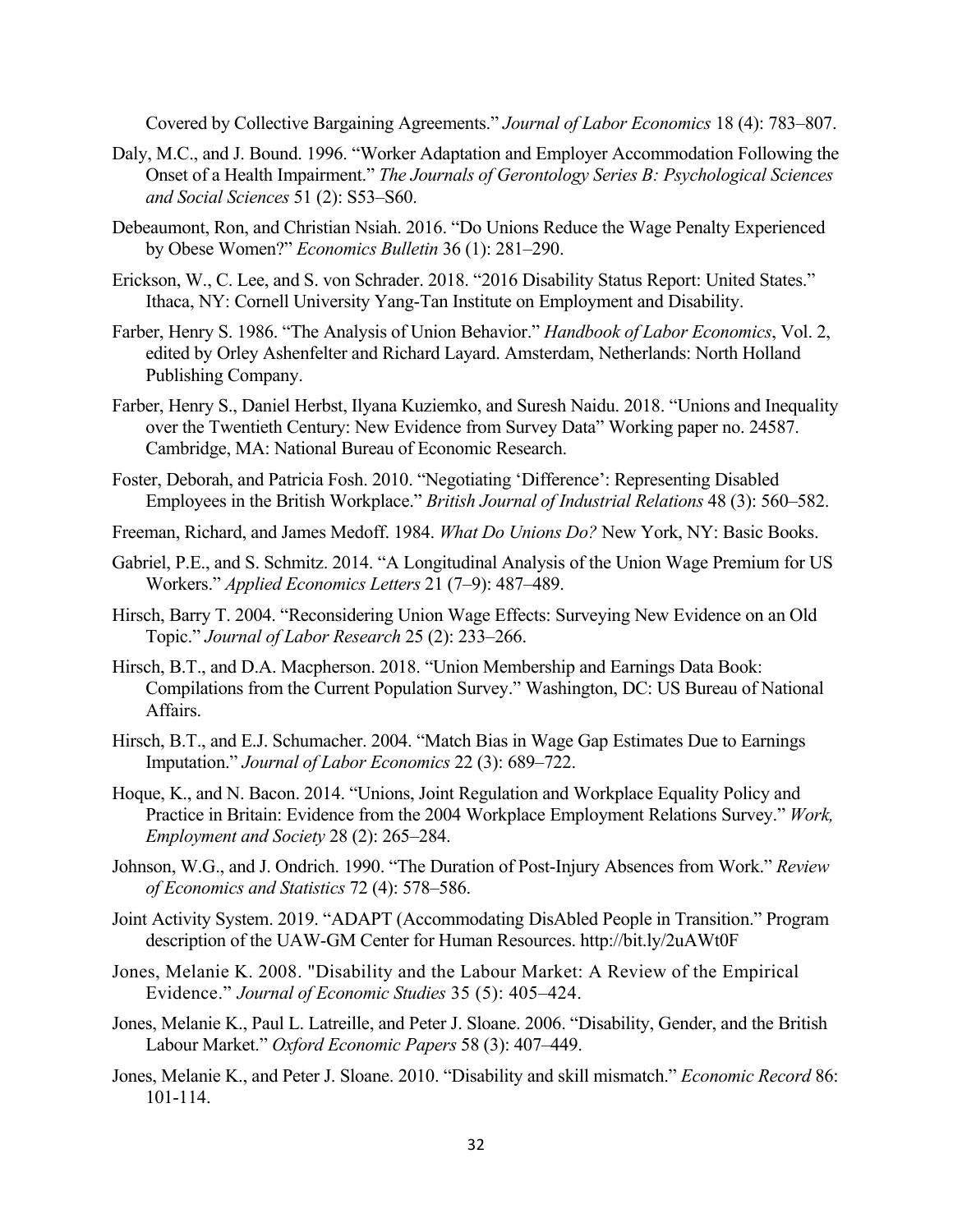- Kruse, D., L. Schur, S. Rogers, and M. Ameri. 2018. "Why Do Workers with Disabilities Earn Less? Occupational Job Requirements and Disability Discrimination." *British Journal of Industrial Relations* 56 (4): 798–834.
- Lauer, E.A. and A.J. Houtenville. 2018. "Annual Disability Statistics Compendium: 2017." Durham, NH: University of New Hampshire, Institute on Disability.
- Madrian, Brigitte C., and Lars John Lefgren. 1999. "A Note on Longitudinally Matching Current Population Survey (CPS) Respondents." Technical working paper no. 247. Cambridge, MA: National Bureau of Economic Research.
- McGregory, Richard. 2013. "An Analysis of [Black–White](http://web.b.ebscohost.com.proxy.libraries.rutgers.edu/ehost/viewarticle/render?data=dGJyMPPp44rp2%2fdV0%2bnjisfk5Ie46bZQsqa1SbWk63nn5Kx95uXxjL6rrUq3pbBIr66eSrirt1Kup55oy5zyit%2fk8Xnh6ueH7N%2fiVa%2bttEm2rbNRtKakhN%2fk5VXj5KR84LPje%2byc8nnls79mpNfsVa%2bptU23pq4%2b5OXwhd%2fqu37z4uqM4%2b7y&vid=18&sid=4deee0b6-187b-4841-af25-090de787e19c@sessionmgr104) Wage Differences in Nursing: Wage Gap or Wage [Premium?"](http://web.b.ebscohost.com.proxy.libraries.rutgers.edu/ehost/viewarticle/render?data=dGJyMPPp44rp2%2fdV0%2bnjisfk5Ie46bZQsqa1SbWk63nn5Kx95uXxjL6rrUq3pbBIr66eSrirt1Kup55oy5zyit%2fk8Xnh6ueH7N%2fiVa%2bttEm2rbNRtKakhN%2fk5VXj5KR84LPje%2byc8nnls79mpNfsVa%2bptU23pq4%2b5OXwhd%2fqu37z4uqM4%2b7y&vid=18&sid=4deee0b6-187b-4841-af25-090de787e19c@sessionmgr104) *Review of Black Political Economy* 40 (1): 31–37.
- Miller, K., D. Mont, A. Maitland, B. Altman, and J. Madans. 2011. "Results of a Cross-National Structured Cognitive Interviewing Protocol to Test Measures of Disability. *Quality & Quantity* 45 (4): 801–815.
- Mitra, S. 2018. *Disability, Health and Human Development*. New York, NY: Palgrave MacMillan.
- Mitra, Sophie, and Douglas Kruse. 2016. "Are Workers with Disabilities More Likely to be Displaced?" *International Journal of Human Resource Management* 27 (14): 1550–1579.
- National Council on Disability. 2007. "Empowerment for Americans with Disabilities: Breaking Barriers to Careers and Full Employment." Washington, DC: National Council on Disability. http://bit.ly/2HW7ZMb
- Peoples, James. 1994. "Monopolistic Market Structure, Unionization, and Racial Wage Differentials." *Review of Economics and Statistics* 76 (1): 207–211.
- Richards, James, and Kate Sang. 2016. "Trade Unions as Employment Facilitators for Disabled Employees." *International Journal of Human Resource Management* 27 (14): 1642–1661.
- Rios-Avila, Fernando, and Barry T. Hirsch. 2014. ["Unions, Wage Gaps, and Wage Dispersion: New](http://web.b.ebscohost.com.proxy.libraries.rutgers.edu/ehost/viewarticle/render?data=dGJyMPPp44rp2%2fdV0%2bnjisfk5Ie46bZQsqa1SbWk63nn5Kx95uXxjL6nrkevq61Krqe2OK%2bmuEizsK5MnsbLPvLo34bx1%2bGM5%2bXsgeKzr02xq7NNr6qwSqTi34bls%2bOGpNrgVePZ7D7y1%2bVVv8Skeeyzr0yvrLNPtZzkh%2fDj34y73POE6urjkPIA&vid=6&sid=3e93dd77-a854-4c50-9b34-48ef929c978e@pdc-v-sessmgr03)  [Evidence from the Americas.](http://web.b.ebscohost.com.proxy.libraries.rutgers.edu/ehost/viewarticle/render?data=dGJyMPPp44rp2%2fdV0%2bnjisfk5Ie46bZQsqa1SbWk63nn5Kx95uXxjL6nrkevq61Krqe2OK%2bmuEizsK5MnsbLPvLo34bx1%2bGM5%2bXsgeKzr02xq7NNr6qwSqTi34bls%2bOGpNrgVePZ7D7y1%2bVVv8Skeeyzr0yvrLNPtZzkh%2fDj34y73POE6urjkPIA&vid=6&sid=3e93dd77-a854-4c50-9b34-48ef929c978e@pdc-v-sessmgr03)" *Industrial Relations* 53(1): 1–27.
- Schur, Lisa. 1998. "Do Seniority Systems 'Trump' the ADA? Conflicts Between Collective Bargaining Agreements and the Duty to Accommodate Disabled Workers." *Journal of Individual Employment Rights* 7 (2): 167–186.
- Schur, Lisa, Kyongji Han, Andrea Kim, Mason Ameri, Meera Adya, Peter Blanck, and Douglas Kruse. 2017. "Disability at Work: A Look Back and Forward." *Journal of Occupational Rehabilitation* 27 (4): 482–497.
- Schur, Lisa, Douglas Kruse, and Peter Blanck. 2013*. People with Disabilities: Sidelined or Mainstreamed?* Cambridge, UK: Cambridge University Press.
- Schur, Lisa, Douglas Kruse, Joseph Blasi, and Peter Blanck. 2009. "Is Disability Disabling in All Workplaces? Workplace Disparities and Corporate Culture." *Industrial Relations* 48 (3): 381– 410.
- Stone, Dianna, and Adrienne Colella. 1996. "A Model of Factors Affecting the Treatment of Disabled Individuals in Organizations." *Academy of Management Review* 21: 352–401.
- US Bureau of Labor Statistics. No date. "Data Retrieval: Labor Force Statistics." Data retrieval tool. Washington, DC: US Bureau of Labor Statistics. http://bit.ly/2uwrp2s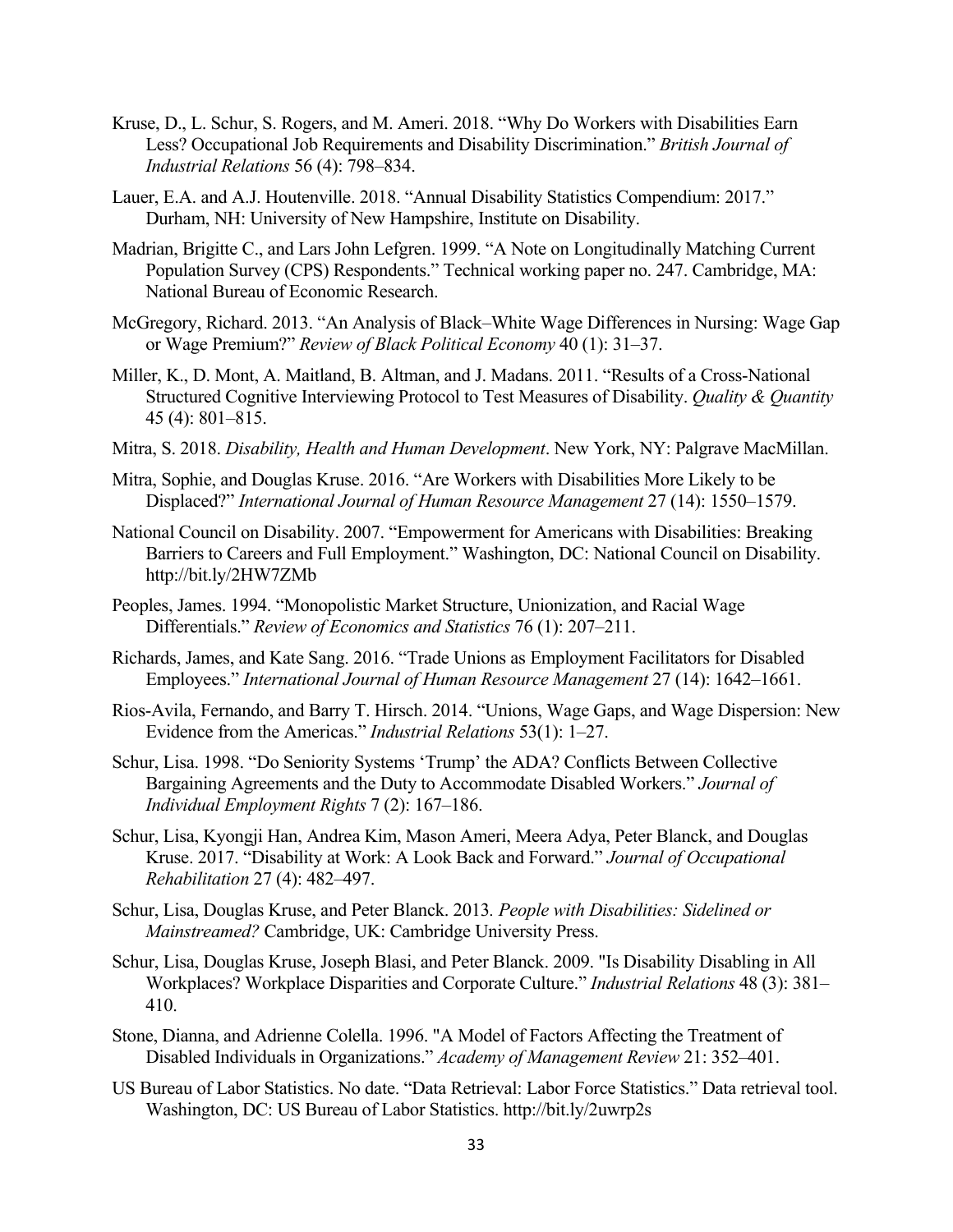- US Bureau of Labor Statistics. 2018 (Jan. 19). "Union Members–2017." News release, USDL-18- 0080. Washington, DC: US Bureau of Labor Statistics. http://bit.ly/2HW9UAn
- Williams-Whitt, Kelly. 2007. "Impediments to Disability Accommodation." *Relations industrielles/Industrial Relations* 62 (3): 405–432.
- World Health Organization. 2001. The International Classification of Functioning, Disability and Health. Geneva, Switzerland: World Health Organization.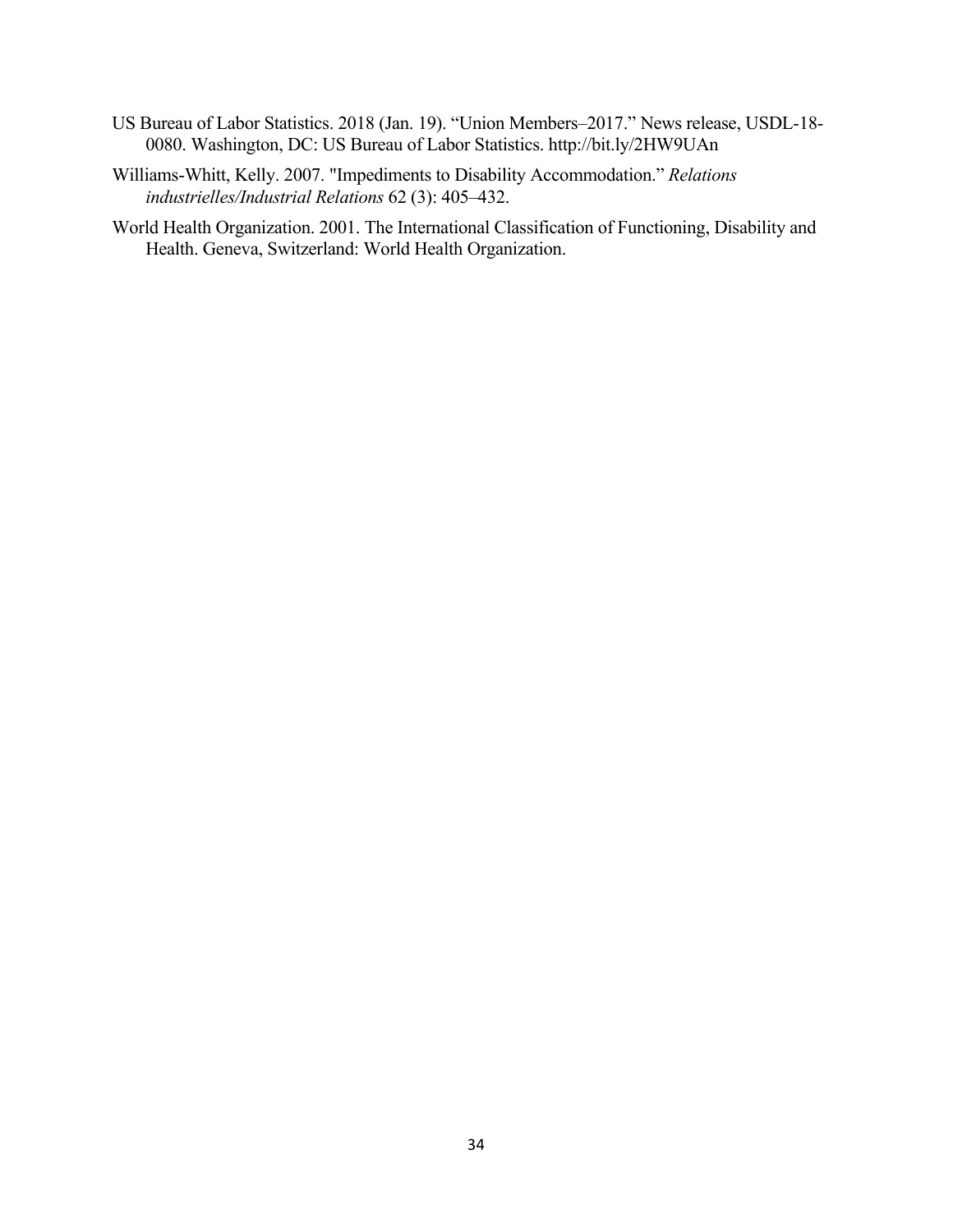**Appendix A:** Questions used by Census Bureau to identify disability status on American Community Survey [\(https://www.census.gov/topics/health/disability/guidance/data-collection](https://www.census.gov/topics/health/disability/guidance/data-collection-acs.html)[acs.html,](https://www.census.gov/topics/health/disability/guidance/data-collection-acs.html) accessed 3-28-19)

- 1. "Is this person deaf or does he/she have serious difficulty hearing?"
- 2. "Is this person blind or does he/she have serious difficulty seeing even when wearing glasses?"
- 3. "Because of a physical, mental, or emotional condition, does this person have serious difficulty concentrating, remembering, or making decisions?"
- 4. "Does this person have serious difficulty walking or climbing stairs?"
- 5. "Does this person have difficulty dressing or bathing?"
- 6. "Because of a physical, mental, or emotional condition, does this person have difficulty doing errands alone such as visiting a doctor's office or shopping?"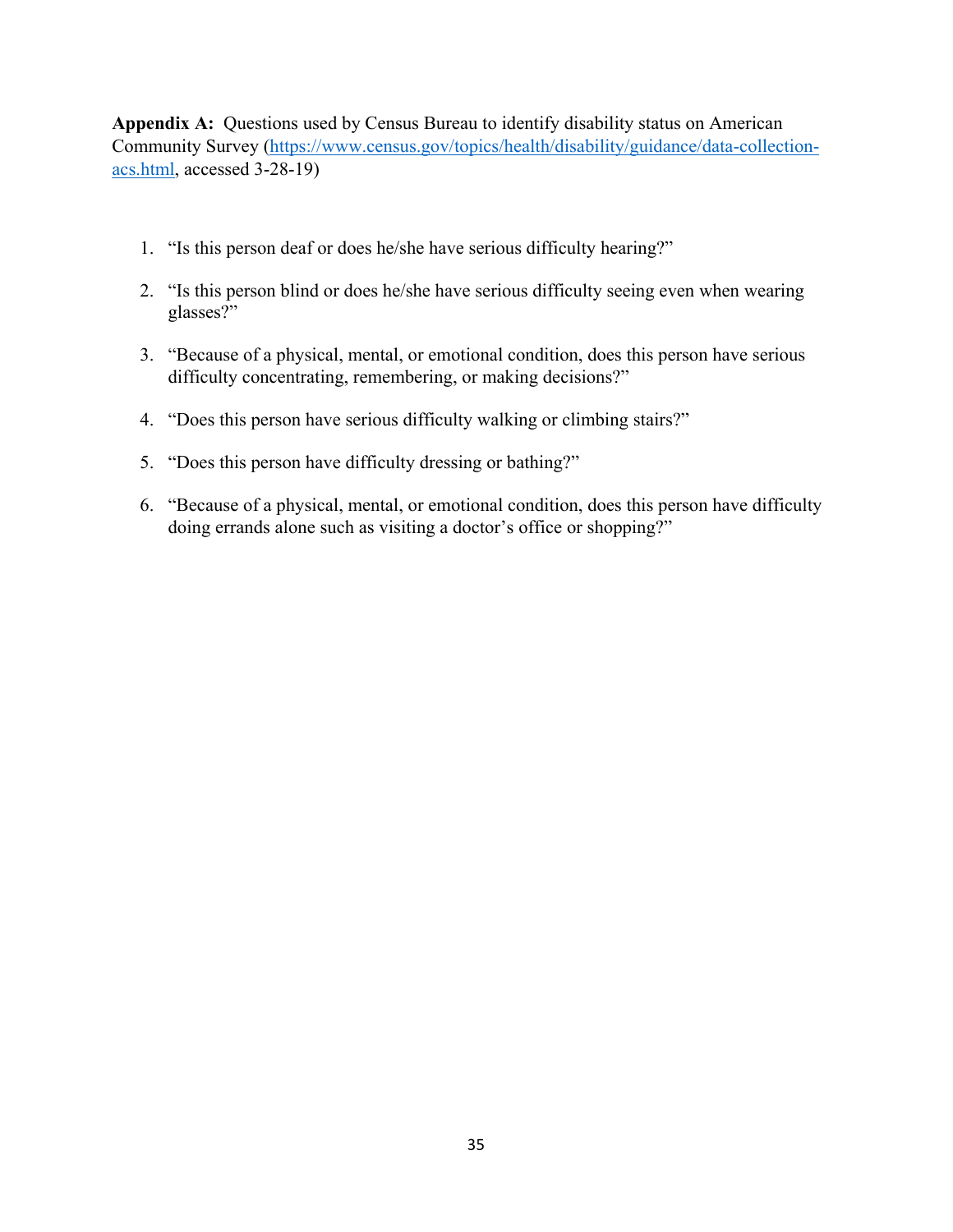

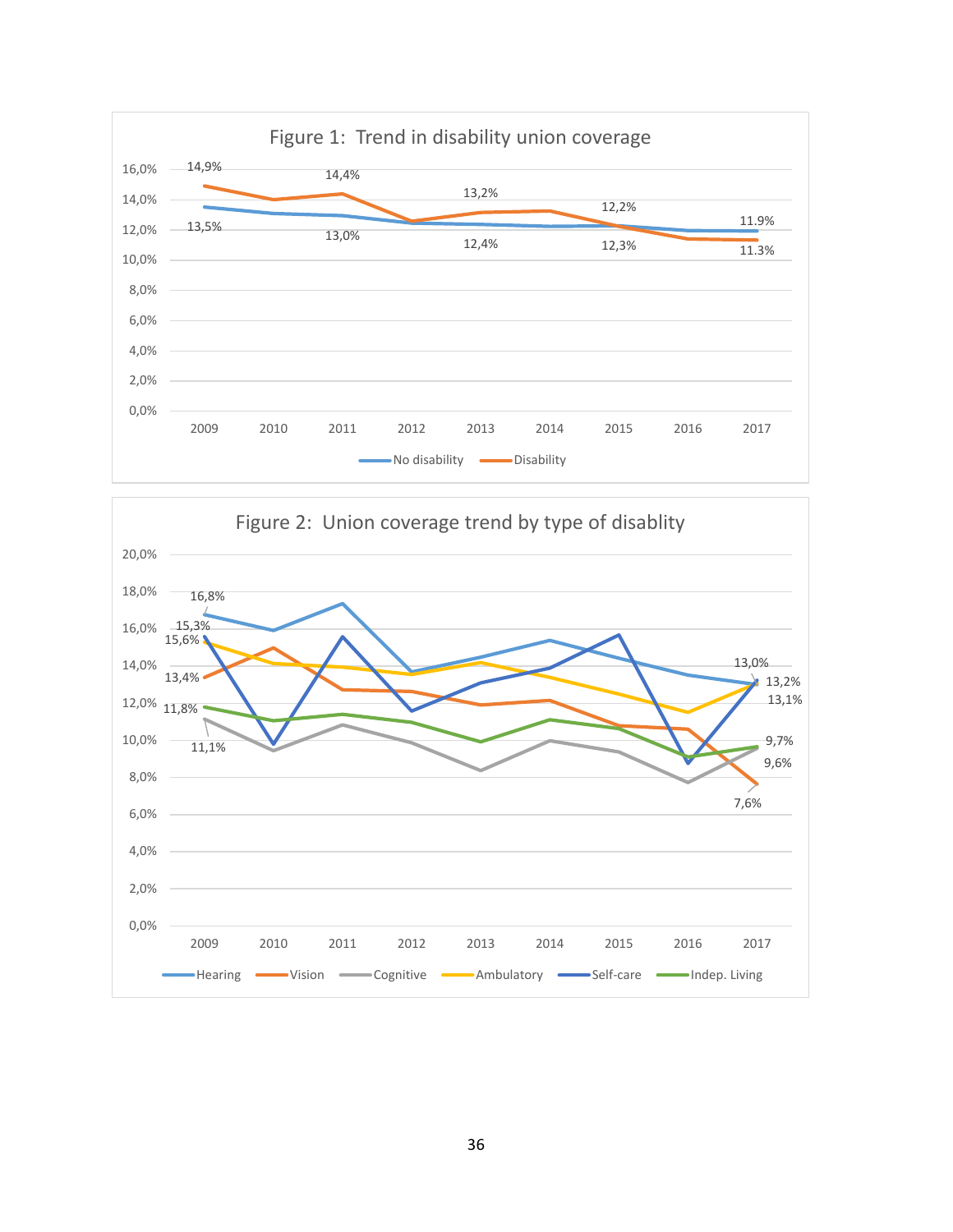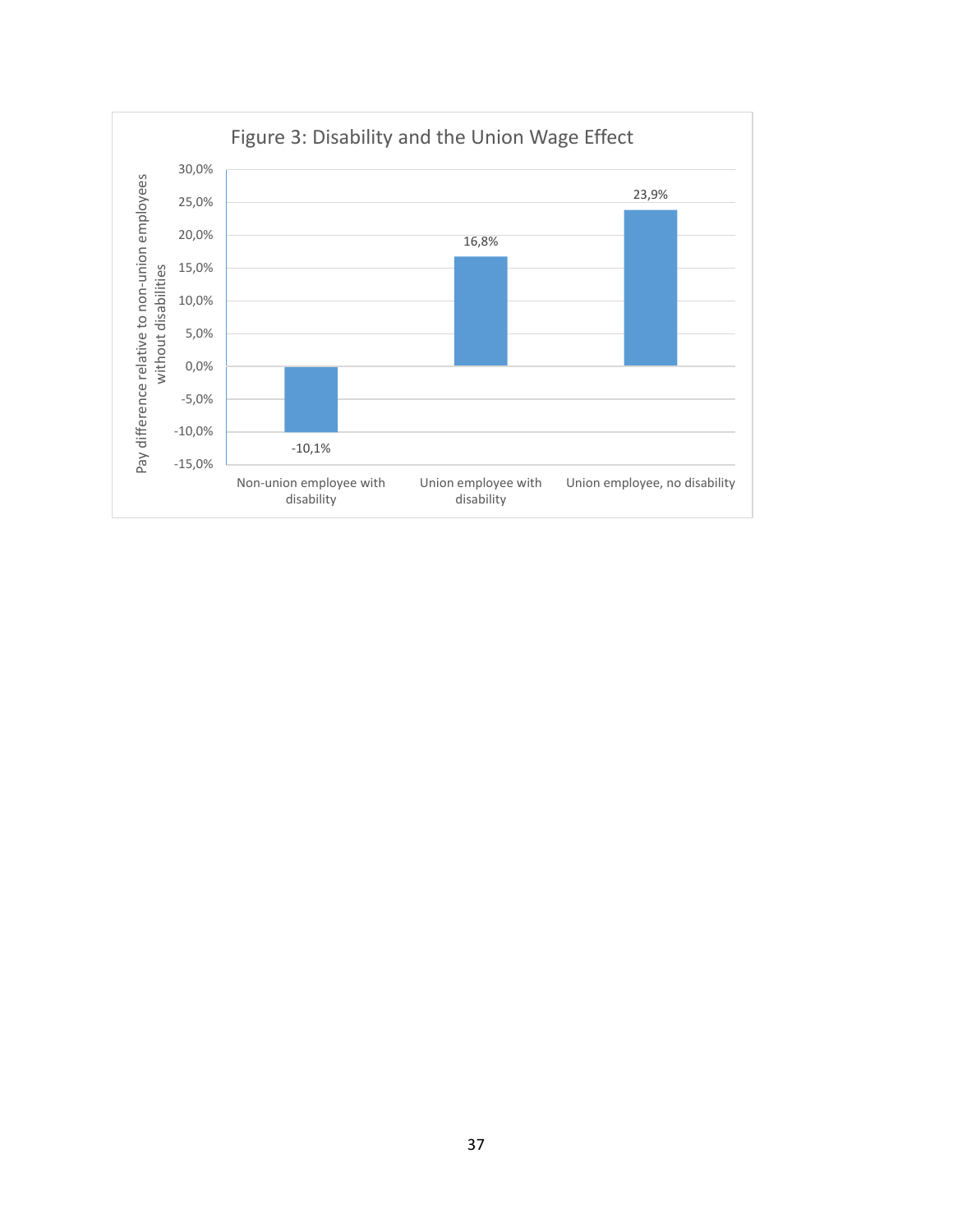|         | Table 1: Union coverage by disability status |                          |                   |             |                          |        |
|---------|----------------------------------------------|--------------------------|-------------------|-------------|--------------------------|--------|
|         |                                              |                          | Unionization rate |             | Sample sizes             |        |
|         |                                              | No disability Disability |                   | Difference  | No disability Disability |        |
| Overall |                                              | 12.5%                    | 13.0%             | $0.5\%$ **  | 1,442,771                | 54,950 |
|         |                                              |                          |                   |             |                          |        |
|         | Private sector                               | 7.5%                     | 7.9%              | $0.5\%$ **  | 1,198,369                | 45,024 |
|         | Government                                   | 39.4%                    | 37.0%             | $-2.4\%$ ** | 244,402                  | 9,926  |
|         | Disability type:                             |                          |                   |             |                          |        |
|         | Hearing                                      |                          | 14.9%             | $2.4\%$ **  |                          | 19,232 |
|         | Visual                                       |                          | 11.8%             | $-0.7%$     |                          | 8,216  |
|         | Cognitive                                    |                          | 9.5%              | $-3.0\%$ ** |                          | 13,765 |
|         | Ambulatory                                   |                          | 13.5%             | $1.0\%$ **  |                          | 21,313 |
|         | Self-care                                    |                          | 13.0%             | 0.5%        |                          | 3,274  |
|         | Independent living                           |                          | 10.6%             | $-1.9\%$ ** |                          | 6,825  |
| Gender  |                                              |                          |                   |             |                          |        |
|         | Men                                          | 13.1%                    | 13.5%             | $0.5%$ *    | 727,446                  | 28,615 |
|         | Women                                        | 11.9%                    | 12.4%             | $0.5\%$ ^   | 715,325                  | 26,335 |
| Age     |                                              |                          |                   |             |                          |        |
|         | 18-34                                        | 8.8%                     | 7.5%              | $-1.2%$ **  | 503,196                  | 10,884 |
|         | 35-49                                        | 14.2%                    | 14.3%             | 0.0%        | 477,978                  | 13,183 |
|         | $50 - 64$                                    | 16.0%                    | 16.4%             | 0.4%        | 396,990                  | 22,455 |
|         | $65+$                                        | 10.8%                    | 9.7%              | $-1.2%$ **  | 64,607                   | 8,428  |
|         | Occupation                                   |                          |                   |             |                          |        |
|         | Management, business, and financial          | 5.5%                     | 7.8%              | $2.3%$ **   | 210,879                  | 5,861  |
|         | Professional and related                     | 19.1%                    | 19.8%             | 0.7%        | 341,906                  | 10,143 |
|         | Service                                      | 11.6%                    | 10.9%             | $-0.7%$     | 250,699                  | 11,648 |
|         | Sales and related                            | 3.6%                     | 4.1%              | 0.5%        | 145,649                  | 5,365  |
|         | Office and administrative support            | 10.5%                    | 12.7%             | $2.2%$ **   | 194,377                  | 8,164  |
|         | Farming, fishing, and forestry               | 3.4%                     | 3.3%              | $-0.1%$     | 11,183                   | 494    |
|         | Construction and extraction                  | 19.8%                    | 20.9%             | 1.1%        | 65,679                   | 2,291  |
|         | Installation, maintenance, and repair        | 16.7%                    | 16.0%             | $-0.7%$     | 49,660                   | 2,050  |
|         | Production                                   | 14.2%                    | 15.0%             | 0.8%        | 85,273                   | 4,391  |
|         | Transportation and material moving           | 17.8%                    | 14.9%             | $-2.9\%$ ** | 87,466                   | 4,543  |
|         | ** $p<01$ * $p<05$                           |                          |                   |             |                          |        |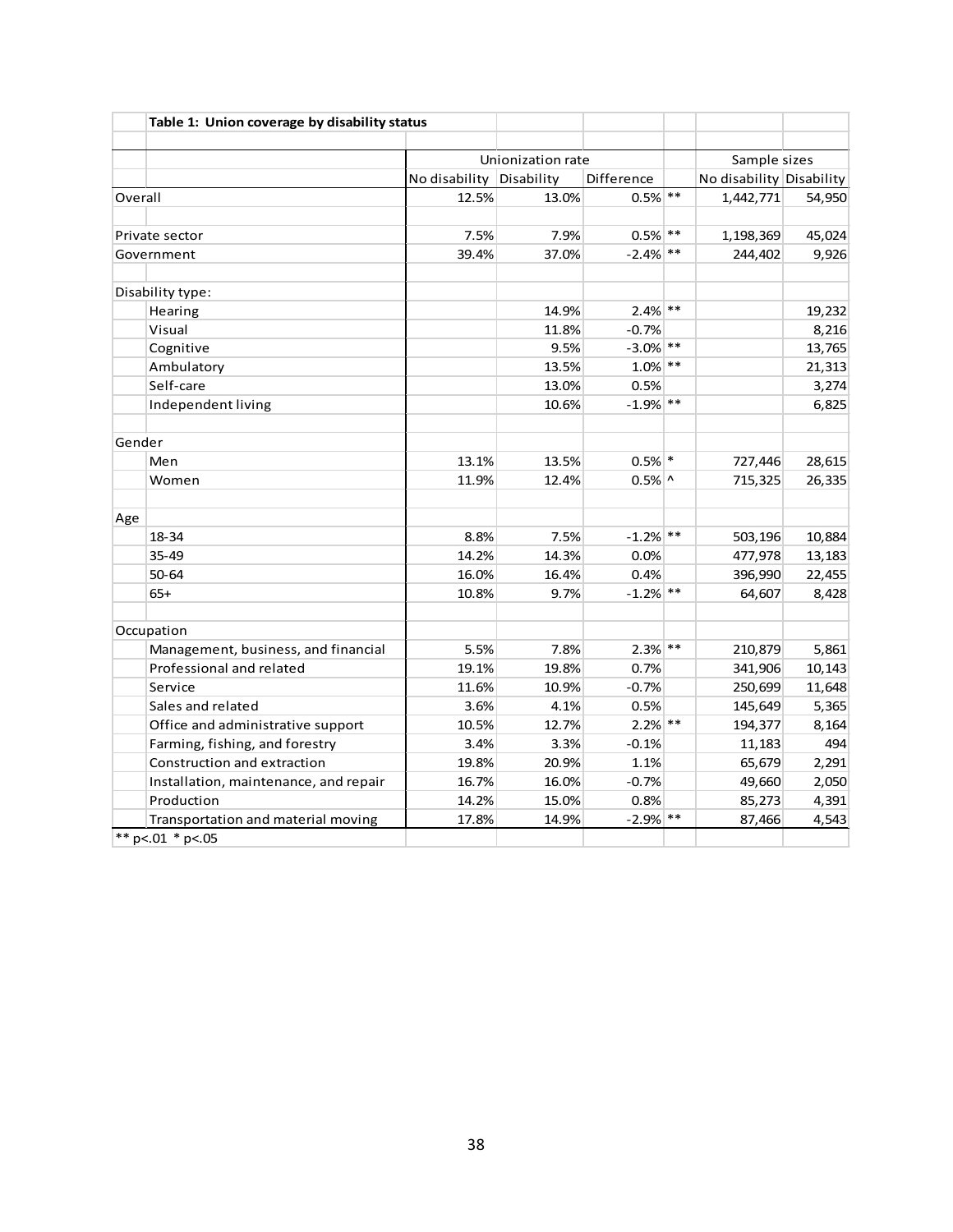|            | <b>Table 2: Predicting Union Coverage</b>                                       |            |            |                           |             |             |                       |
|------------|---------------------------------------------------------------------------------|------------|------------|---------------------------|-------------|-------------|-----------------------|
|            |                                                                                 |            |            |                           |             |             |                       |
|            | Dependent variable: Union coverage (dummy). Based on linear probability models. |            |            |                           |             |             |                       |
|            |                                                                                 | (1)        | (2)        | (3)                       | (4)         | (5)         | (6)                   |
| Disability |                                                                                 | $0.0047**$ | $0.0041**$ | $-0.0025$                 |             |             |                       |
|            |                                                                                 | (2.79)     | (2.58)     | $(-1.55)$                 |             |             |                       |
|            | Type of disability:                                                             |            |            |                           |             |             |                       |
|            | Hearing                                                                         |            |            |                           | $0.0261**$  | $0.0144**$  | $0.0066*$             |
|            |                                                                                 |            |            |                           | (8.52)      | (5.01)      | (2.29)                |
|            | Visual                                                                          |            |            |                           | $-0.0090*$  | $-0.0045$   | $-0.0080*$            |
|            |                                                                                 |            |            |                           | $(-2.16)$   | $(-1.13)$   | $(-2.02)$             |
|            | Cognitive                                                                       |            |            |                           | $-0.0318**$ | $-0.0212**$ | $-0.0158**$           |
|            |                                                                                 |            |            |                           | $(-9.99)$   | $(-7.07)$   | $(-5.29)$             |
|            | Ambulatory                                                                      |            |            |                           | $0.0129**$  | $0.0133**$  | 0.0019                |
|            |                                                                                 |            |            |                           | (4.40)      | (4.79)      | (0.70)                |
|            | Self-care                                                                       |            |            |                           | 0.0125      | 0.0094      | 0.0105                |
|            |                                                                                 |            |            |                           | (1.66)      | (1.32)      | (1.49)                |
|            | Independent living                                                              |            |            |                           | $-0.0166**$ | $-0.0168**$ | $-0.0143**$           |
|            |                                                                                 |            |            |                           | $(-3.32)$   | $(-3.58)$   | $(-3.06)$             |
|            | Demographics                                                                    |            |            |                           |             |             |                       |
|            | Female                                                                          |            |            | $-0.0114**$               |             |             | $-0.0114**$           |
|            |                                                                                 |            |            | $(-17.11)$                |             |             | $(-17.05)$            |
|            | Age                                                                             |            |            | $0.0075**$                |             |             | $0.0075**$            |
|            |                                                                                 |            |            | (65.69)                   |             |             | (65.76)               |
|            | Age squared                                                                     |            |            | $-0.0001**$               |             |             | $-0.0001**$           |
|            |                                                                                 |            |            | $(-53.02)$<br>$-0.0030**$ |             |             | $(-53.14)$            |
|            | Hispanic                                                                        |            |            |                           |             |             | $-0.0031**$           |
|            |                                                                                 |            |            | $(-3.45)$                 |             |             | $(-3.53)$             |
|            | <b>Black</b>                                                                    |            |            | $0.0168**$                |             |             | $0.0168**$            |
|            |                                                                                 |            |            | (15.95)<br>$0.0098**$     |             |             | (15.95)<br>$0.0098**$ |
|            | Other race                                                                      |            |            |                           |             |             |                       |
|            |                                                                                 |            |            | (9.27)<br>$0.0341**$      |             |             | (9.26)<br>$0.0341**$  |
|            | High school                                                                     |            |            |                           |             |             |                       |
|            | Some college, no degree                                                         |            |            | (33.03)<br>$0.0459**$     |             |             | (32.98)<br>$0.0458**$ |
|            |                                                                                 |            |            | (40.72)                   |             |             |                       |
|            | Associate's degree                                                              |            |            | $0.0494**$                |             |             | (40.64)<br>$0.0493**$ |
|            |                                                                                 |            |            |                           |             |             | (36.57)               |
|            | Bachelor's degree                                                               |            |            | (36.65)<br>$0.0395**$     |             |             | $0.0394**$            |
|            |                                                                                 |            |            | (32.78)                   |             |             | (32.70)               |
|            | Graduate degree                                                                 |            |            | $0.0711**$                |             |             | $0.0710**$            |
|            |                                                                                 |            |            | (47.04)                   |             |             | (46.98)               |
|            |                                                                                 |            |            |                           |             |             |                       |
|            | Year dummies                                                                    | Yes        | Yes        | Yes                       | Yes         | Yes         | Yes                   |
|            | 564 occupation dummies                                                          | No         | Yes        | Yes                       | No          | Yes         | Yes                   |
|            |                                                                                 |            |            |                           |             |             |                       |
|            | Observations                                                                    | 1,497,721  | 1,497,721  | 1,497,721                 | 1,497,721   | 1,497,721   | 1,497,721             |
| R-squared  |                                                                                 | 0.000      | 0.157      | 0.165                     | 0.000       | 0.157       | 0.165                 |
|            | Robust t-statistics in parentheses                                              |            |            |                           |             |             |                       |
|            | ** p<0.01, * p<0.05                                                             |            |            |                           |             |             |                       |
|            |                                                                                 |            | 39         |                           |             |             |                       |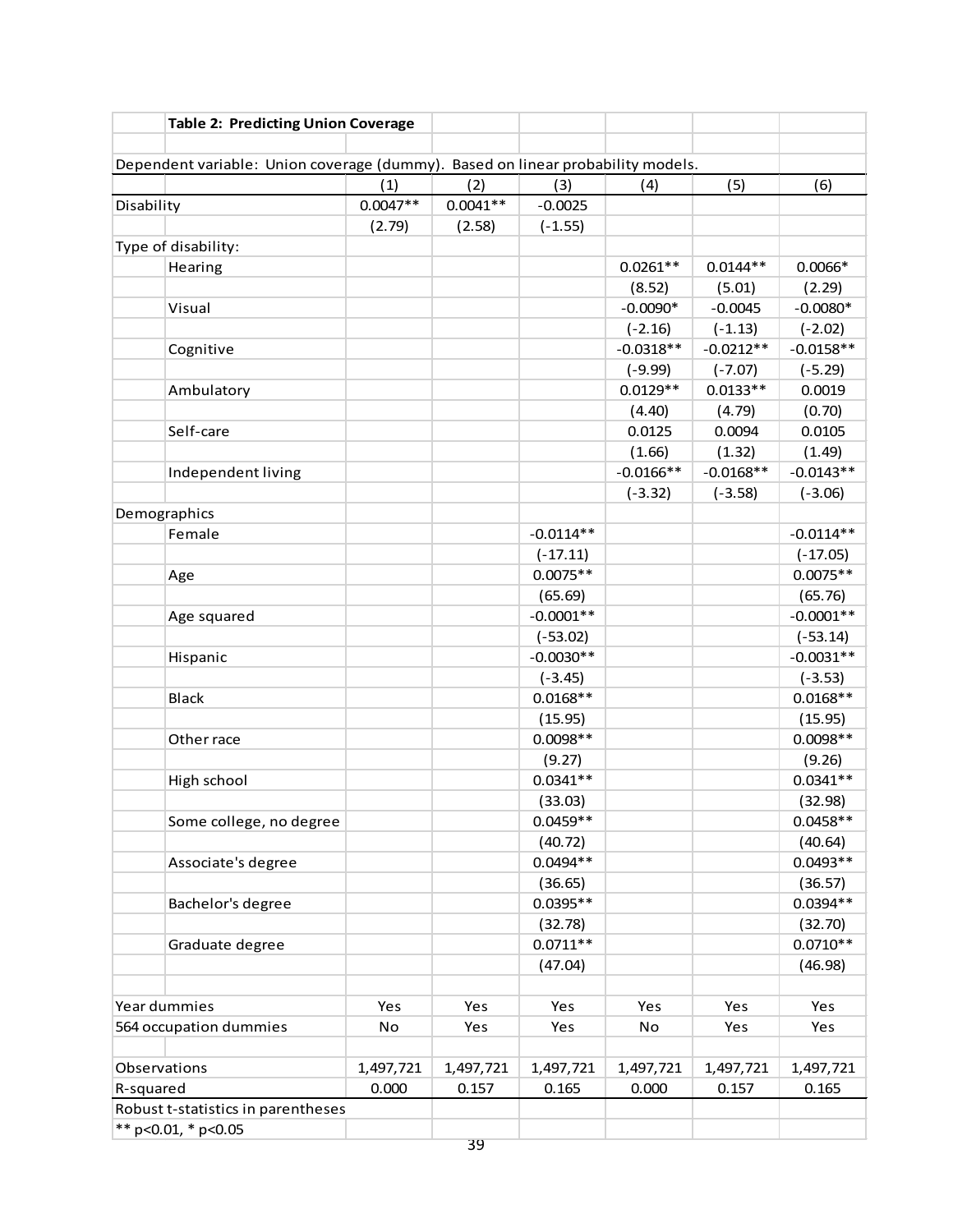|              | Table 3: Predicting Trends in Union Coverage                                    |             |             |             |                          |                         |                      |
|--------------|---------------------------------------------------------------------------------|-------------|-------------|-------------|--------------------------|-------------------------|----------------------|
|              | Dependent variable: Union coverage (dummy). Based on linear probability models. |             |             |             |                          |                         |                      |
|              |                                                                                 | (1)         | (2)         | (3)         | (4)                      | (5)                     | (6)                  |
| Main effects |                                                                                 |             |             |             |                          |                         |                      |
|              | Any disability                                                                  | $0.0147**$  | $0.0128**$  | 0.0057      |                          |                         |                      |
|              |                                                                                 | (4.63)      | (4.27)      | (1.91)      |                          |                         |                      |
|              | Hearing disability                                                              |             |             |             | $0.0343**$               | $0.0223**$              | $0.0140**$           |
|              |                                                                                 |             |             |             | (5.98)                   | (4.13)                  | (2.59)               |
|              | Vision disability                                                               |             |             |             | 0.0093                   | 0.0131                  | 0.0097               |
|              |                                                                                 |             |             |             | (1.16)                   | (1.76)                  | (1.32)               |
|              | Cognitive disability                                                            |             |             |             | $-0.0325**$              | $-0.0201**$             | $-0.0149*$           |
|              |                                                                                 |             |             |             | $(-5.27)$                | $(-3.46)$               | $(-2.56)$            |
|              | Ambulatory disability                                                           |             |             |             | $0.0174**$               | $0.0174**$              | 0.0061               |
|              |                                                                                 |             |             |             | (3.18)                   | (3.35)                  | (1.18)               |
|              | Self-care disability                                                            |             |             |             | 0.0032                   | $-0.0025$               | 0.0006               |
|              |                                                                                 |             |             |             |                          |                         |                      |
|              |                                                                                 |             |             |             | (0.23)<br>$-0.0165$      | $(-0.19)$<br>$-0.0219*$ | (0.05)<br>$-0.0199*$ |
|              | Indep. living disability                                                        |             |             |             |                          |                         |                      |
|              |                                                                                 | $-0.0019**$ |             |             | $(-1.74)$<br>$-0.0019**$ | $(-2.48)$               | $(-2.26)$            |
|              | Linear year                                                                     |             |             |             |                          |                         |                      |
|              |                                                                                 | $(-15.39)$  |             |             | $(-15.61)$               |                         |                      |
|              | 564 occupation dummies                                                          | No          | Yes         | Yes         | No                       | Yes                     | Yes                  |
|              |                                                                                 |             |             |             |                          |                         |                      |
|              |                                                                                 |             |             |             |                          |                         |                      |
|              | Interactions of linear year with:                                               |             |             |             |                          |                         |                      |
|              | Any disability                                                                  | $-0.0024**$ | $-0.0021**$ | $-0.0020**$ |                          |                         |                      |
|              |                                                                                 | $(-3.77)$   | $(-3.49)$   | $(-3.30)$   |                          |                         |                      |
|              | Hearing disability                                                              |             |             |             | $-0.0020$                | $-0.0019$               | $-0.0018$            |
|              |                                                                                 |             |             |             | $(-1.74)$                | $(-1.76)$               | $(-1.64)$            |
|              | Vision disability                                                               |             |             |             | $-0.0045**$              | $-0.0043**$             | $-0.0043**$          |
|              |                                                                                 |             |             |             | $(-2.88)$                | $(-2.93)$               | $(-2.97)$            |
|              | Cognitive disability                                                            |             |             |             | 0.0002                   | $-0.0002$               | $-0.0002$            |
|              |                                                                                 |             |             |             | (0.17)                   | $(-0.22)$               | $(-0.20)$            |
|              | Ambulatory disability                                                           |             |             |             | $-0.0011$                | $-0.0010$               | $-0.0010$            |
|              |                                                                                 |             |             |             | $(-0.97)$                | $(-0.91)$               | $(-0.92)$            |
|              | Self-care disability                                                            |             |             |             | 0.0022                   | 0.0028                  | 0.0023               |
|              |                                                                                 |             |             |             | (0.77)                   | (1.02)                  | (0.85)               |
|              | Indep. living disability                                                        |             |             |             | $-0.0000$                | 0.0012                  | 0.0013               |
|              |                                                                                 |             |             |             | $(-0.01)$                | (0.67)                  | (0.74)               |
|              | 564 occupation dummies                                                          | No          | Yes         | Yes         | No                       | Yes                     | Yes                  |
|              |                                                                                 |             |             |             |                          |                         |                      |
|              | Demographic controls                                                            | Yes         | Yes         | Yes         | Yes                      | Yes                     | Yes                  |
|              |                                                                                 |             |             |             |                          |                         |                      |
| Observations |                                                                                 | 1,497,721   | 1,497,721   | 1,497,721   | 1,497,721                | 1,497,721               | 1,497,721            |
| R-squared    |                                                                                 | 0.000       | 0.158       | 0.166       | 0.000                    | 0.158                   | 0.166                |
|              | Robust t-statistics in parentheses                                              |             |             |             |                          |                         |                      |
|              | ** p<0.01, * p<0.05                                                             |             |             |             |                          |                         |                      |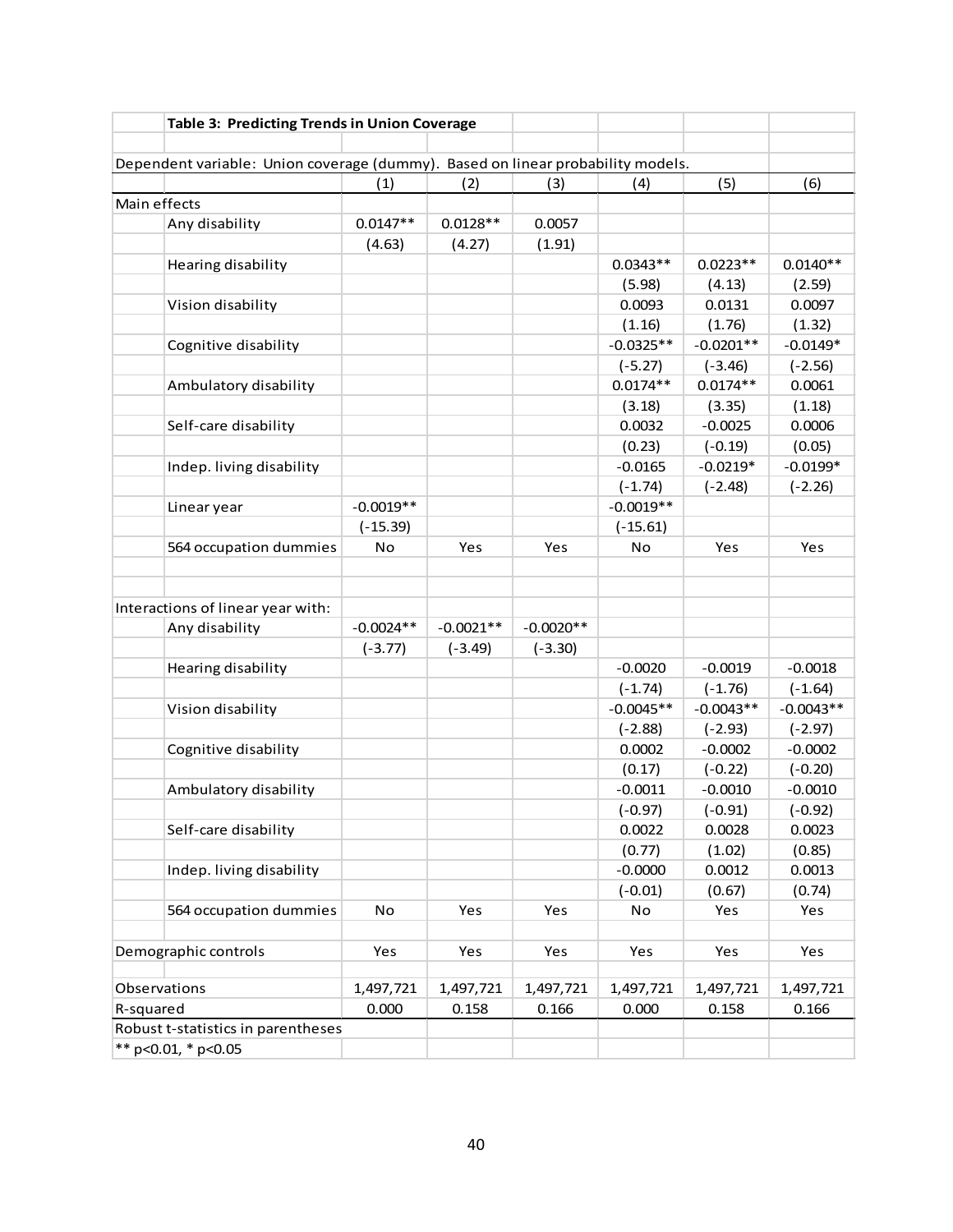| Table 4: Changes in Disability Status, Employment, and Union Coverage                                     |                                            |       |                                                                    |                                                                                                      |  |
|-----------------------------------------------------------------------------------------------------------|--------------------------------------------|-------|--------------------------------------------------------------------|------------------------------------------------------------------------------------------------------|--|
|                                                                                                           |                                            |       |                                                                    |                                                                                                      |  |
| Figures based on CPS respondents matched across 12 months, 2009-2017, from transition matrix in Table A1. |                                            |       |                                                                    |                                                                                                      |  |
|                                                                                                           | Outcome:<br>Employed in<br>period 2<br>(1) |       | Outcome: Union<br>coverage among<br>employed in<br>period 2<br>(2) | Ratio of union coverage in<br>(2) relative to those with<br>no disability in either<br>period<br>(3) |  |
| Union employee in period 1                                                                                |                                            |       |                                                                    |                                                                                                      |  |
| 1 No disability either period                                                                             | 93.8%                                      |       | 68.6%                                                              | $-$                                                                                                  |  |
| 2 Onset of disability in second period                                                                    | 79.1%                                      |       | 68.0%                                                              | 0.991                                                                                                |  |
| 3 Recovered from disability in second period                                                              | 88.0%                                      |       | 68.6%                                                              | 1.000                                                                                                |  |
| 4 Disability in both periods                                                                              | 83.4%                                      |       | 74.9%                                                              | $1.092$ **                                                                                           |  |
|                                                                                                           |                                            |       |                                                                    |                                                                                                      |  |
| Non-union employed in period 1                                                                            |                                            |       |                                                                    |                                                                                                      |  |
| 5 No disability either period                                                                             | 91.4%                                      |       | 4.6%                                                               | $-$                                                                                                  |  |
| 6 Onset of disability in second period                                                                    | 74.6%                                      |       | 4.1%                                                               | 0.899                                                                                                |  |
| 7 Recovered from disability in second period                                                              | 85.1%                                      |       | 4.8%                                                               | 1.044                                                                                                |  |
| 8 Disability in both periods                                                                              | 76.9%                                      |       | 3.5%                                                               | $0.773$ **                                                                                           |  |
| Not employed in period 1                                                                                  |                                            |       |                                                                    |                                                                                                      |  |
| 9 No disability either period                                                                             | 17.6%                                      |       | 6.8%                                                               |                                                                                                      |  |
| 10 Onset of disability in second period                                                                   | 4.2%                                       |       | 7.8%                                                               | 1.146                                                                                                |  |
| 11 Recovered from disability in second period                                                             | 6.2%                                       |       | 7.4%                                                               | 1.089                                                                                                |  |
| 12 Disability in both periods                                                                             | 2.2%                                       |       | 6.7%                                                               | 0.997                                                                                                |  |
|                                                                                                           |                                            |       |                                                                    |                                                                                                      |  |
| Union/nonunion ratio                                                                                      |                                            |       |                                                                    |                                                                                                      |  |
| 13 No disability either period                                                                            | $1.026$ **                                 |       |                                                                    |                                                                                                      |  |
| 14 Onset of disability in second period                                                                   | 1.061                                      | $***$ |                                                                    |                                                                                                      |  |
| 15 Recovered from disability in second period                                                             | $1.035$ **                                 |       |                                                                    |                                                                                                      |  |
| 16 Disability in both periods                                                                             | $1.084$ **                                 |       |                                                                    |                                                                                                      |  |
| * Difference is significant at p<.05 ** p<.01                                                             |                                            |       |                                                                    |                                                                                                      |  |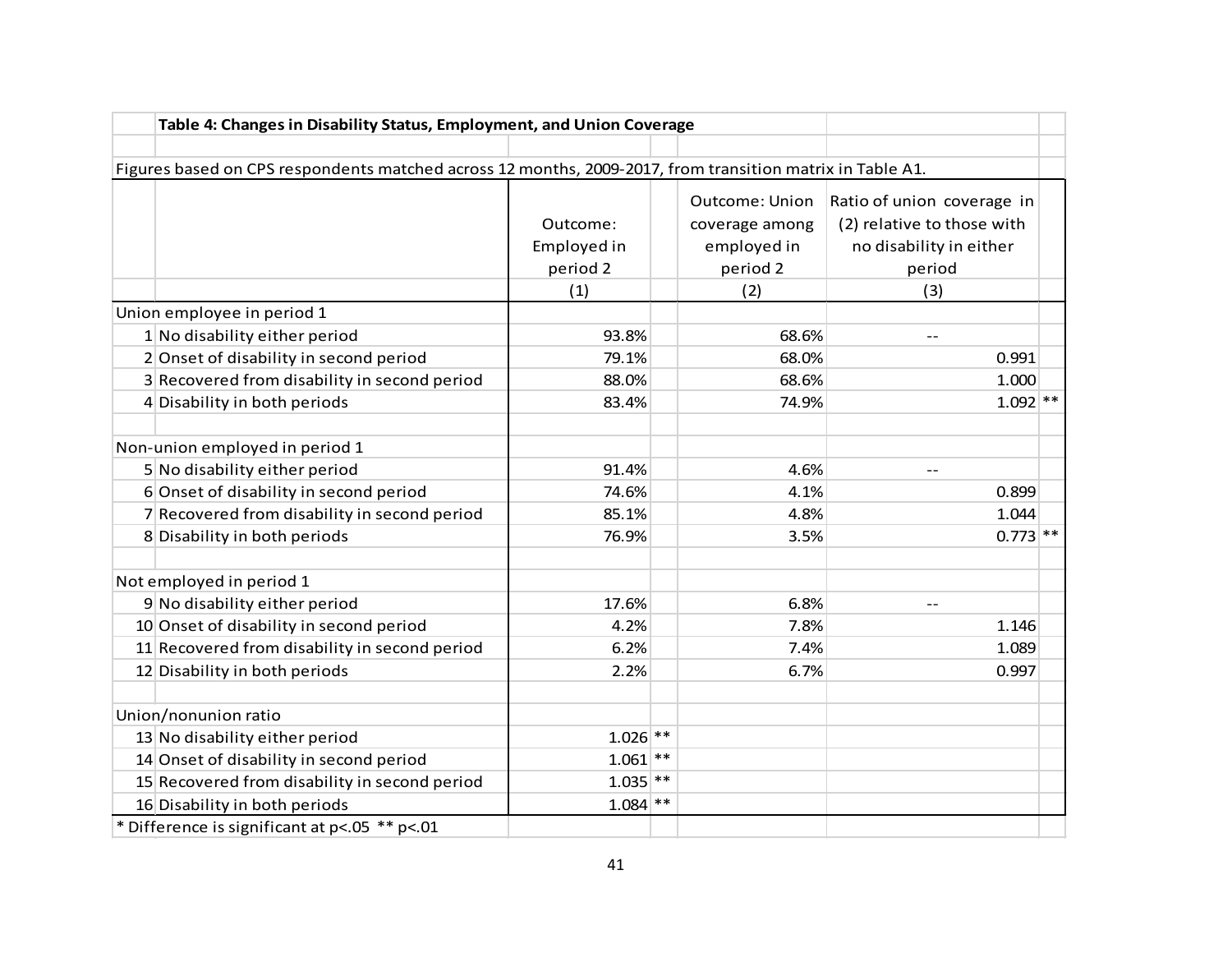| Table 5: Predicting Union Coverage with Disability Transitions                                                       |                        |                             |                         |                             |                                                                                             |                   |  |
|----------------------------------------------------------------------------------------------------------------------|------------------------|-----------------------------|-------------------------|-----------------------------|---------------------------------------------------------------------------------------------|-------------------|--|
| Based on multinomial logit regressions predicting union employee, non-union employed, or non-employed in period 2.   |                        |                             |                         |                             |                                                                                             |                   |  |
| Figures are relative risk ratios, representing likelihood of entering category in period 2 relative to likelihood of |                        |                             |                         |                             |                                                                                             |                   |  |
| becoming non-union employed worker.                                                                                  |                        |                             |                         |                             |                                                                                             |                   |  |
|                                                                                                                      |                        |                             |                         | Regression 2, including all |                                                                                             |                   |  |
|                                                                                                                      |                        | Regression 1, including all |                         | non-union employed in       | Regression 3, including all non-                                                            |                   |  |
|                                                                                                                      |                        | union employees in period 1 |                         | period 1                    | employed in period 1                                                                        |                   |  |
|                                                                                                                      |                        |                             |                         |                             | Relative likelihood in period Relative likelihood in period Relative likelihood in period 2 |                   |  |
|                                                                                                                      |                        | 2 of becoming:              |                         | 2 of becoming:              | of becoming:                                                                                |                   |  |
|                                                                                                                      | Union                  | Non-                        | Union                   | Non-                        | Union                                                                                       | Non-              |  |
|                                                                                                                      | employee               | employed                    | employee                | employed                    | employee                                                                                    | employed          |  |
|                                                                                                                      | (1)                    | (2)                         | (3)                     | (4)                         | (5)                                                                                         | (6)               |  |
| Disability transitions:                                                                                              |                        |                             |                         |                             |                                                                                             |                   |  |
| No disability either period (base)                                                                                   |                        |                             |                         |                             |                                                                                             |                   |  |
| Onset of disability in second period                                                                                 | 0.942                  | $3.069**$                   | 0.933                   | $3.166**$                   | 0.966                                                                                       | $2.864**$         |  |
|                                                                                                                      | $(-0.81)$              | (11.32)                     | $(-1.04)$               | (38.50)                     | $(-0.25)$                                                                                   | (27.43)           |  |
| Recovered from disability in second                                                                                  |                        |                             |                         |                             |                                                                                             |                   |  |
| period                                                                                                               | 0.984                  | $1.576**$                   | 1.092                   | 1.560**                     | 0.942                                                                                       | $2.006**$         |  |
|                                                                                                                      | $(-0.25)$              | (4.46)                      | (1.64)                  | (14.05)                     | $(-0.57)$                                                                                   | (23.17)           |  |
|                                                                                                                      |                        |                             |                         |                             |                                                                                             |                   |  |
| Disability in both periods                                                                                           | $1.307**$              | $2.757**$                   | $0.829*$                | 2.520**                     | 0.805                                                                                       | $5.721**$         |  |
|                                                                                                                      | (2.82)                 | (7.93)                      | $(-2.30)$               | (25.51)                     | $(-1.59)$                                                                                   | (48.94)           |  |
| Demographics                                                                                                         |                        |                             |                         |                             |                                                                                             |                   |  |
| Female                                                                                                               | 1.037                  | $0.939**$                   | $1.405**$               | 1.005                       | $1.549**$                                                                                   | $0.641**$         |  |
|                                                                                                                      | (0.90)                 | $(-2.96)$                   | (28.40)                 | (0.29)                      | (33.70)                                                                                     | $(-10.09)$        |  |
| Age                                                                                                                  | $0.890**$              | 1.098**                     | $0.847**$               | $1.039**$                   | $0.918**$                                                                                   | $1.120**$         |  |
|                                                                                                                      | $(-13.06)$             | (16.20)                     | $(-82.45)$              | (9.54)                      | $(-39.01)$                                                                                  | (13.44)           |  |
| Age squared                                                                                                          | $1.002**$              | $0.999**$                   | $1.002**$               | $1.000**$                   | $1.001**$                                                                                   | $0.999**$         |  |
|                                                                                                                      | (16.49)                | $(-14.49)$                  | (85.07)                 | $(-9.54)$                   | (58.89)                                                                                     | $(-12.74)$        |  |
| Hispanic                                                                                                             | 0.946                  | $0.813**$                   | $1.091**$               | $1.202**$                   | $0.939**$                                                                                   | 1.120             |  |
|                                                                                                                      | $(-0.89)$              | $(-6.42)$                   | (4.80)                  | (6.79)                      | $(-3.58)$                                                                                   | (1.84)            |  |
| Black                                                                                                                | 1.030                  | $0.673**$                   | $1.520**$               | $1.911**$                   | $1.115***$                                                                                  | $1.151*$          |  |
|                                                                                                                      | (0.50)                 | $(-12.63)$                  | (21.71)                 | (25.42)                     | (5.49)                                                                                      | (2.15)            |  |
| Other race                                                                                                           | 0.897                  | $0.744**$                   | $1.264**$               | $1.114**$                   | $1.218**$                                                                                   | 0.870             |  |
|                                                                                                                      | $(-1.44)$              | $(-7.59)$                   | (10.38)                 | (3.37)                      | (8.46)                                                                                      | $(-1.63)$         |  |
| High school                                                                                                          | 0.918                  | $1.485**$                   | $0.686**$               | $1.420**$                   | $0.711**$                                                                                   | $1.437**$         |  |
|                                                                                                                      | $(-1.00)$              | (7.47)                      | $(-18.59)$              | (8.52)                      | $(-17.40)$                                                                                  | (4.91)            |  |
| Some college, no degree                                                                                              | 0.904                  | $1.635**$                   | $0.650**$               | $1.367**$                   | $0.611**$                                                                                   | 1.198*            |  |
|                                                                                                                      | $(-1.13)$              | (8.99)                      | $(-20.13)$              | (7.27)                      | $(-24.60)$<br>$0.545**$                                                                     | (2.31)            |  |
| Associate's degree                                                                                                   | $0.788*$               | $1.715**$                   | $0.518**$               | $1.481**$                   |                                                                                             | 1.666**           |  |
|                                                                                                                      | $(-2.44)$<br>$0.656**$ | (9.41)<br>$1.607**$         | $(-25.14)$<br>$0.455**$ | (8.57)<br>$1.416**$         | $(-21.68)$<br>$0.573**$                                                                     | (5.40)<br>1.506** |  |
| Bachelor's degree                                                                                                    | $(-4.64)$              | (8.77)                      |                         |                             |                                                                                             |                   |  |
|                                                                                                                      | $0.694**$              | $2.023**$                   | $(-34.60)$<br>$0.390**$ | (8.21)<br>$1.872**$         | $(-22.94)$<br>$0.521**$                                                                     | (4.75)<br>2.289** |  |
| Graduate degree                                                                                                      |                        |                             |                         |                             |                                                                                             |                   |  |
|                                                                                                                      | $(-3.90)$              | (12.66)                     | $(-34.67)$              | (14.21)                     | $(-21.08)$                                                                                  | (8.67)            |  |
| Year dummies                                                                                                         | Yes                    |                             | Yes                     |                             | Yes                                                                                         |                   |  |
|                                                                                                                      |                        |                             |                         |                             |                                                                                             |                   |  |
| Observations                                                                                                         | 66005                  |                             | 479798                  |                             | 361,804                                                                                     |                   |  |
| Robust z-statistics in parentheses                                                                                   |                        |                             |                         |                             |                                                                                             |                   |  |
| ** $p<0.01$ , * $p<0.05$                                                                                             |                        |                             |                         |                             |                                                                                             |                   |  |
| Demographic predictors are based on values in first year.                                                            |                        |                             |                         |                             |                                                                                             |                   |  |
| Based on CPS longitudinal matches, 2009-2017                                                                         |                        |                             |                         |                             |                                                                                             |                   |  |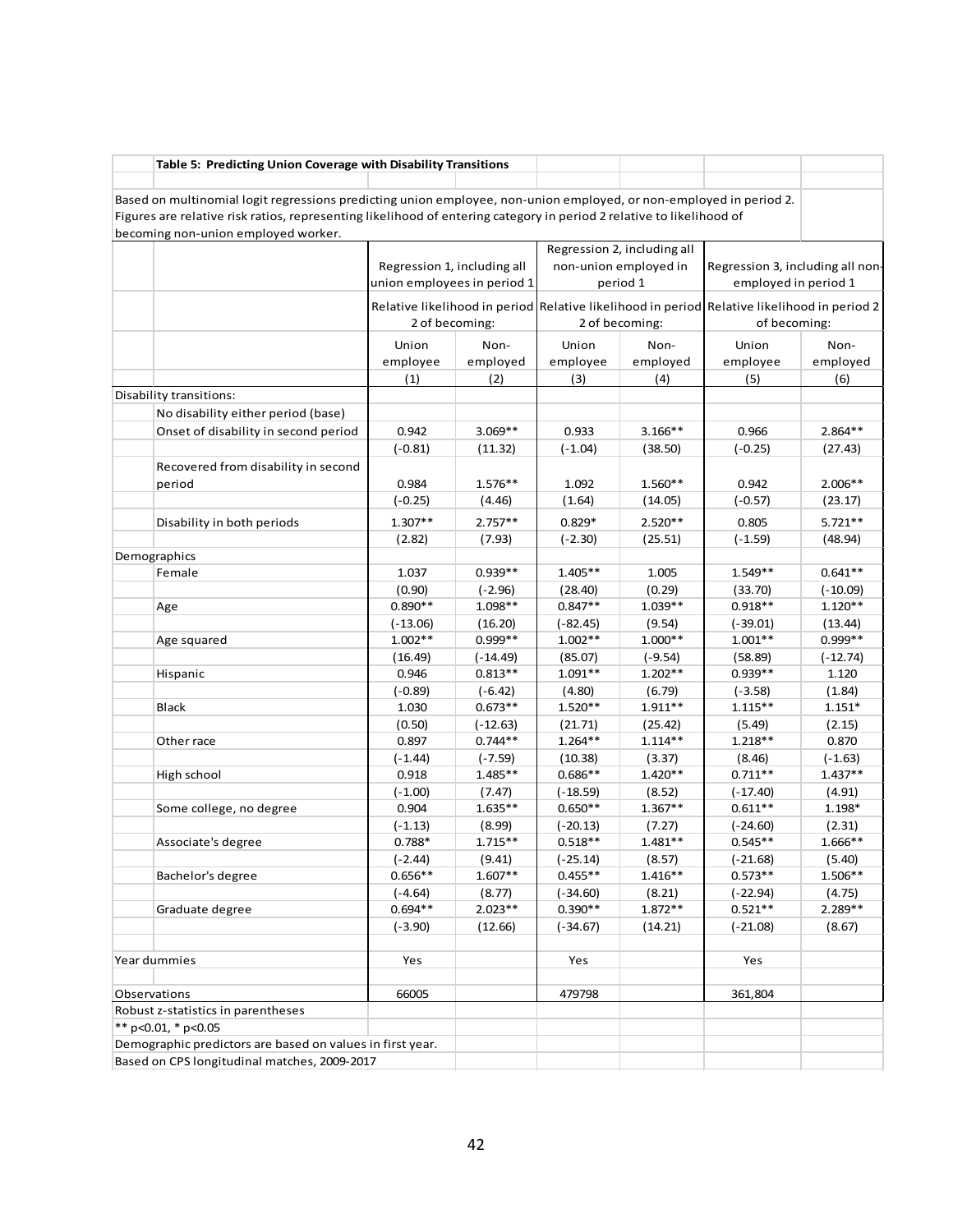|                                              |             |             | Table 6: Disability and the Union Wage Effect |            |            |            |            |            |             |
|----------------------------------------------|-------------|-------------|-----------------------------------------------|------------|------------|------------|------------|------------|-------------|
|                                              |             |             |                                               |            |            |            |            |            |             |
| Dependent variable=In(hourly pay)            |             |             |                                               |            |            |            |            |            | Independent |
| Sample:                                      |             | No          |                                               | Hearing    | Vision     | Cognitive  | Ambulatory | Self-care  | living      |
|                                              | All         | disability  | Disability                                    | disability | disability | disability | disability | disability | disability  |
|                                              | (1)         | (2)         | (3)                                           | (4)        | (5)        | (6)        | (7)        | (8)        | (9)         |
|                                              |             |             |                                               |            |            |            |            |            |             |
| Union coverage                               | $0.214**$   | $0.214**$   | $0.247**$                                     | $0.255**$  | $0.250**$  | $0.260**$  | $0.254**$  | $0.281**$  | $0.302**$   |
|                                              | (132.68)    | (132.40)    | (29.29)                                       | (18.35)    | (11.33)    | (12.71)    | (18.79)    | (6.64)     | (10.04)     |
| Disability                                   | $-0.106**$  |             |                                               |            |            |            |            |            |             |
|                                              | $(-33.64)$  |             |                                               |            |            |            |            |            |             |
| Union coverage*disability                    |             |             |                                               |            |            |            |            |            |             |
| interaction                                  | $0.047**$   |             |                                               |            |            |            |            |            |             |
|                                              | (6.06)      |             |                                               |            |            |            |            |            |             |
| Female                                       | $-0.109**$  | $-0.110**$  | $-0.076**$                                    | $-0.112**$ | $-0.104**$ | $-0.025$   | $-0.066**$ | $-0.031$   | $-0.033$    |
|                                              | $(-85.49)$  | $(-85.30)$  | $(-10.66)$                                    | $(-8.47)$  | $(-5.28)$  | $(-1.87)$  | $(-5.29)$  | $(-0.93)$  | $(-1.54)$   |
| Potential labor mkt experie                  | $0.021**$   | $0.022**$   | $0.013**$                                     | $0.015**$  | $0.012**$  | $0.009**$  | $0.012**$  | $0.013**$  | 0.004       |
|                                              | (153.70)    | (154.21)    | (17.96)                                       | (11.23)    | (6.21)     | (6.91)     | (8.79)     | (3.62)     | (1.65)      |
| Potential labor mkt experie                  | $-0.000**$  | $-0.000**$  | $-0.000**$                                    | $-0.000**$ | $-0.000**$ | $-0.000**$ | $-0.000**$ | $-0.000*$  | $-0.000$    |
|                                              | $(-107.19)$ | $(-108.20)$ | $(-11.56)$                                    | $(-8.84)$  | $(-3.95)$  | $(-4.77)$  | $(-6.06)$  | $(-2.57)$  | $(-0.19)$   |
| Hispanic                                     | $-0.065**$  | $-0.067**$  | $-0.003$                                      | $-0.022$   | $-0.013$   | 0.032      | $-0.016$   | $-0.036$   | $-0.028$    |
|                                              | $(-42.65)$  | $(-43.42)$  | $(-0.27)$                                     | $(-1.13)$  | $(-0.63)$  | (1.64)     | $(-0.99)$  | $(-0.83)$  | $(-0.88)$   |
| <b>Black</b>                                 | $-0.074**$  | $-0.076**$  | $-0.033**$                                    | $-0.018$   | $-0.036$   | $-0.018$   | $-0.037*$  | $-0.007$   | $-0.046$    |
|                                              | $(-42.02)$  | $(-42.32)$  | $(-3.22)$                                     | $(-0.74)$  | $(-1.51)$  | $(-0.84)$  | $(-2.54)$  | $(-0.19)$  | $(-1.49)$   |
| Other race                                   | $-0.011**$  | $-0.011**$  | $-0.019$                                      | $-0.007$   | $-0.025$   | $-0.041$   | $-0.003$   | 0.023      | 0.041       |
|                                              | $(-5.46)$   | $(-5.38)$   | $(-1.66)$                                     | $(-0.36)$  | $(-0.95)$  | $(-1.84)$  | $(-0.17)$  | (0.50)     | (1.23)      |
| High school                                  | $0.104**$   | $0.104**$   | $0.103**$                                     | $0.097**$  | $0.065*$   | $0.086**$  | $0.115**$  | $0.156**$  | $0.138**$   |
|                                              | (54.09)     | (53.53)     | (10.00)                                       | (5.07)     | (2.53)     | (4.60)     | (6.69)     | (3.59)     | (4.95)      |
| Some college, no degree                      | $0.165**$   | $0.165**$   | $0.167**$                                     | $0.134**$  | $0.107**$  | $0.168**$  | $0.169**$  | $0.187**$  | $0.211**$   |
|                                              | (78.97)     | (77.83)     | (14.81)                                       | (6.47)     | (3.61)     | (8.18)     | (8.83)     | (3.67)     | (6.10)      |
| Associate's degree                           | $0.204**$   | $0.205**$   | $0.183**$                                     | $0.142**$  | $0.144**$  | $0.186**$  | $0.180**$  | $0.309**$  | $0.263**$   |
|                                              | (84.83)     | (83.92)     | (14.22)                                       | (6.26)     | (4.09)     | (7.65)     | (8.38)     | (4.94)     | (6.13)      |
| Bachelor's degree                            | $0.364**$   | $0.366**$   | $0.307**$                                     | $0.267**$  | $0.232**$  | $0.297**$  | $0.298**$  | $0.338**$  | $0.376**$   |
|                                              | (151.77)    | (150.40)    | (22.65)                                       | (11.31)    | (6.25)     | (11.46)    | (13.01)    | (5.57)     | (8.58)      |
| Graduate degree                              | $0.554**$   | $0.556**$   | $0.488**$                                     | $0.439**$  | $0.379**$  | $0.556**$  | $0.478**$  | $0.456**$  | $0.569**$   |
|                                              | (186.24)    | (184.56)    | (27.13)                                       | (13.97)    | (7.78)     | (14.03)    | (16.87)    | (6.14)     | (9.53)      |
| Part-time                                    | $-0.115**$  | $-0.109**$  | $-0.215**$                                    | $-0.164**$ | $-0.213**$ | $-0.206**$ | $-0.226**$ | $-0.285**$ | $-0.270**$  |
|                                              | $(-70.32)$  | $(-65.08)$  | $(-27.89)$                                    | $(-11.03)$ | $(-10.56)$ | $(-15.02)$ | $(-17.97)$ | $(-8.15)$  | $(-11.98)$  |
|                                              |             |             |                                               |            |            |            |            |            |             |
| Year dummies                                 | Yes         | Yes         | Yes                                           | Yes        | Yes        | Yes        | Yes        | Yes        | Yes         |
| 564 occupation dummies                       | Yes         | Yes         | Yes                                           | Yes        | Yes        | Yes        | Yes        | Yes        | Yes         |
|                                              |             |             |                                               |            |            |            |            |            |             |
| Observations                                 | 929,234     | 893,734     | 35,500                                        | 12,291     | 5,340      | 9,142      | 13,463     | 1,929      | 4,108       |
| R-squared                                    | 0.529       | 0.530       | 0.489                                         | 0.488      | 0.313      | 0.513      | 0.470      | 0.658      | 0.608       |
| Robust t-statistics in parentheses           |             |             |                                               |            |            |            |            |            |             |
| ** p<0.01, * p<0.05                          |             |             |                                               |            |            |            |            |            |             |
| Based on CPS cross-sectional data, 2009-2017 |             |             |                                               |            |            |            |            |            |             |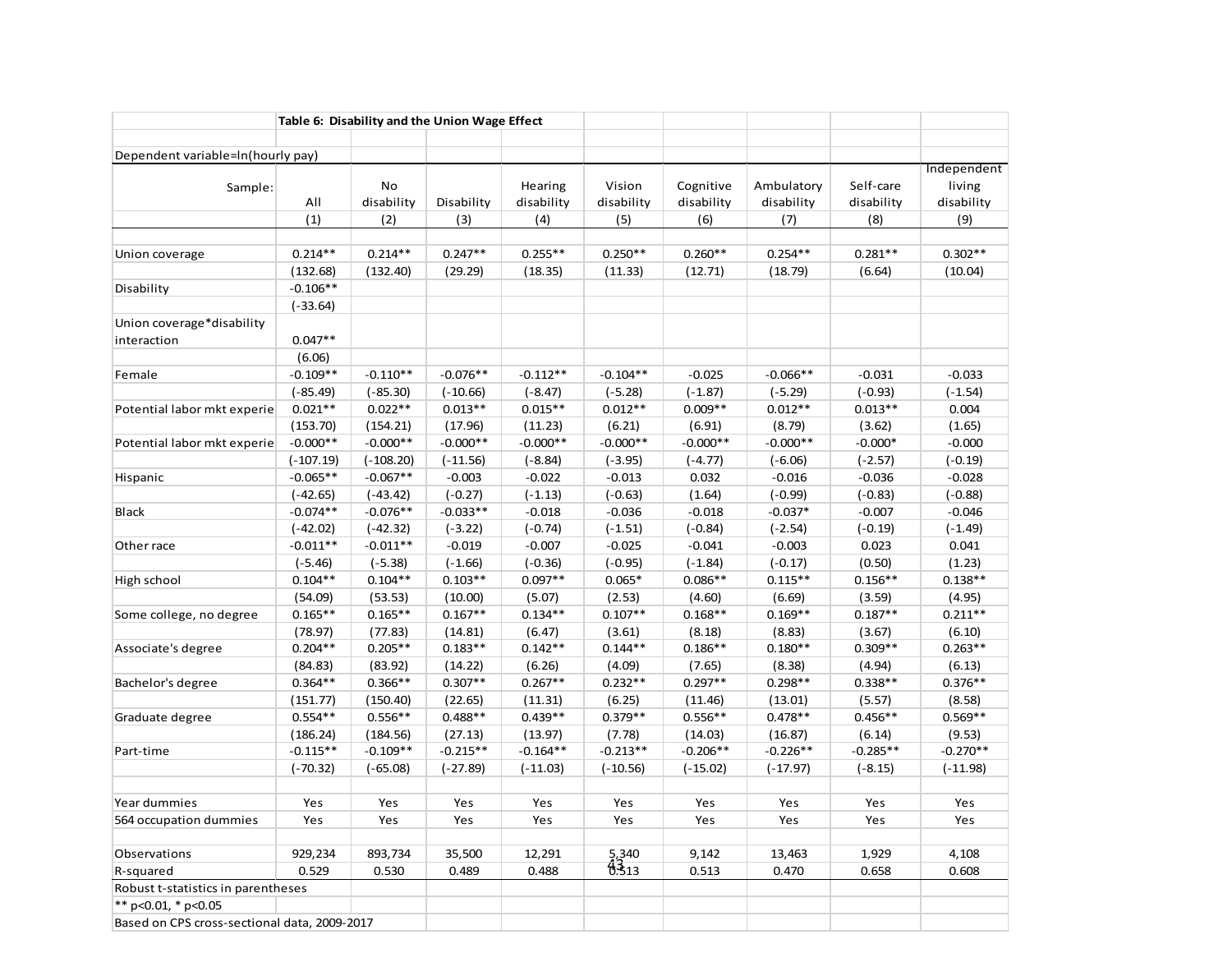|   |                                                                                      |               | Non-union employees |            | Union employees |
|---|--------------------------------------------------------------------------------------|---------------|---------------------|------------|-----------------|
|   |                                                                                      |               |                     |            |                 |
|   |                                                                                      |               |                     | <b>No</b>  |                 |
|   |                                                                                      | No disability | Disability          | disability | Disability      |
|   |                                                                                      | (1)           | (2)                 | (3)        | (4)             |
|   | Requested accommodations in current job                                              | $9.0\%$ *     | 13.6%               | $11.5\%$ ^ | 17.9%           |
|   | Granted accommodations in current job, as %                                          |               |                     |            |                 |
|   | of all employees                                                                     |               |                     |            |                 |
|   | Any granted                                                                          | $7.3%$ *      | 11.2%               | $9.0\%$ ^  | 12.0%           |
|   | Partially granted                                                                    | 1.6%          | 1.7%                | $2.8\%$ ^  | 3.1%            |
|   | Fully granted                                                                        | $5.7\%$ *     | 9.6%                | 6.2%       | 9.0%            |
| n | Requested accommodations                                                             | 31,955        | 1,190               | 4,827      | 157             |
|   | * Difference between employees with and without disabilities is significant at p<.05 |               |                     |            |                 |
|   | $\land$ Difference between union and non-union employees significant at p<.05        |               |                     |            |                 |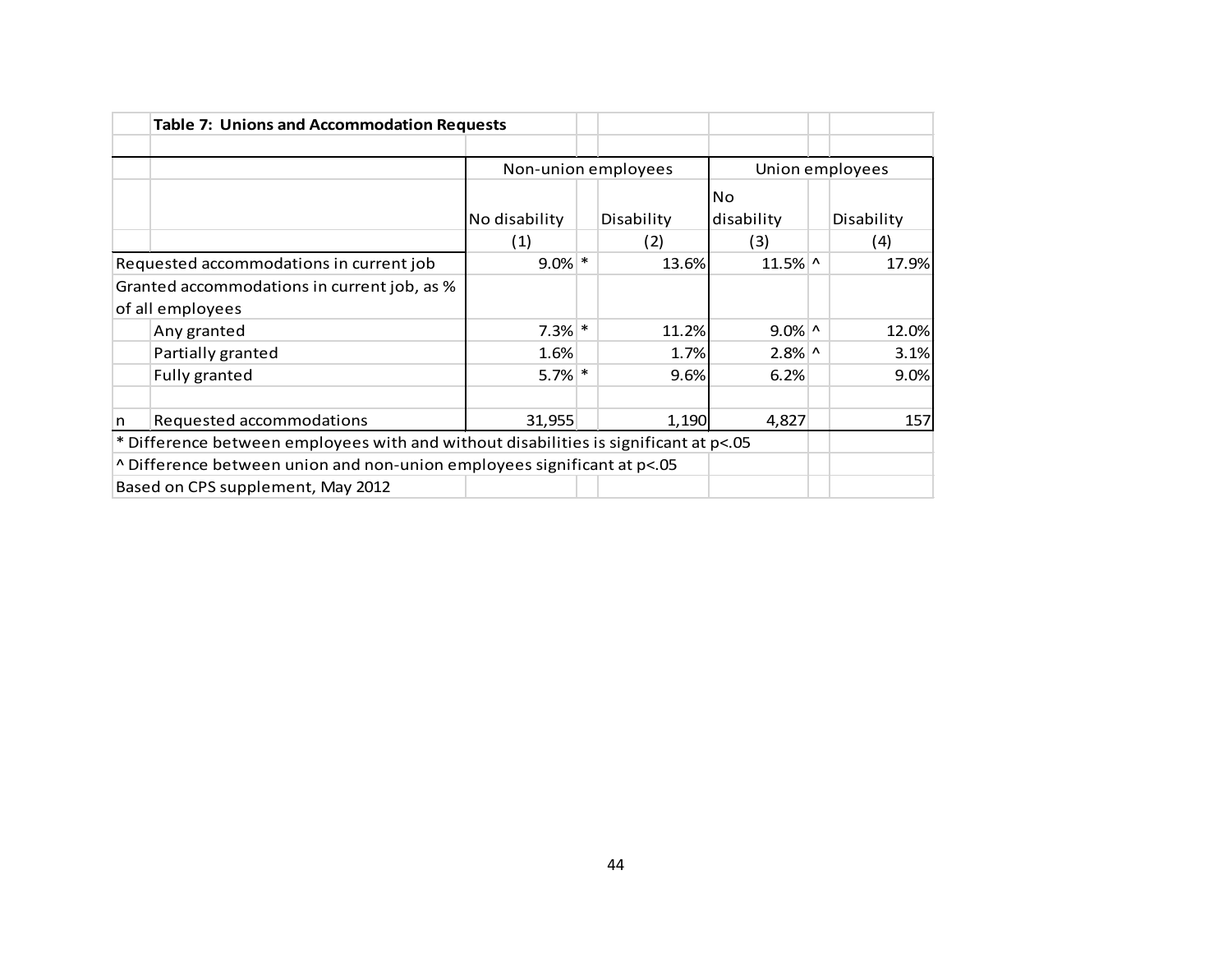| Table 8: Predicting Accommodation Requests and Results |  |  |
|--------------------------------------------------------|--|--|
|                                                        |  |  |

Based on logit regressions predicting accommodation requests and results. Figures are odds ratios in column 1, and relative risk ratios in columns 2 to 4 representing likelihood of accommodation outcome relative to likelihood of not making any request (excluded category).

| Likelihood of outcome relative to likelihood of no<br>accommodation request<br>Accommodation<br>Accommodation<br>Accommodation<br>Requested<br>requested but<br>requested and<br>requested and<br>accommodation<br>not granted<br>partially granted<br>fully granted<br>(4)<br>(1)<br>(2)<br>(3)<br>$1.3025**$<br>$1.6049**$<br>1.3469*<br>1.1872*<br>Union coverage<br>(4.48)<br>(2.43)<br>(4.05)<br>(2.22)<br>$1.7187**$<br>1.4339<br>1.9464**<br>1.2379<br>Disability<br>(5.31)<br>(1.58)<br>(0.74)<br>(5.60)<br>1.0339<br>1.7029<br>1.0832<br>0.8554<br>Union coverage*disability interaction<br>(0.13)<br>(1.19)<br>(0.13)<br>$(-0.46)$<br>Demographics<br>$1.1172*$<br>1.0653<br>1.0079<br>$1.1670**$<br>Female<br>(2.44)<br>(0.63)<br>(0.08)<br>(2.75)<br>$1.0651**$<br>$1.0710**$<br>$1.1133**$<br>$1.0512**$<br>Age<br>(6.17)<br>(2.97)<br>(4.07)<br>(4.21)<br>0.9993**<br>0.9993**<br>$0.9987**$<br>0.9994 **<br>Age squared<br>$(-5.98)$<br>$(-3.99)$<br>$(-2.66)$<br>$(-4.21)$<br>$0.7184**$<br>$0.7238**$<br>0.7491<br>$0.6749*$<br>Hispanic<br>$(-4.38)$<br>$(-1.74)$<br>$(-2.23)$<br>$(-3.47)$<br>$0.7322**$<br>$0.6278**$<br>1.0108<br>0.7982<br>Black<br>(0.07)<br>$(-1.32)$<br>$(-4.04)$<br>$(-4.55)$<br>$0.7403**$<br>0.6999**<br>0.9598<br>0.6808<br>Other race<br>$(-0.22)$<br>$(-1.77)$<br>$(-3.42)$<br>$(-3.34)$<br>1.5698**<br>1.7629*<br>1.9854*<br>1.3997*<br>High school<br>(2.29)<br>(3.93)<br>(2.56)<br>(2.38)<br>$2.1176**$<br>1.8852**<br>2.9543**<br>$2.0130**$<br>Some college, no degree<br>(6.36)<br>(2.73)<br>(3.72)<br>(4.63)<br>2.0584**<br>2.4454 **<br>1.5949<br>$2.1351**$<br>Associate's degree<br>(5.78)<br>(1.87)<br>(2.88)<br>(4.80)<br>2.2907**<br>1.8361*<br>3.2494**<br>2.2279 **<br>Bachelor's degree<br>(6.94)<br>(2.57)<br>(3.99)<br>(5.26)<br>$2.4837**$<br>4.0207**<br>2.4361**<br>1.5893<br>Graduate degree<br>(1.75)<br>(4.61)<br>(5.53)<br>(7.19)<br>23 occupation dummies<br>Yes<br>Yes<br>Observations<br>38129<br>38129<br>Robust z-statistics in parentheses<br>** $p<0.01$ , * $p<0.05$ |                                   | Regression 1 logit | Regression 2 multinomial logit |  |  |  |  |
|------------------------------------------------------------------------------------------------------------------------------------------------------------------------------------------------------------------------------------------------------------------------------------------------------------------------------------------------------------------------------------------------------------------------------------------------------------------------------------------------------------------------------------------------------------------------------------------------------------------------------------------------------------------------------------------------------------------------------------------------------------------------------------------------------------------------------------------------------------------------------------------------------------------------------------------------------------------------------------------------------------------------------------------------------------------------------------------------------------------------------------------------------------------------------------------------------------------------------------------------------------------------------------------------------------------------------------------------------------------------------------------------------------------------------------------------------------------------------------------------------------------------------------------------------------------------------------------------------------------------------------------------------------------------------------------------------------------------------------------------------------------------------------------------------------------------------------------------------------------------------------------------------------------------------------------------------------------------------------------------------------------------------------------------------|-----------------------------------|--------------------|--------------------------------|--|--|--|--|
|                                                                                                                                                                                                                                                                                                                                                                                                                                                                                                                                                                                                                                                                                                                                                                                                                                                                                                                                                                                                                                                                                                                                                                                                                                                                                                                                                                                                                                                                                                                                                                                                                                                                                                                                                                                                                                                                                                                                                                                                                                                      |                                   |                    |                                |  |  |  |  |
|                                                                                                                                                                                                                                                                                                                                                                                                                                                                                                                                                                                                                                                                                                                                                                                                                                                                                                                                                                                                                                                                                                                                                                                                                                                                                                                                                                                                                                                                                                                                                                                                                                                                                                                                                                                                                                                                                                                                                                                                                                                      |                                   |                    |                                |  |  |  |  |
|                                                                                                                                                                                                                                                                                                                                                                                                                                                                                                                                                                                                                                                                                                                                                                                                                                                                                                                                                                                                                                                                                                                                                                                                                                                                                                                                                                                                                                                                                                                                                                                                                                                                                                                                                                                                                                                                                                                                                                                                                                                      |                                   |                    |                                |  |  |  |  |
|                                                                                                                                                                                                                                                                                                                                                                                                                                                                                                                                                                                                                                                                                                                                                                                                                                                                                                                                                                                                                                                                                                                                                                                                                                                                                                                                                                                                                                                                                                                                                                                                                                                                                                                                                                                                                                                                                                                                                                                                                                                      |                                   |                    |                                |  |  |  |  |
|                                                                                                                                                                                                                                                                                                                                                                                                                                                                                                                                                                                                                                                                                                                                                                                                                                                                                                                                                                                                                                                                                                                                                                                                                                                                                                                                                                                                                                                                                                                                                                                                                                                                                                                                                                                                                                                                                                                                                                                                                                                      |                                   |                    |                                |  |  |  |  |
|                                                                                                                                                                                                                                                                                                                                                                                                                                                                                                                                                                                                                                                                                                                                                                                                                                                                                                                                                                                                                                                                                                                                                                                                                                                                                                                                                                                                                                                                                                                                                                                                                                                                                                                                                                                                                                                                                                                                                                                                                                                      |                                   |                    |                                |  |  |  |  |
|                                                                                                                                                                                                                                                                                                                                                                                                                                                                                                                                                                                                                                                                                                                                                                                                                                                                                                                                                                                                                                                                                                                                                                                                                                                                                                                                                                                                                                                                                                                                                                                                                                                                                                                                                                                                                                                                                                                                                                                                                                                      |                                   |                    |                                |  |  |  |  |
|                                                                                                                                                                                                                                                                                                                                                                                                                                                                                                                                                                                                                                                                                                                                                                                                                                                                                                                                                                                                                                                                                                                                                                                                                                                                                                                                                                                                                                                                                                                                                                                                                                                                                                                                                                                                                                                                                                                                                                                                                                                      |                                   |                    |                                |  |  |  |  |
|                                                                                                                                                                                                                                                                                                                                                                                                                                                                                                                                                                                                                                                                                                                                                                                                                                                                                                                                                                                                                                                                                                                                                                                                                                                                                                                                                                                                                                                                                                                                                                                                                                                                                                                                                                                                                                                                                                                                                                                                                                                      |                                   |                    |                                |  |  |  |  |
|                                                                                                                                                                                                                                                                                                                                                                                                                                                                                                                                                                                                                                                                                                                                                                                                                                                                                                                                                                                                                                                                                                                                                                                                                                                                                                                                                                                                                                                                                                                                                                                                                                                                                                                                                                                                                                                                                                                                                                                                                                                      |                                   |                    |                                |  |  |  |  |
|                                                                                                                                                                                                                                                                                                                                                                                                                                                                                                                                                                                                                                                                                                                                                                                                                                                                                                                                                                                                                                                                                                                                                                                                                                                                                                                                                                                                                                                                                                                                                                                                                                                                                                                                                                                                                                                                                                                                                                                                                                                      |                                   |                    |                                |  |  |  |  |
|                                                                                                                                                                                                                                                                                                                                                                                                                                                                                                                                                                                                                                                                                                                                                                                                                                                                                                                                                                                                                                                                                                                                                                                                                                                                                                                                                                                                                                                                                                                                                                                                                                                                                                                                                                                                                                                                                                                                                                                                                                                      |                                   |                    |                                |  |  |  |  |
|                                                                                                                                                                                                                                                                                                                                                                                                                                                                                                                                                                                                                                                                                                                                                                                                                                                                                                                                                                                                                                                                                                                                                                                                                                                                                                                                                                                                                                                                                                                                                                                                                                                                                                                                                                                                                                                                                                                                                                                                                                                      |                                   |                    |                                |  |  |  |  |
|                                                                                                                                                                                                                                                                                                                                                                                                                                                                                                                                                                                                                                                                                                                                                                                                                                                                                                                                                                                                                                                                                                                                                                                                                                                                                                                                                                                                                                                                                                                                                                                                                                                                                                                                                                                                                                                                                                                                                                                                                                                      |                                   |                    |                                |  |  |  |  |
|                                                                                                                                                                                                                                                                                                                                                                                                                                                                                                                                                                                                                                                                                                                                                                                                                                                                                                                                                                                                                                                                                                                                                                                                                                                                                                                                                                                                                                                                                                                                                                                                                                                                                                                                                                                                                                                                                                                                                                                                                                                      |                                   |                    |                                |  |  |  |  |
|                                                                                                                                                                                                                                                                                                                                                                                                                                                                                                                                                                                                                                                                                                                                                                                                                                                                                                                                                                                                                                                                                                                                                                                                                                                                                                                                                                                                                                                                                                                                                                                                                                                                                                                                                                                                                                                                                                                                                                                                                                                      |                                   |                    |                                |  |  |  |  |
|                                                                                                                                                                                                                                                                                                                                                                                                                                                                                                                                                                                                                                                                                                                                                                                                                                                                                                                                                                                                                                                                                                                                                                                                                                                                                                                                                                                                                                                                                                                                                                                                                                                                                                                                                                                                                                                                                                                                                                                                                                                      |                                   |                    |                                |  |  |  |  |
|                                                                                                                                                                                                                                                                                                                                                                                                                                                                                                                                                                                                                                                                                                                                                                                                                                                                                                                                                                                                                                                                                                                                                                                                                                                                                                                                                                                                                                                                                                                                                                                                                                                                                                                                                                                                                                                                                                                                                                                                                                                      |                                   |                    |                                |  |  |  |  |
|                                                                                                                                                                                                                                                                                                                                                                                                                                                                                                                                                                                                                                                                                                                                                                                                                                                                                                                                                                                                                                                                                                                                                                                                                                                                                                                                                                                                                                                                                                                                                                                                                                                                                                                                                                                                                                                                                                                                                                                                                                                      |                                   |                    |                                |  |  |  |  |
|                                                                                                                                                                                                                                                                                                                                                                                                                                                                                                                                                                                                                                                                                                                                                                                                                                                                                                                                                                                                                                                                                                                                                                                                                                                                                                                                                                                                                                                                                                                                                                                                                                                                                                                                                                                                                                                                                                                                                                                                                                                      |                                   |                    |                                |  |  |  |  |
|                                                                                                                                                                                                                                                                                                                                                                                                                                                                                                                                                                                                                                                                                                                                                                                                                                                                                                                                                                                                                                                                                                                                                                                                                                                                                                                                                                                                                                                                                                                                                                                                                                                                                                                                                                                                                                                                                                                                                                                                                                                      |                                   |                    |                                |  |  |  |  |
|                                                                                                                                                                                                                                                                                                                                                                                                                                                                                                                                                                                                                                                                                                                                                                                                                                                                                                                                                                                                                                                                                                                                                                                                                                                                                                                                                                                                                                                                                                                                                                                                                                                                                                                                                                                                                                                                                                                                                                                                                                                      |                                   |                    |                                |  |  |  |  |
|                                                                                                                                                                                                                                                                                                                                                                                                                                                                                                                                                                                                                                                                                                                                                                                                                                                                                                                                                                                                                                                                                                                                                                                                                                                                                                                                                                                                                                                                                                                                                                                                                                                                                                                                                                                                                                                                                                                                                                                                                                                      |                                   |                    |                                |  |  |  |  |
|                                                                                                                                                                                                                                                                                                                                                                                                                                                                                                                                                                                                                                                                                                                                                                                                                                                                                                                                                                                                                                                                                                                                                                                                                                                                                                                                                                                                                                                                                                                                                                                                                                                                                                                                                                                                                                                                                                                                                                                                                                                      |                                   |                    |                                |  |  |  |  |
|                                                                                                                                                                                                                                                                                                                                                                                                                                                                                                                                                                                                                                                                                                                                                                                                                                                                                                                                                                                                                                                                                                                                                                                                                                                                                                                                                                                                                                                                                                                                                                                                                                                                                                                                                                                                                                                                                                                                                                                                                                                      |                                   |                    |                                |  |  |  |  |
|                                                                                                                                                                                                                                                                                                                                                                                                                                                                                                                                                                                                                                                                                                                                                                                                                                                                                                                                                                                                                                                                                                                                                                                                                                                                                                                                                                                                                                                                                                                                                                                                                                                                                                                                                                                                                                                                                                                                                                                                                                                      |                                   |                    |                                |  |  |  |  |
|                                                                                                                                                                                                                                                                                                                                                                                                                                                                                                                                                                                                                                                                                                                                                                                                                                                                                                                                                                                                                                                                                                                                                                                                                                                                                                                                                                                                                                                                                                                                                                                                                                                                                                                                                                                                                                                                                                                                                                                                                                                      |                                   |                    |                                |  |  |  |  |
|                                                                                                                                                                                                                                                                                                                                                                                                                                                                                                                                                                                                                                                                                                                                                                                                                                                                                                                                                                                                                                                                                                                                                                                                                                                                                                                                                                                                                                                                                                                                                                                                                                                                                                                                                                                                                                                                                                                                                                                                                                                      |                                   |                    |                                |  |  |  |  |
|                                                                                                                                                                                                                                                                                                                                                                                                                                                                                                                                                                                                                                                                                                                                                                                                                                                                                                                                                                                                                                                                                                                                                                                                                                                                                                                                                                                                                                                                                                                                                                                                                                                                                                                                                                                                                                                                                                                                                                                                                                                      |                                   |                    |                                |  |  |  |  |
|                                                                                                                                                                                                                                                                                                                                                                                                                                                                                                                                                                                                                                                                                                                                                                                                                                                                                                                                                                                                                                                                                                                                                                                                                                                                                                                                                                                                                                                                                                                                                                                                                                                                                                                                                                                                                                                                                                                                                                                                                                                      |                                   |                    |                                |  |  |  |  |
|                                                                                                                                                                                                                                                                                                                                                                                                                                                                                                                                                                                                                                                                                                                                                                                                                                                                                                                                                                                                                                                                                                                                                                                                                                                                                                                                                                                                                                                                                                                                                                                                                                                                                                                                                                                                                                                                                                                                                                                                                                                      |                                   |                    |                                |  |  |  |  |
|                                                                                                                                                                                                                                                                                                                                                                                                                                                                                                                                                                                                                                                                                                                                                                                                                                                                                                                                                                                                                                                                                                                                                                                                                                                                                                                                                                                                                                                                                                                                                                                                                                                                                                                                                                                                                                                                                                                                                                                                                                                      |                                   |                    |                                |  |  |  |  |
|                                                                                                                                                                                                                                                                                                                                                                                                                                                                                                                                                                                                                                                                                                                                                                                                                                                                                                                                                                                                                                                                                                                                                                                                                                                                                                                                                                                                                                                                                                                                                                                                                                                                                                                                                                                                                                                                                                                                                                                                                                                      |                                   |                    |                                |  |  |  |  |
|                                                                                                                                                                                                                                                                                                                                                                                                                                                                                                                                                                                                                                                                                                                                                                                                                                                                                                                                                                                                                                                                                                                                                                                                                                                                                                                                                                                                                                                                                                                                                                                                                                                                                                                                                                                                                                                                                                                                                                                                                                                      |                                   |                    |                                |  |  |  |  |
|                                                                                                                                                                                                                                                                                                                                                                                                                                                                                                                                                                                                                                                                                                                                                                                                                                                                                                                                                                                                                                                                                                                                                                                                                                                                                                                                                                                                                                                                                                                                                                                                                                                                                                                                                                                                                                                                                                                                                                                                                                                      |                                   |                    |                                |  |  |  |  |
|                                                                                                                                                                                                                                                                                                                                                                                                                                                                                                                                                                                                                                                                                                                                                                                                                                                                                                                                                                                                                                                                                                                                                                                                                                                                                                                                                                                                                                                                                                                                                                                                                                                                                                                                                                                                                                                                                                                                                                                                                                                      |                                   |                    |                                |  |  |  |  |
|                                                                                                                                                                                                                                                                                                                                                                                                                                                                                                                                                                                                                                                                                                                                                                                                                                                                                                                                                                                                                                                                                                                                                                                                                                                                                                                                                                                                                                                                                                                                                                                                                                                                                                                                                                                                                                                                                                                                                                                                                                                      | Based on CPS supplement, May 2012 |                    |                                |  |  |  |  |